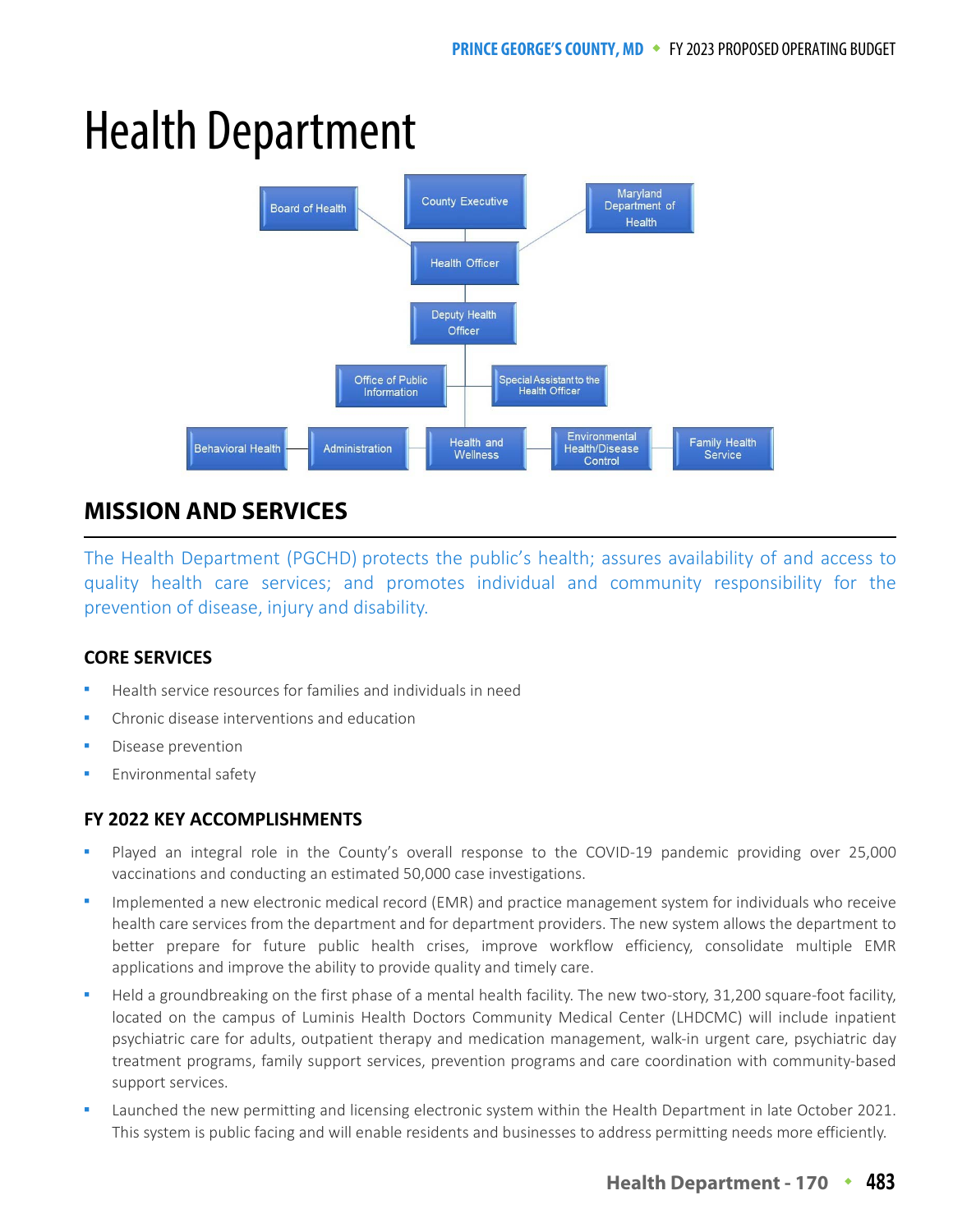## **STRATEGIC FOCUS AND INITIATIVES FOR FY 2023**

The department's top priorities in FY 2023 are:

- Support the workforce and administrative needs through revised departmental policies and procedures and working closely with County administrative agencies to refine business practices that impact grant funded operations.
- Conduct behavioral health system mapping, development and integration with a focus on expanding the crisis and acute care continuum in the County including the opening of the new LHDCMC facility and the implementation of a County Stabilization Center to divert behavioral health patients from local emergency departments.
- Expand the Population Health Initiative that will encompass programs to address the social determinants of health, asthma, maternal and child health, chronic disease, cancer and infectious disease programs focused on populations experiencing vulnerabilities.
- Transition COVID-19 activities to support an endemic including investigations, prevention, testing and vaccination.

# **FY 2023 BUDGET SUMMARY**

The FY 2023 proposed budget for the Health Department is \$86,207,600, a decrease of \$2,684,900 or -3.0% under the FY 2022 approved budget.

|                     | FY 2021 Actual |         | FY 2022 Budget |         | FY 2022 Estimate            |               | FY 2023 Proposed |         |
|---------------------|----------------|---------|----------------|---------|-----------------------------|---------------|------------------|---------|
| <b>Fund Types</b>   | <b>Amount</b>  | % Total | <b>Amount</b>  | % Total | Amount                      | % Total       | <b>Amount</b>    | % Total |
| <b>General Fund</b> | \$36,450,250   | 45.4%   | \$30,142,500   | 33.9%   | \$36,503,000                | 34.8%         | \$31,233,100     | 36.2%   |
| <b>Grant Funds</b>  | 43,892,314     | 54.6%   | 58,750,000     | 66.1%   | 68,507,900                  | 65.2%         | 54,974,500       | 63.8%   |
| <b>Total</b>        | \$80,342,564   | 100.0%  | \$88,892,500   | 100.0%  | $\frac{1}{2}$ \$105,010,900 | <b>100.0%</b> | \$86,207,600     | 100.0%  |

## **Expenditures by Fund Type**

## **GENERAL FUND**

The FY 2023 proposed General Fund budget for the Health Department is \$31,233,100, an increase of \$1,090,600 or 3.6% over the FY 2022 approved budget.

## **Reconciliation from Prior Year**

|                                                                                                                                                                                                                           | <b>Expenditures</b> |
|---------------------------------------------------------------------------------------------------------------------------------------------------------------------------------------------------------------------------|---------------------|
| <b>FY 2022 Approved Budget</b>                                                                                                                                                                                            | \$30,142,500        |
| <b>Increase Cost: Fringe Benefits</b> — Increase due to compensation adjustments and one new position; countywide pension<br>costs; the fringe benefit rate increases from 34.0% to 35.0% to align with anticipated costs | \$955,100           |
| <b>Increase Cost: Compensation - Mandated Salary Requirements</b>                                                                                                                                                         | 950,600             |
| <b>Increase Cost: Operating - Technology Cost Allocation</b> - Increase in OIT charges based on anticipated countywide costs<br>for technology                                                                            | 171,000             |
| Add: Compensation - New Position — Program Chief to support the Public Health Emergency program                                                                                                                           | 144,000             |
| <b>Increase Cost: Operating</b> — Increase to operating contracts for security in leased buildings, interagency charges,<br>interpretation services and fleet maintenance costs                                           | 74,900              |
| <b>Increase Cost: Operating</b> — Increase in general office supplies, equipment maintenance and building repair, postage and<br>utility costs                                                                            | 44,400              |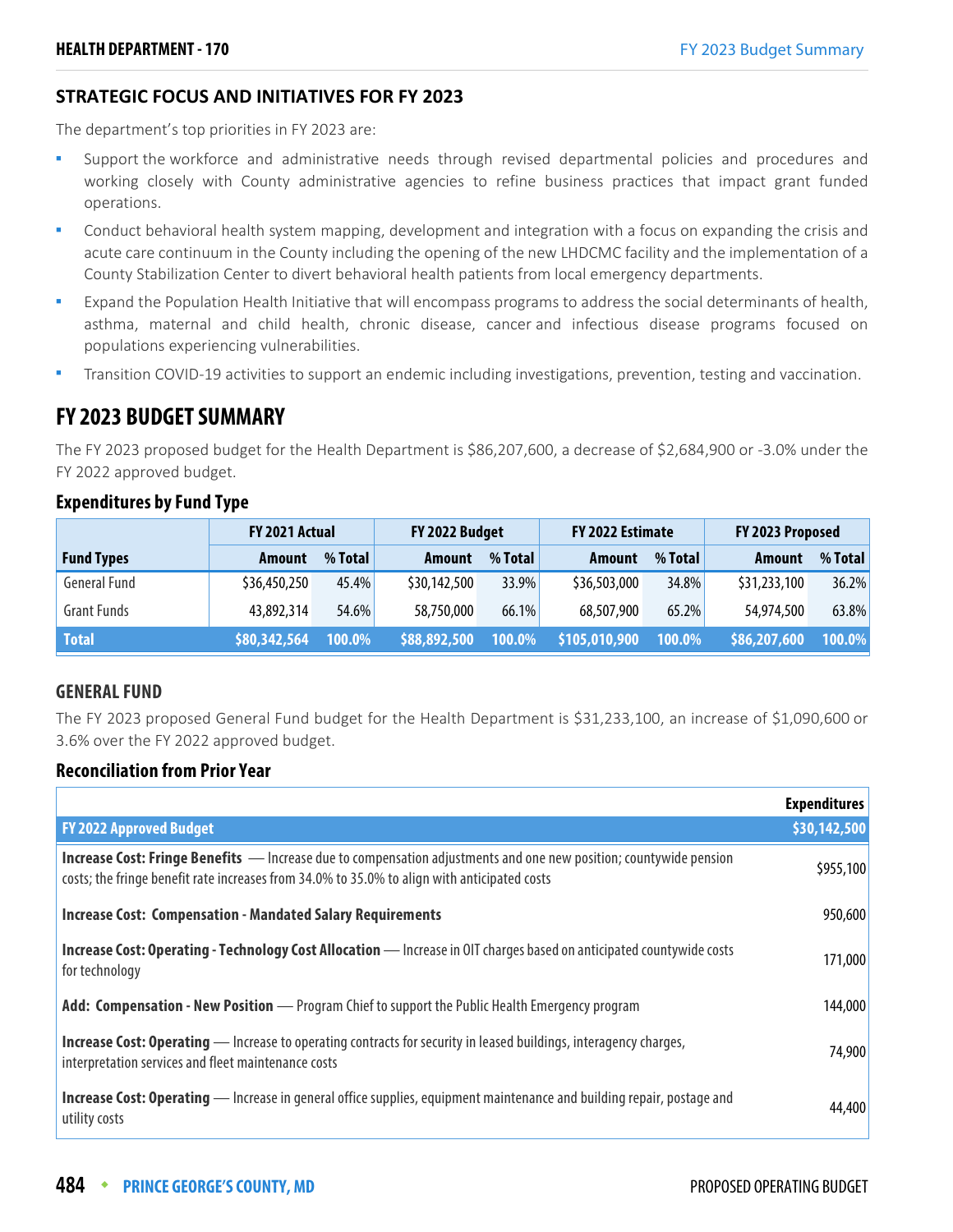## **Reconciliation from Prior Year** (continued)

|                                                                                                                                                                                                    | <b>Expenditures</b> |
|----------------------------------------------------------------------------------------------------------------------------------------------------------------------------------------------------|---------------------|
| Decrease Cost: Operating - Decrease in periodicals, advertising, mileage, equipment non-capital to align anticipated<br>costs                                                                      | (32,600)            |
| <b>Decrease Cost: Recovery Increase</b> - Reflects operating recovery increase from various grants                                                                                                 | (156, 300)          |
| <b>Decrease Cost: Compensation</b> - Decrease in State supplemental staff and County grant contributions offset by increases<br>to reclassified positions and grade changes for certain incumbents | (171,000)           |
| <b>Decrease Cost: Operating</b> — Decrease in general administrative contracts to align with anticipated laboratory and<br>healthcare costs                                                        | (889, 500)          |
| <b>FY 2023 Proposed Budget</b>                                                                                                                                                                     | \$31,233,100        |

#### **GRANT FUNDS**

The FY 2023 proposed grant budget for the Health Department is \$54,974,500, a decrease of \$3,775,500 or -6.4% under the FY 2022 approved budget. Major sources of funds in the FY 2023 proposed budget include:

- Administrative Local Behavioral Health Authorities (LBHA)
- General Fund Services
- AIDS Case Management
- Women, Infants and Children
- General Medical Assistance Transportation
- Diabetes, Heart Disease and Stroke
- Community Health Integration Service System Program
- COVID-19 Public Health Workforce Supplemental Funding
- Health Literacy for COVID Coronavirus Aid, Relief and Economic Security (CARES)

## **Reconciliation from Prior Year**

|                                                                                                                                                                                                                                                                                                                                                                                                                                                                                                                                                                                                                                                                            | <b>Expenditures</b> |
|----------------------------------------------------------------------------------------------------------------------------------------------------------------------------------------------------------------------------------------------------------------------------------------------------------------------------------------------------------------------------------------------------------------------------------------------------------------------------------------------------------------------------------------------------------------------------------------------------------------------------------------------------------------------------|---------------------|
| <b>FY 2022 Approved Budget</b>                                                                                                                                                                                                                                                                                                                                                                                                                                                                                                                                                                                                                                             | \$58,750,000        |
| Add: New Grant — Ending the Epidemic - Health Resources and Services Administration (HRSA,) Fee for Service, HIV Pre-<br>Exposure Prophylaxis, Buprenorphine Initiative, Innovation in Reentry Initiative, Regional Partnership Catalyst Grant<br>Program, Improving Reproductive & Maternal Health, Community Health Integration Service System Program, COVID-19<br>Public Health Workforce Supplemental Funding, Health Literacy for COVID CARES, Maryland Medical Assistance Program and<br><b>Medical Reserve</b>                                                                                                                                                     | \$11,090,500        |
| <b>Enhance: Existing Program/Service</b> - Access Harm Reduction, AIDS Case Management, Dental Sealant D Driver Van,<br>Community Mental Health, Continuum of Care, General Fund Services, Mental Health Services Grant, Overdose Action, Project<br>Safety Net, State Opioid Response Medication Assisted Treatment (MAT) Criminal Justice, Substance Abuse Treatment<br>Outcomes Partnership, Temporary Cash Assistance, Tobacco Cessation, Tobacco Control Community, Tobacco Enforcement<br>Initiative, Childhood Lead Poisoning Prevention, Adult Evaluation and Review Services, Diabetes, Heart Disease and Stroke<br>and General Medical Assistance Transportation | 2,182,100           |
| Shift: Transfer of program - State Opioid Response MAT Criminal Justice and State Opioid Response MAT Detention<br>Center                                                                                                                                                                                                                                                                                                                                                                                                                                                                                                                                                  | 140,700             |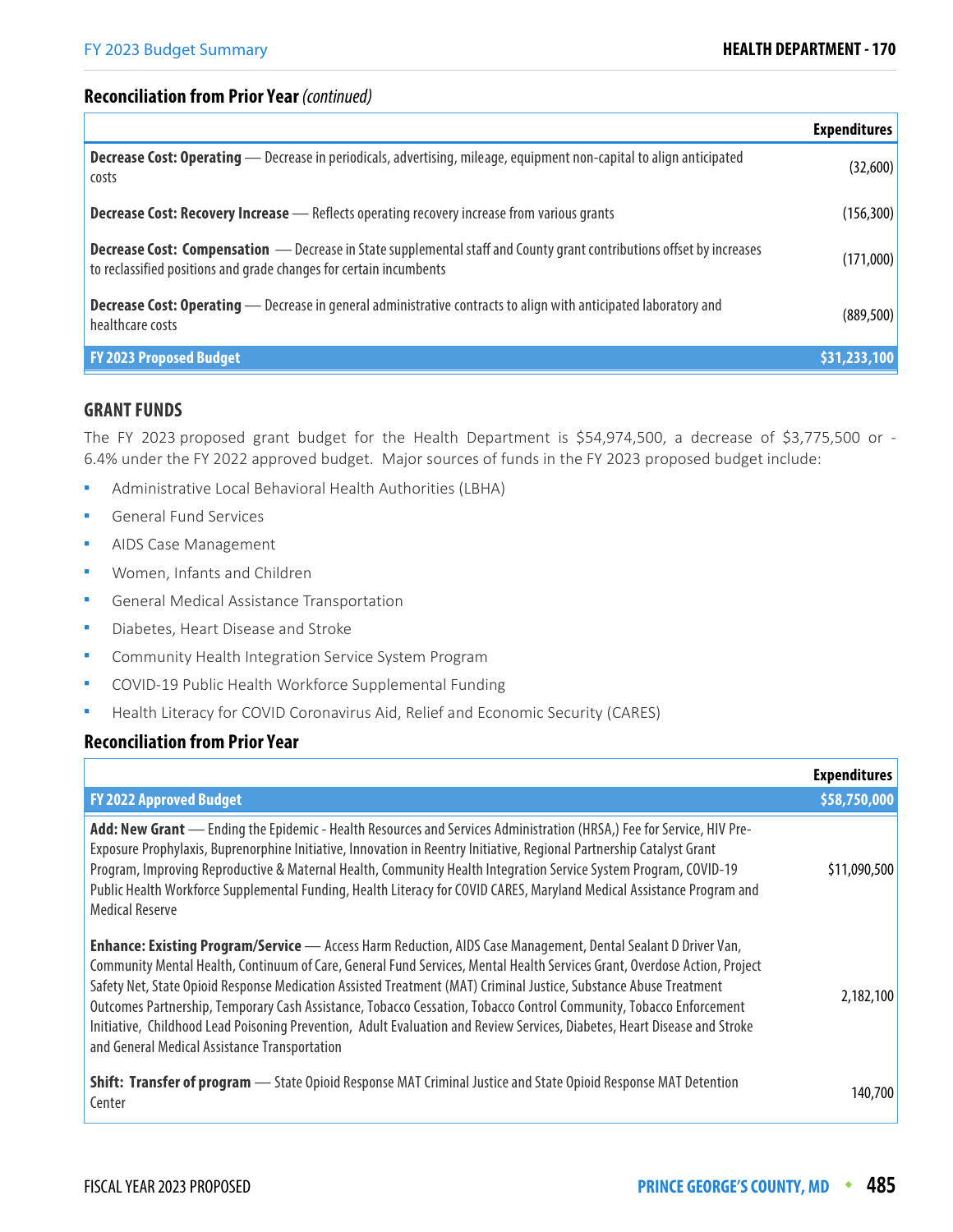## **Reconciliation from Prior Year (continued)**

|                                                                                                                                                                                                                                                                                                                                                                                                                                                                                                                                                                                                                                                                                                                                                                                                                                                                                                                                                                                                                                                                                                                                                                                                                                                                                                            | <b>Expenditures</b> |
|------------------------------------------------------------------------------------------------------------------------------------------------------------------------------------------------------------------------------------------------------------------------------------------------------------------------------------------------------------------------------------------------------------------------------------------------------------------------------------------------------------------------------------------------------------------------------------------------------------------------------------------------------------------------------------------------------------------------------------------------------------------------------------------------------------------------------------------------------------------------------------------------------------------------------------------------------------------------------------------------------------------------------------------------------------------------------------------------------------------------------------------------------------------------------------------------------------------------------------------------------------------------------------------------------------|---------------------|
| Reduce: Existing Program/Service - Babies Born Healthy, Ending the HIV Epidemic Supplemental, Hepatitis B and C<br>Care, HIV Prevention Services, Immunization Action Grant, Implement Ending the Epidemic, Oral Disease and Injury<br>Prevention, Personal Responsibility Education, Reproductive Health, School Based Wellness Center - PGCPS, School Based<br>Wellness - Maryland State Department of Education (MSDE), Sexually Transmitted Disease (STD) Caseworker, Surveillance and<br>Quality Improvement, Tuberculosis (TB) Control Cooperative Agreement, Women, Infants and Children (WIC), WIC<br>Breastfeeding Peer Counseling, Administrative/LBHA Core Services Admin Grant, Drug Court Services, Federal Substance Use<br>Disorder (SUD) Services Grant, Integration of Sexual Health in Recovery, Maryland Recovery Net, Maryland Violence and Injury<br>Prevention, Opioid Operation Command, Prevention Services, State Opioid Response, Hepatitis B Prevention, Asthma<br>Initiative, Administrative Care Coordination Grant-Expansion, Assistance in Community Integration Services, Maryland<br>Children's Health Program (MCHP) Eligibility Determination- Pregnant Women and Children (PWC), Cities Readiness Initiative<br>and Promoting Positive Outcomes for Infants & Toddlers | (3, 166, 600)       |
| Eliminate: Program/Service - High Risk Infant (Infants at Risk), HIV Personal Responsibility Education (PREP), Ryan<br>White Part B, Ryan White Fee For Service, Adolescents Clubhouse Expansion Supplement, State Opioid Response - Screening,<br>Brief Intervention and Referral to Treatment (SBIRT), Lead Paint Poisoning Program, Building Local Operational Capacity for<br><b>COVID-19 and CareFirst BlueCross BlueShield</b>                                                                                                                                                                                                                                                                                                                                                                                                                                                                                                                                                                                                                                                                                                                                                                                                                                                                       | (5,686,800)         |
| Remove: Prior Year Appropriation - HIV Expansion Funds - HRSA, Health Resources and Services Administration<br>(HRSA), Maternal and Child Health Expansion, Oral Disease, Behavioral Health Promotion and Prevention, Crisis Response,<br>Early Intervention Program, Community Health Resources Commission, National Association of County and City Health<br>Officials, Public Health Emergency Preparedness COVID-19 and Urban Security - UASI - Maryland Emergency Response System<br>(MDERS)                                                                                                                                                                                                                                                                                                                                                                                                                                                                                                                                                                                                                                                                                                                                                                                                          | (8,335,400)         |
| <b>FY 2023 Proposed Budget</b>                                                                                                                                                                                                                                                                                                                                                                                                                                                                                                                                                                                                                                                                                                                                                                                                                                                                                                                                                                                                                                                                                                                                                                                                                                                                             | \$54,974,500        |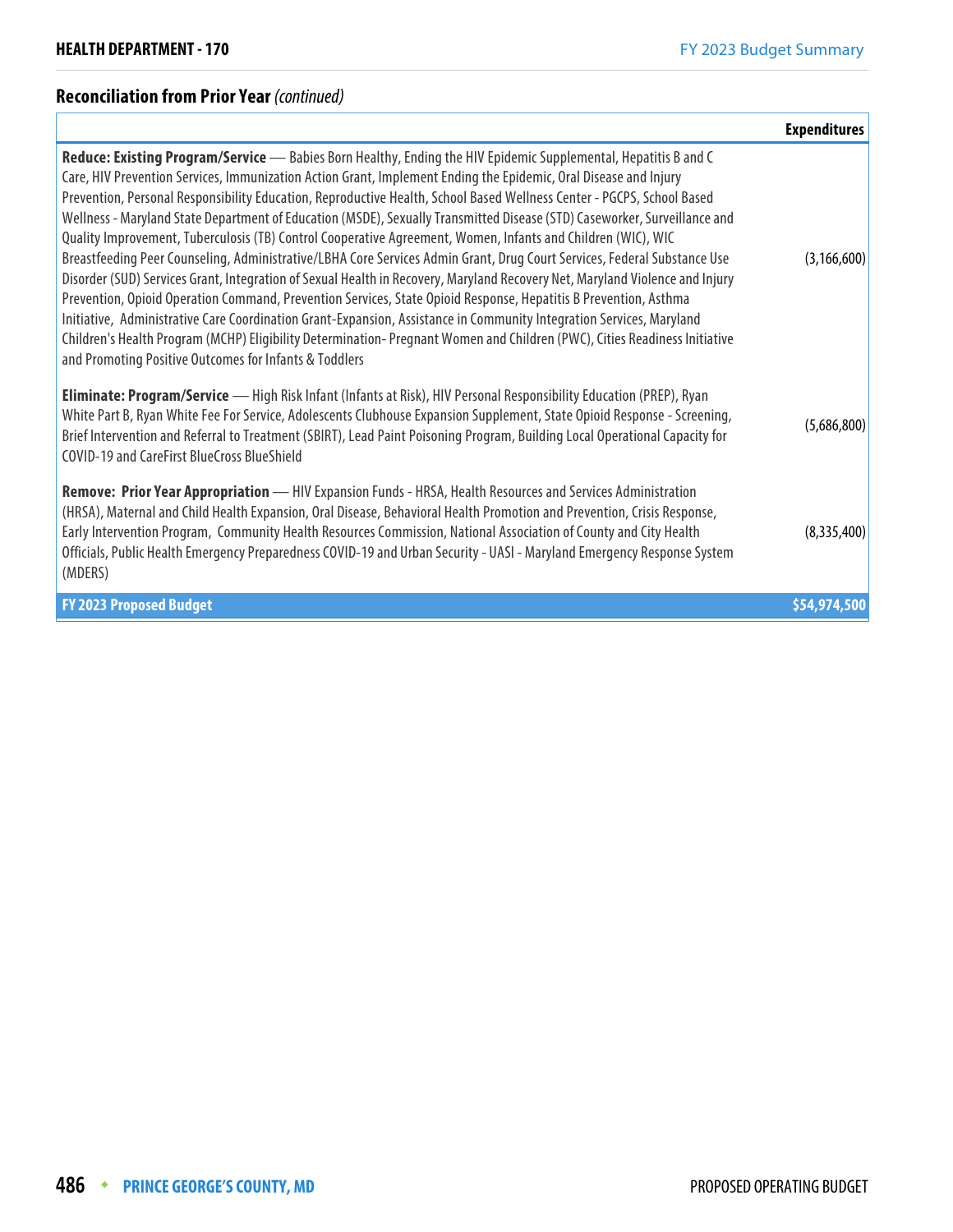# **STAFF AND BUDGET RESOURCES**

| <b>Authorized Positions</b> | FY 2021<br><b>Budget</b> | FY 2022<br><b>Budget</b> | FY 2023<br>Proposed | Change<br><b>FY22-FY23</b> |
|-----------------------------|--------------------------|--------------------------|---------------------|----------------------------|
| <b>General Fund</b>         |                          |                          |                     |                            |
| Full Time - Civilian        | 217                      | 227                      | 228                 | 1                          |
| Full Time - Sworn           | $\theta$                 | $\Omega$                 | $\Omega$            | $\Omega$                   |
| Subtotal - FT               | 217                      | 227                      | 228                 | 1                          |
| Part Time                   | 1                        | 1                        | 1                   | $\Omega$                   |
| <b>Limited Term</b>         | $\Omega$                 | $\Omega$                 | $\Omega$            | $\Omega$                   |
|                             |                          |                          |                     |                            |
| <b>Grant Program Funds</b>  |                          |                          |                     |                            |
| Full Time - Civilian        | 183                      | 183                      | 184                 | 1                          |
| Full Time - Sworn           | $\Omega$                 | $\Omega$                 | $\Omega$            | 0                          |
| Subtotal - FT               | 183                      | 183                      | 184                 | 1                          |
| Part Time                   | 8                        | 3                        | 3                   | $\Omega$                   |
| <b>Limited Term</b>         | 123                      | 142                      | 161                 | 19                         |
|                             |                          |                          |                     |                            |
| <b>TOTAL</b>                |                          |                          |                     |                            |
| Full Time - Civilian        | 400                      | 410                      | 412                 | $\overline{2}$             |
| Full Time - Sworn           | $\theta$                 | $\Omega$                 | $\Omega$            | $\Omega$                   |
| Subtotal - FT               | 400                      | 410                      | 412                 | $\mathfrak{D}$             |
| Part Time                   | 9                        | 4                        | 4                   | $\Omega$                   |
| <b>Limited Term</b>         | 123                      | 142                      | 161                 | 19                         |

|                                           | FY 2023             |                     |                 |  |  |
|-------------------------------------------|---------------------|---------------------|-----------------|--|--|
| Positions By Classification               | Full<br><b>Time</b> | Part<br><b>Time</b> | Limited<br>Term |  |  |
| <b>Account Clerk</b>                      | 5                   | $\Omega$            | 1               |  |  |
| Accountant                                | 6                   | $\Omega$            | 4               |  |  |
| Administrative Aide                       | 32                  | 0                   | 6               |  |  |
| Administrative Assistant                  | 10                  | 0                   | 15              |  |  |
| <b>Administrative Specialist</b>          | 10                  | 0                   | 1               |  |  |
| <b>Associate Director</b>                 | 8                   | 0                   | 0               |  |  |
| Auditor                                   | 3                   | 0                   | 1               |  |  |
| <b>Budget Aide</b>                        | 1                   | 0                   | 0               |  |  |
| <b>Budget Management Analyst</b>          | 8                   | 0                   | $\mathfrak{D}$  |  |  |
| <b>Building Engineer</b>                  | 1                   | $\Omega$            | 0               |  |  |
| <b>Building Security Officer</b>          | 4                   | 0                   | 0               |  |  |
| <b>Citizen Services Specialist</b>        | 1                   | U                   | 0               |  |  |
| <b>Communications Specialist</b>          | $\Omega$            | 0                   | 1               |  |  |
| <b>Community Developer</b>                | 40                  | 1                   | 37              |  |  |
| Community Development Aide                | 0                   | $\Omega$            | $\mathfrak{D}$  |  |  |
| <b>Community Development</b><br>Assistant | 33                  | 1                   | 33              |  |  |
| <b>Community Health Nurse</b>             | 54                  | 1                   | $\mathfrak{D}$  |  |  |
| <b>Community Services Manager</b>         | 1                   | $\Omega$            | 0               |  |  |
| <b>Compliance Specialist</b>              | $\mathfrak{D}$      | 0                   | 0               |  |  |
| Counselor                                 | 36                  | 0                   | 22              |  |  |

|                                    | FY 2023        |      |          |  |  |
|------------------------------------|----------------|------|----------|--|--|
|                                    | Full           | Part | Limited  |  |  |
| Positions By Classification        | Time           | Time | Term     |  |  |
| Data Coordinator                   | 0              | 0    | 1        |  |  |
| Data Entry Operator                | 1              | 0    | 0        |  |  |
| Dental Hygienist                   | 1              | 0    | 1        |  |  |
| Deputy Health Officer              | 2              | 0    | 0        |  |  |
| Disease Control Specialist         | 25             | 0    | 8        |  |  |
| Environmental Health Specialist    | 36             | 0    | 1        |  |  |
| <b>Equipment Operator</b>          | 0              | 0    | 2        |  |  |
| <b>Facilities Manager</b>          | 1              | 0    | 0        |  |  |
| <b>Facilities Superintendent</b>   | $\overline{2}$ | 0    | 0        |  |  |
| <b>General Clerk</b>               | 17             | 0    | 3        |  |  |
| <b>Graphic Artist</b>              | 0              | 0    | 1        |  |  |
| <b>Health Aide</b>                 | 4              | 0    | 3        |  |  |
| <b>Health Officer</b>              | 1              | 0    | 0        |  |  |
| <b>Health Record Technician</b>    | 1              | 0    | 0        |  |  |
| Human Resource Analyst             | 0              | 0    | 1        |  |  |
| Laboratory Assistant               | 1              | 0    | 0        |  |  |
| <b>Licensed Practical Nurse</b>    | 5              | 1    | 2        |  |  |
| Mail Services Operator             | 2              | 0    | 0        |  |  |
| Maintenance Services Attendant     | 1              | 0    | 0        |  |  |
| Nurse Practitioner                 | 5              | 0    | 3        |  |  |
| Nutritionist                       | 1              | 0    | 1        |  |  |
| Permits Specialist                 | 1              | 0    | 0        |  |  |
| Personnel Analyst                  | 5              | 0    | 0        |  |  |
| Personnel Manager                  | 1              | 0    | 0        |  |  |
| Physician Program Manager          | 1              | 0    | 0        |  |  |
| Physician Assistant                | 2              | 0    | 0        |  |  |
| Physician Clinical Specialist      | 1              | 0    | 0        |  |  |
| Planner                            | 4              | 0    | 1        |  |  |
| Police Officer Supervisor          | 1              | 0    | $\Omega$ |  |  |
| Procurement Officer                | 1              | 0    | 1        |  |  |
| Programmer-Systems Analyst         | 2              | 0    | 0        |  |  |
| <b>Public Health Lab Scientist</b> | 2              | 0    | 0        |  |  |
| Public Health Program Chief        | 10             | 0    | 0        |  |  |
| <b>Public Information Officer</b>  | 1              | 0    | 0        |  |  |
| Public Safety Aide                 | 3              | 0    | 0        |  |  |
| Radiology Technician               | 1              | 0    | 0        |  |  |
| Registered Nurse                   | 3              | 0    | 0        |  |  |
| Security Officer                   | 1              | 0    | 0        |  |  |
| Service Aide                       | 0              | 0    | 1        |  |  |
| Social Worker                      | 5              | 0    | 4        |  |  |
| <b>Supervisory Clerk</b>           | 1              | 0    | 0        |  |  |
| <b>Supply Property Clerk</b>       | 1              | 0    | 0        |  |  |
| <b>System Analyst</b>              | 4              | 0    | 0        |  |  |
| TOTAL                              | 412            | 4    | 161      |  |  |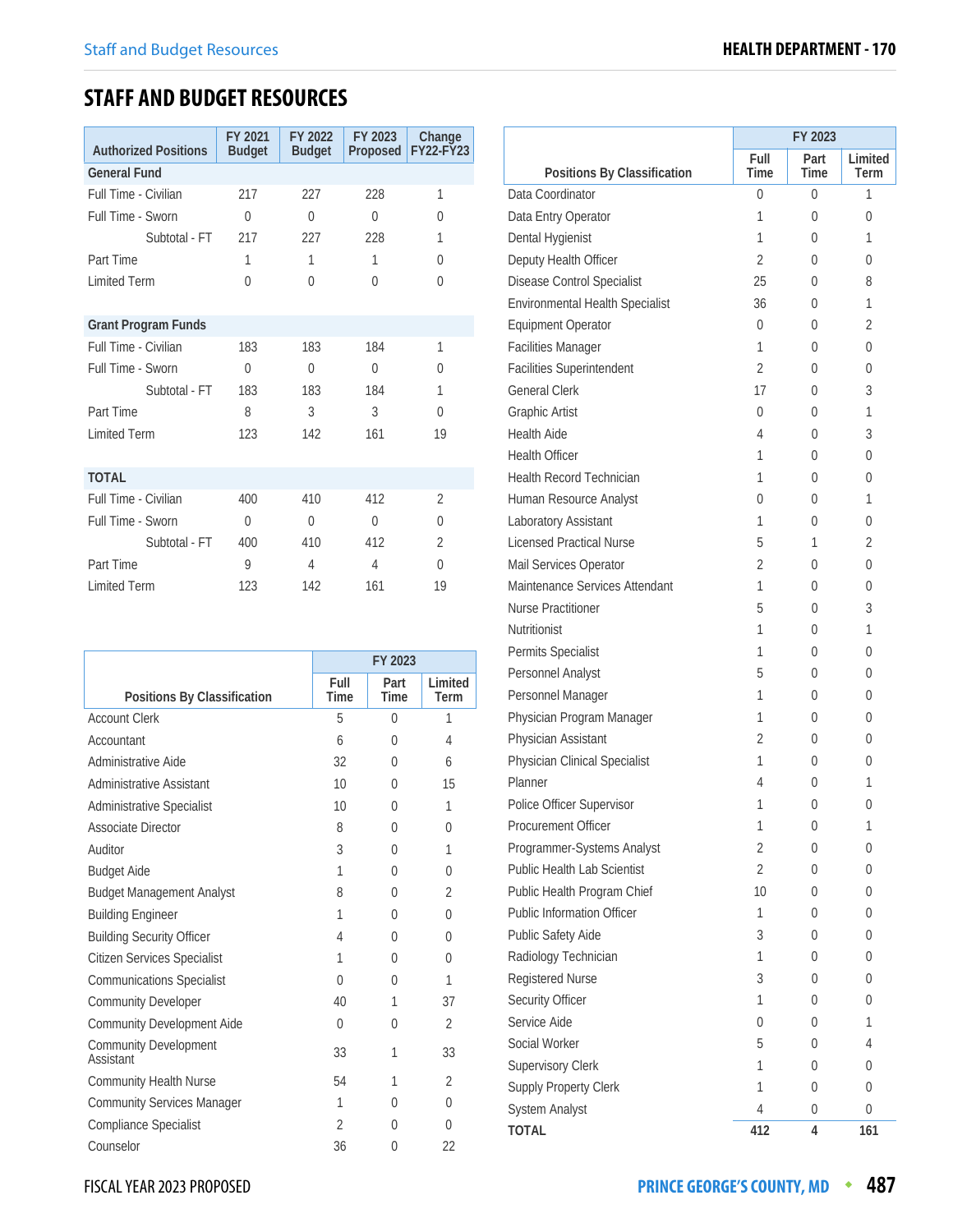|                        | <b>FY 2021</b> | <b>FY 2022</b> | <b>FY 2022</b>  | FY 2023         | <b>Change FY22-FY23</b> |             |
|------------------------|----------------|----------------|-----------------|-----------------|-------------------------|-------------|
| Category               | <b>Actual</b>  | <b>Budget</b>  | <b>Estimate</b> | <b>Proposed</b> | Amount $(5)$            | Percent (%) |
| Compensation           | \$16,568,317   | \$17,309,000   | \$13,860,000    | \$18,232,600    | \$923,600               | 5.3%        |
| <b>Fringe Benefits</b> | 5,778,419      | 5,885,100      | 5,243,600       | 6,840,200       | 955,100                 | 16.2%       |
| <b>Operating</b>       | 16,032,859     | 9,628,900      | 20,074,700      | 8,997,100       | (631,800)               | $-6.6%$     |
| Capital Outlay         | 14,667         |                |                 |                 |                         |             |
| <b>SubTotal</b>        | \$38,394,263   | \$32,823,000   | \$39,178,300    | \$34,069,900    | \$1,246,900             | 3.8%        |
| Recoveries             | (1,944,012)    | (2,680,500)    | (2,675,300)     | (2,836,800)     | (156, 300)              | 5.8%        |
| <b>Total</b>           | \$36,450,250   | \$30,142,500   | \$36,503,000    | \$31,233,100    | \$1,090,600             | 3.6%        |

## **Expenditures by Category - General Fund**

In FY 2023, compensation expenditures increase 5.3% over the FY 2022 budget due to funding for one new Chief position and countywide salary adjustments. Compensation costs include funding for 228 full time positions and one part time position. Fringe benefit expenditures increase 16.2% over the FY 2022 budget due to anticipated fringe benefit requirements, countywide pension adjustments and one new position.

Operating expenses decrease -6.6% under the FY 2022 budget primarily due to reduced general administrative contracts in laboratory and healthcare costs. Funding decreases periodicals, advertising, mileage and operating equipment non-capital anticipated costs.

Recoveries increase 5.8% over the FY 2022 budget due to an increase in recoverable operating expenditures from various grants.

## **Expenditures by Division - General Fund**

|                                                  | <b>FY 2021</b> | <b>FY 2022</b> | <b>FY 2022</b>  | FY 2023         | <b>Change FY22-FY23</b> |             |
|--------------------------------------------------|----------------|----------------|-----------------|-----------------|-------------------------|-------------|
| Category                                         | <b>Actual</b>  | <b>Budget</b>  | <b>Estimate</b> | <b>Proposed</b> | Amount $(5)$            | Percent (%) |
| Administration                                   | \$12,514,869   | \$9,100,700    | \$18,607,000    | \$10,046,900    | \$946,200               | 10.4%       |
| <b>Family Health Services</b>                    | 7,284,492      | 6,431,100      | 5,637,300       | 6,739,400       | 308,300                 | 4.8%        |
| <b>Behavioral Health</b>                         | 2,684,431      | 2,428,100      | 2,387,800       | 2,465,800       | 37,700                  | 1.6%        |
| <b>Environmental Health - Disease</b><br>Control | 6,194,369      | 5,164,100      | 4,359,300       | 5,296,800       | 132,700                 | 2.6%        |
| <b>Health and Wellness</b>                       | 2,324,070      | 1,757,300      | 1,526,100       | 1,821,100       | 63,800                  | 3.6%        |
| Office of the Health Officer                     | 5,448,019      | 5,261,200      | 3,985,500       | 4,863,100       | (398, 100)              | $-7.6%$     |
| <b>Total</b>                                     | \$36,450,250   | \$30,142,500   | \$36,503,000    | \$31,233,100    | \$1,090,600             | 3.6%        |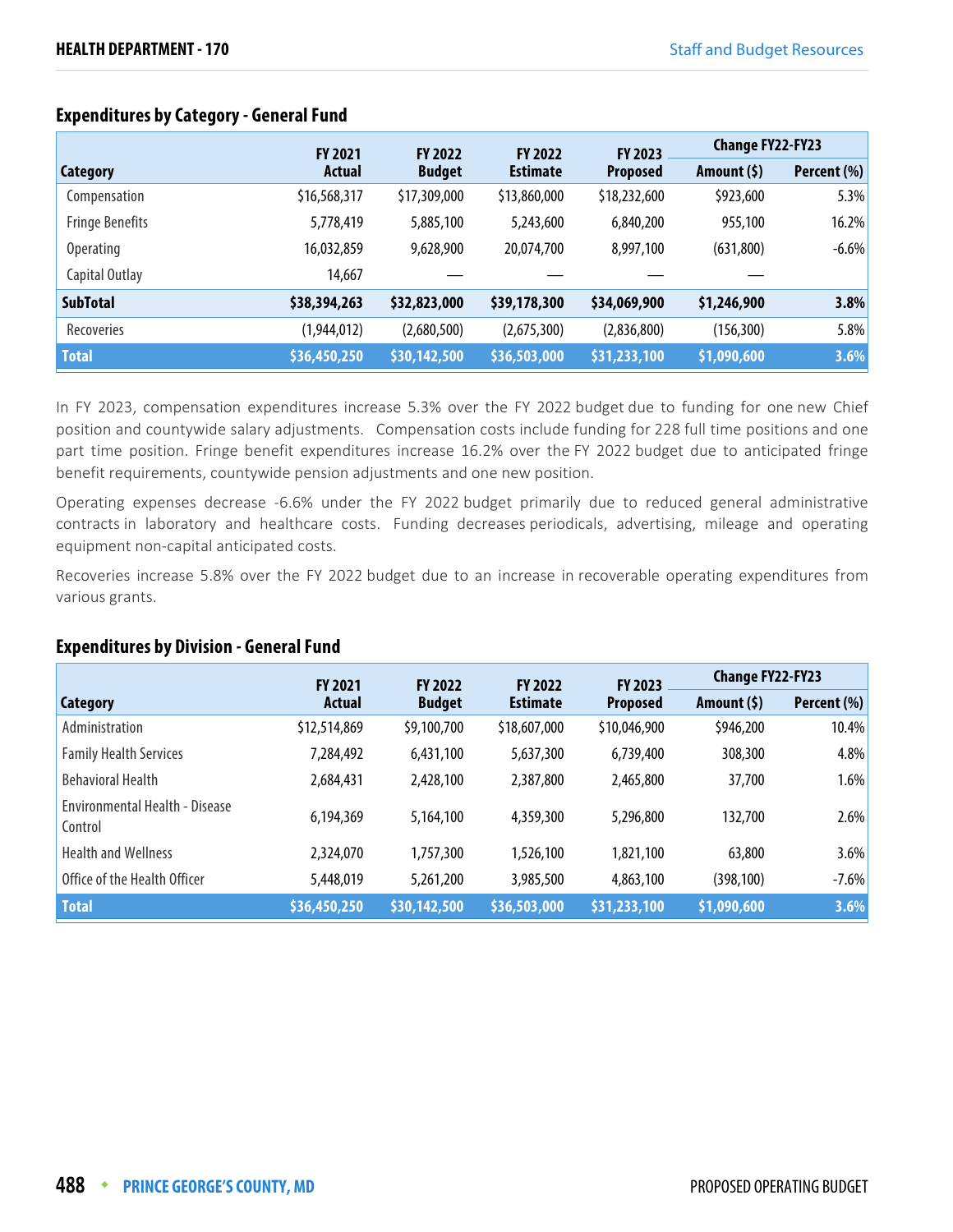# **General Fund - Division Summary**

|                                                               | FY 2021<br>FY 2022 |               | FY 2022         | FY 2023         | <b>Change FY22-FY23</b> |             |
|---------------------------------------------------------------|--------------------|---------------|-----------------|-----------------|-------------------------|-------------|
| <b>Category</b>                                               | <b>Actual</b>      | <b>Budget</b> | <b>Estimate</b> | <b>Proposed</b> | Amount $(5)$            | Percent (%) |
| <b>Administration</b>                                         |                    |               |                 |                 |                         |             |
| Compensation                                                  | \$5,751,450        | \$3,781,000   | \$2,865,100     | \$4,206,300     | \$425,300               | 11.2%       |
| <b>Fringe Benefits</b>                                        | 2,115,134          | 1,285,600     | 1,051,300       | 1,568,000       | 282,400                 | 22.0%       |
| <b>Operating</b>                                              | 6,577,629          | 6,714,600     | 17,275,100      | 7,109,400       | 394,800                 | 5.9%        |
| Capital Outlay                                                | 14,667             |               |                 |                 |                         |             |
| <b>SubTotal</b>                                               | \$14,458,881       | \$11,781,200  | \$21,191,500    | \$12,883,700    | \$1,102,500             | 9.4%        |
| Recoveries                                                    | (1,944,012)        | (2,680,500)   | (2,584,500)     | (2,836,800)     | (156, 300)              | 5.8%        |
| <b>Total Administration</b>                                   | \$12,514,869       | \$9,100,700   | \$18,607,000    | \$10,046,900    | \$946,200               | 10.4%       |
| <b>Family Health Services</b>                                 |                    |               |                 |                 |                         |             |
| Compensation                                                  | \$4,024,689        | \$4,293,400   | \$3,563,500     | \$4,417,300     | \$123,900               | 2.9%        |
| <b>Fringe Benefits</b>                                        | 1,443,131          | 1,459,800     | 1,395,900       | 1,652,200       | 192,400                 | 13.2%       |
| <b>Operating</b>                                              | 1,816,672          | 677,900       | 677,900         | 669,900         | (8,000)                 | $-1.2%$     |
| Capital Outlay                                                |                    |               |                 |                 |                         |             |
| <b>SubTotal</b>                                               | \$7,284,492        | \$6,431,100   | \$5,637,300     | \$6,739,400     | \$308,300               | 4.8%        |
| Recoveries                                                    |                    |               |                 |                 |                         |             |
| <b>Total Family Health Services</b>                           | \$7,284,492        | \$6,431,100   | \$5,637,300     | \$6,739,400     | \$308,300               | 4.8%        |
| <b>Behavioral Health</b>                                      |                    |               |                 |                 |                         |             |
| Compensation                                                  | \$1,784,328        | \$1,558,800   | \$1,444,900     | \$1,597,200     | \$38,400                | 2.5%        |
| <b>Fringe Benefits</b>                                        | 528,865            | 530,000       | 524,100         | 617,500         | 87,500                  | 16.5%       |
| <b>Operating</b>                                              | 371,238            | 339,300       | 418,800         | 251,100         | (88, 200)               | $-26.0%$    |
| Capital Outlay                                                |                    |               |                 |                 |                         |             |
| <b>SubTotal</b>                                               | \$2,684,431        | \$2,428,100   | \$2,387,800     | \$2,465,800     | \$37,700                | 1.6%        |
| Recoveries                                                    |                    |               |                 |                 |                         |             |
| <b>Total Behavioral Health</b>                                | \$2,684,431        | \$2,428,100   | \$2,387,800     | \$2,465,800     | \$37,700                | 1.6%        |
| <b>Environmental Health - Disease Control</b>                 |                    |               |                 |                 |                         |             |
| Compensation                                                  | \$2,133,404        | \$3,690,600   | \$3,073,200     | \$3,808,900     | \$118,300               | 3.2%        |
| <b>Fringe Benefits</b>                                        | 780,195            | 1,254,800     | 1,227,400       | 1,429,200       | 174,400                 | 13.9%       |
| Operating                                                     | 3,280,770          | 218,700       | 58,700          | 58,700          | (160,000)               | $-73.2%$    |
| Capital Outlay                                                |                    |               |                 |                 |                         |             |
| <b>SubTotal</b>                                               | \$6,194,369        | \$5,164,100   | \$4,359,300     | \$5,296,800     | \$132,700               | 2.6%        |
| Recoveries                                                    |                    |               |                 |                 |                         |             |
| <b>Total Environmental Health -</b><br><b>Disease Control</b> | \$6,194,369        | \$5,164,100   | \$4,359,300     | \$5,296,800     | \$132,700               | 2.6%        |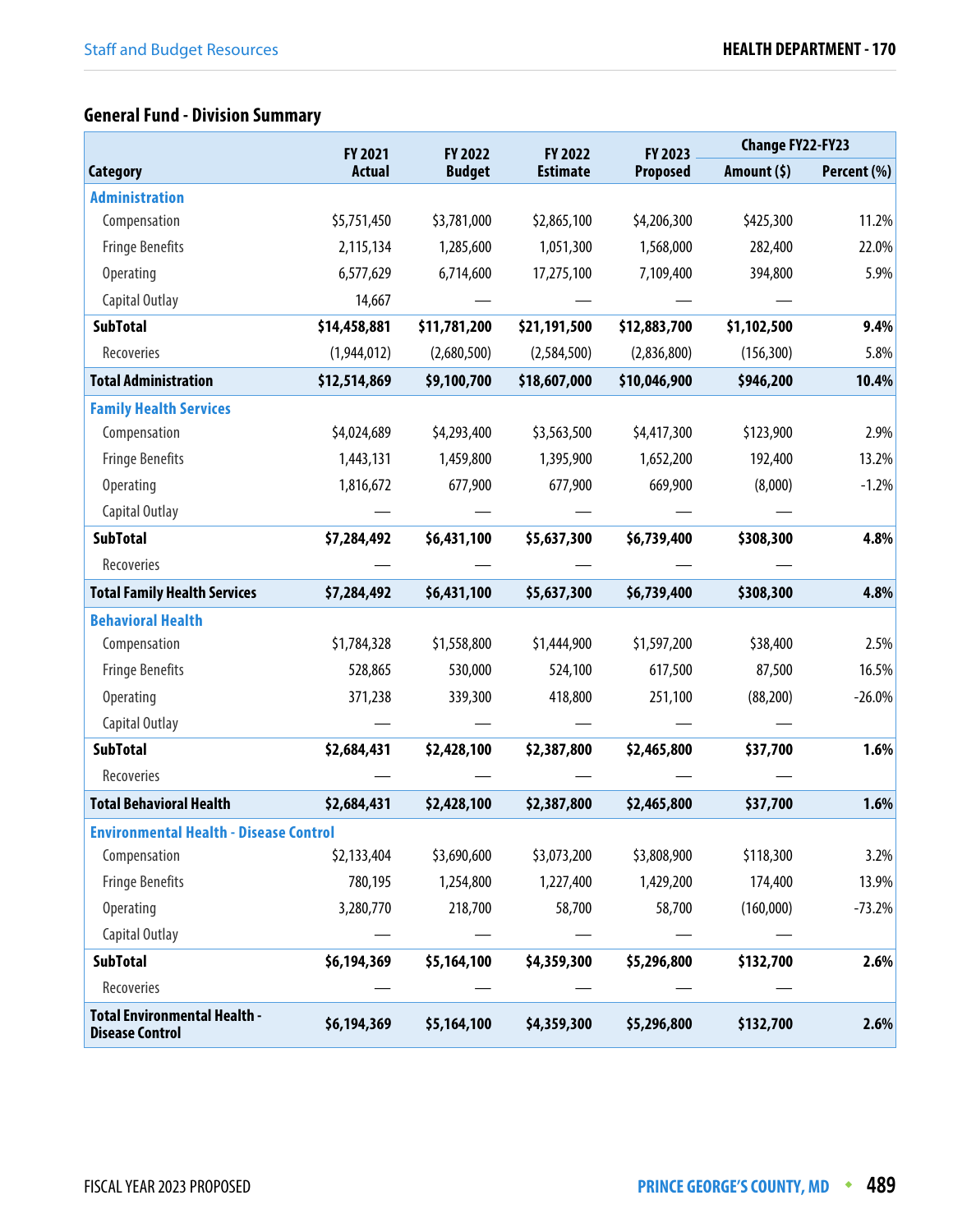## **General Fund - Division Summary** (continued)

|                                           | <b>FY 2021</b> | <b>FY 2022</b> | <b>FY 2022</b>  | <b>FY 2023</b>  | <b>Change FY22-FY23</b> |             |
|-------------------------------------------|----------------|----------------|-----------------|-----------------|-------------------------|-------------|
| <b>Category</b>                           | Actual         | <b>Budget</b>  | <b>Estimate</b> | <b>Proposed</b> | Amount $(5)$            | Percent (%) |
| <b>Health and Wellness</b>                |                |                |                 |                 |                         |             |
| Compensation                              | \$1,386,347    | \$1,185,400    | \$999,500       | \$1,289,100     | \$103,700               | 8.7%        |
| <b>Fringe Benefits</b>                    | 467,715        | 403,000        | 357,700         | 483,900         | 80,900                  | 20.1%       |
| <b>Operating</b>                          | 470,008        | 168,900        | 168,900         | 48,100          | (120, 800)              | $-71.5%$    |
| Capital Outlay                            |                |                |                 |                 |                         |             |
| <b>SubTotal</b>                           | \$2,324,070    | \$1,757,300    | \$1,526,100     | \$1,821,100     | \$63,800                | 3.6%        |
| Recoveries                                |                |                |                 |                 |                         |             |
| <b>Total Health and Wellness</b>          | \$2,324,070    | \$1,757,300    | \$1,526,100     | \$1,821,100     | \$63,800                | 3.6%        |
| <b>Office of the Health Officer</b>       |                |                |                 |                 |                         |             |
| Compensation                              | \$1,488,100    | \$2,799,800    | \$1,913,800     | \$2,913,800     | \$114,000               | 4.1%        |
| <b>Fringe Benefits</b>                    | 443,378        | 951,900        | 687,200         | 1,089,400       | 137,500                 | 14.4%       |
| Operating                                 | 3,516,541      | 1,509,500      | 1,475,300       | 859,900         | (649, 600)              | $-43.0%$    |
| Capital Outlay                            |                |                |                 |                 |                         |             |
| <b>SubTotal</b>                           | \$5,448,019    | \$5,261,200    | \$4,076,300     | \$4,863,100     | $$$ (398,100)           | $-7.6%$     |
| Recoveries                                |                |                | (90, 800)       |                 |                         |             |
| <b>Total Office of the Health Officer</b> | \$5,448,019    | \$5,261,200    | \$3,985,500     | \$4,863,100     | $$$ (398,100)           | $-7.6%$     |
| <b>Total</b>                              | \$36,450,250   | \$30,142,500   | \$36,503,000    | \$31,233,100    | \$1,090,600             | 3.6%        |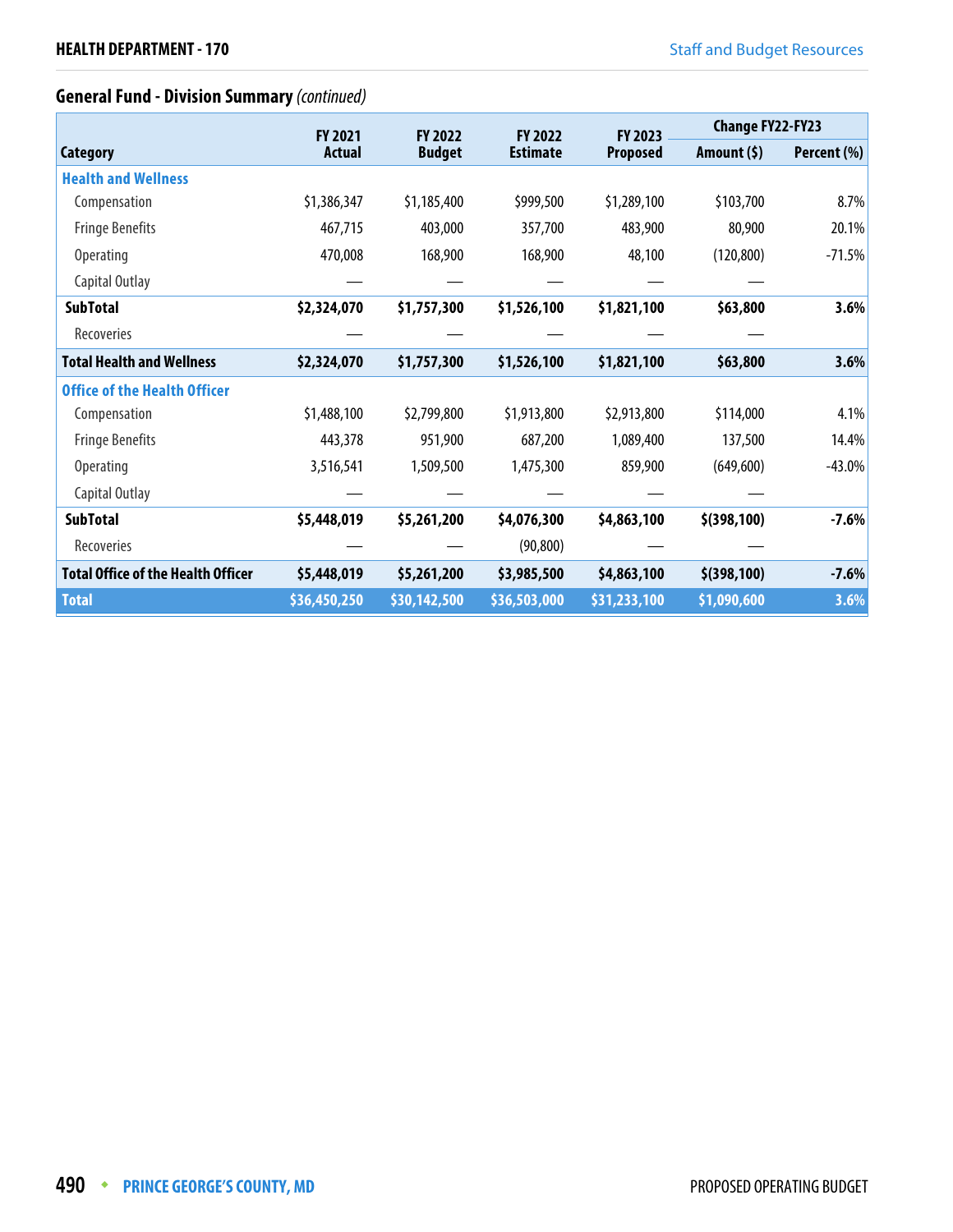## **DIVISION OVERVIEW**

## **Administration**

The Division of Administration provides the administrative support structure for the department's public health programs. This unit provides support to the General Fund and grant programs through centralized fiscal (budget, accounts payable, collections and purchase card), personnel, procurement, contractual, facility maintenance, security, vital records and general services. A Health Insurance Portability and Accountability Act (HIPAA) compliance component was established in July 2010 to serve as the department's liaison for the coordination of privacy compliance for medical records.

## **Fiscal Summary**

In FY 2023, the division expenditures increase \$946,200 or 10.4% over the FY 2022 budget. Staffing resources remain unchanged from the FY 2022 budget. The primary budget changes include:

- **An increase in personnel costs due to countywide** salary adjustments as well as projected healthcare and pension costs.
- **An increase in utilities, general office supplies,** postage and technology cost allocation charges.
- **An increase in operating contracts for security in** leased facilities.

|                             | <b>FY 2022</b> | FY 2023         | <b>Change FY22-FY23</b> |                         |  |
|-----------------------------|----------------|-----------------|-------------------------|-------------------------|--|
|                             | <b>Budget</b>  | <b>Proposed</b> |                         | Amount (\$) Percent (%) |  |
| <b>Total Budget</b>         | \$9,100,700    | \$10,046,900    | \$946,200               | 10.4%                   |  |
| <b>STAFFING</b>             |                |                 |                         |                         |  |
| <b>Full Time - Civilian</b> | 55             | 55              | 0                       | $0.0\%$                 |  |
| <b>Full Time - Sworn</b>    | $\Omega$       | 0               | 0                       | 0.0%                    |  |
| <b>Subtotal - FT</b>        | 55             | 55              | $\bf{0}$                | $0.0\%$                 |  |
| Part Time                   | $\Omega$       | 0               | 0                       | $0.0\%$                 |  |
| <b>Limited Term</b>         | 0              | Λ               | Λ                       | 0.0%                    |  |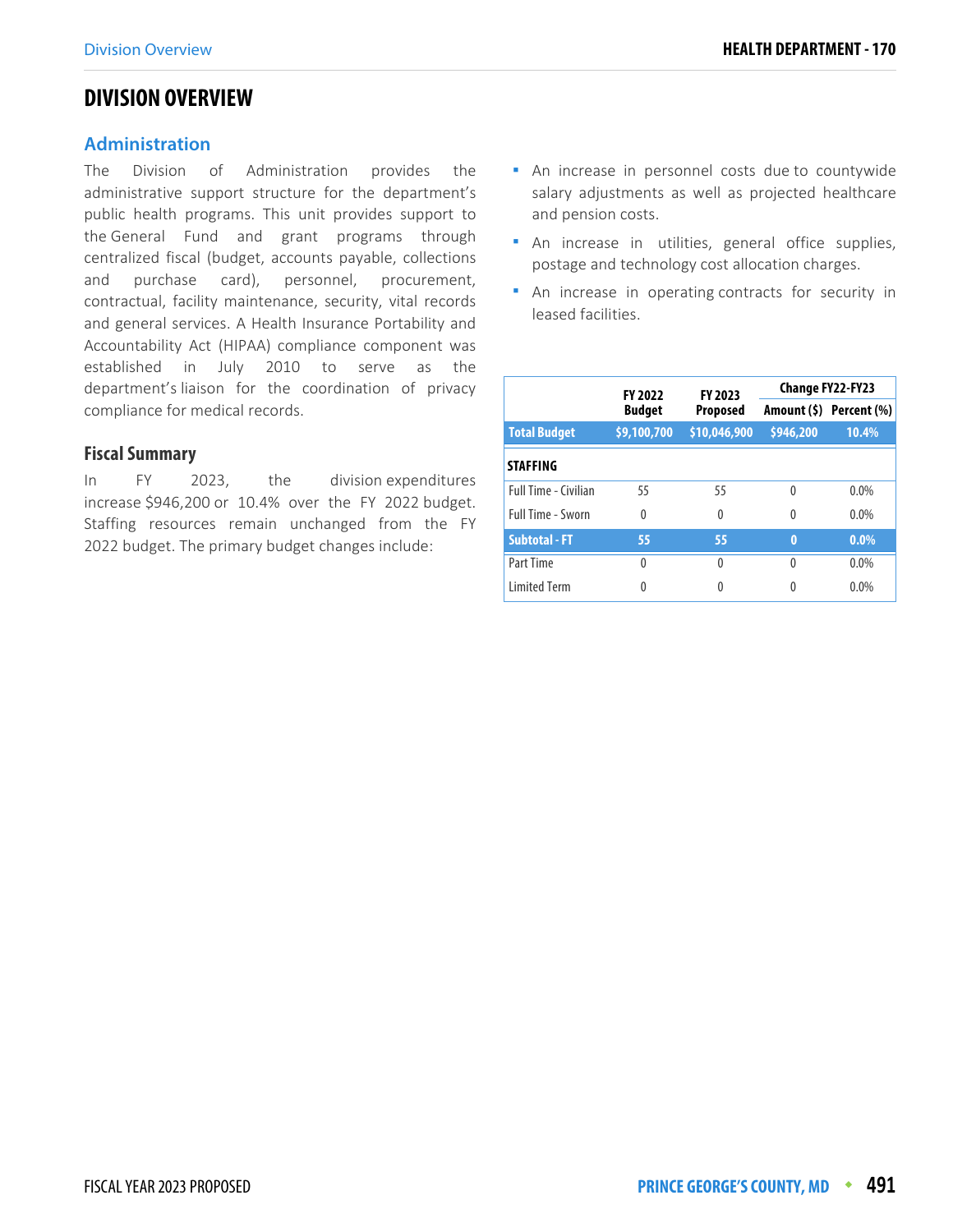## **Family Health Services**

The Family Health Services Division offers clinical and preventive health services to women, children and their families both in public health clinics and in their homes. Women's services include prenatal and postnatal care, dental care for pregnant women, family planning, pregnancy testing and health and nutritional education. Children receive immunizations, developmental assessments and referrals to medical specialty care for handicapping conditions. The division assists pregnant women and children in receiving comprehensive health care services through the Maryland Children's Health Program by providing on-site eligibility determination, managed care education and provider selection.

## **Fiscal Summary**

In FY 2023, the division expenditures increase \$308,300 or 4.8% over the FY 2022 budget. Staffing resources remain unchanged from the FY 2022 budget. The primary budget change includes:

- An increase in personnel cost due to countrywide salary adjustments and projected healthcare and pension costs.
- A decrease in general administrative contracts for temporary staffing and laboratory services.
- **An increase in general office supplies and building** repair and maintenance.

|                             | <b>FY 2022</b> | FY 2023         | <b>Change FY22-FY23</b> |                         |  |
|-----------------------------|----------------|-----------------|-------------------------|-------------------------|--|
|                             | <b>Budget</b>  | <b>Proposed</b> |                         | Amount (\$) Percent (%) |  |
| <b>Total Budget</b>         | \$6,431,100    | \$6,739,400     | \$308,300               | 4.8%                    |  |
| <b>STAFFING</b>             |                |                 |                         |                         |  |
| <b>Full Time - Civilian</b> | 59             | 59              | 0                       | $0.0\%$                 |  |
| Full Time - Sworn           | $\Omega$       | 0               | 0                       | $0.0\%$                 |  |
| <b>Subtotal - FT</b>        | 59             | 59              | $\bf{0}$                | $0.0\%$                 |  |
| Part Time                   | $\theta$       | 0               | $\Omega$                | $0.0\%$                 |  |
| <b>Limited Term</b>         | 0              | 0               | 0                       | 0.0%                    |  |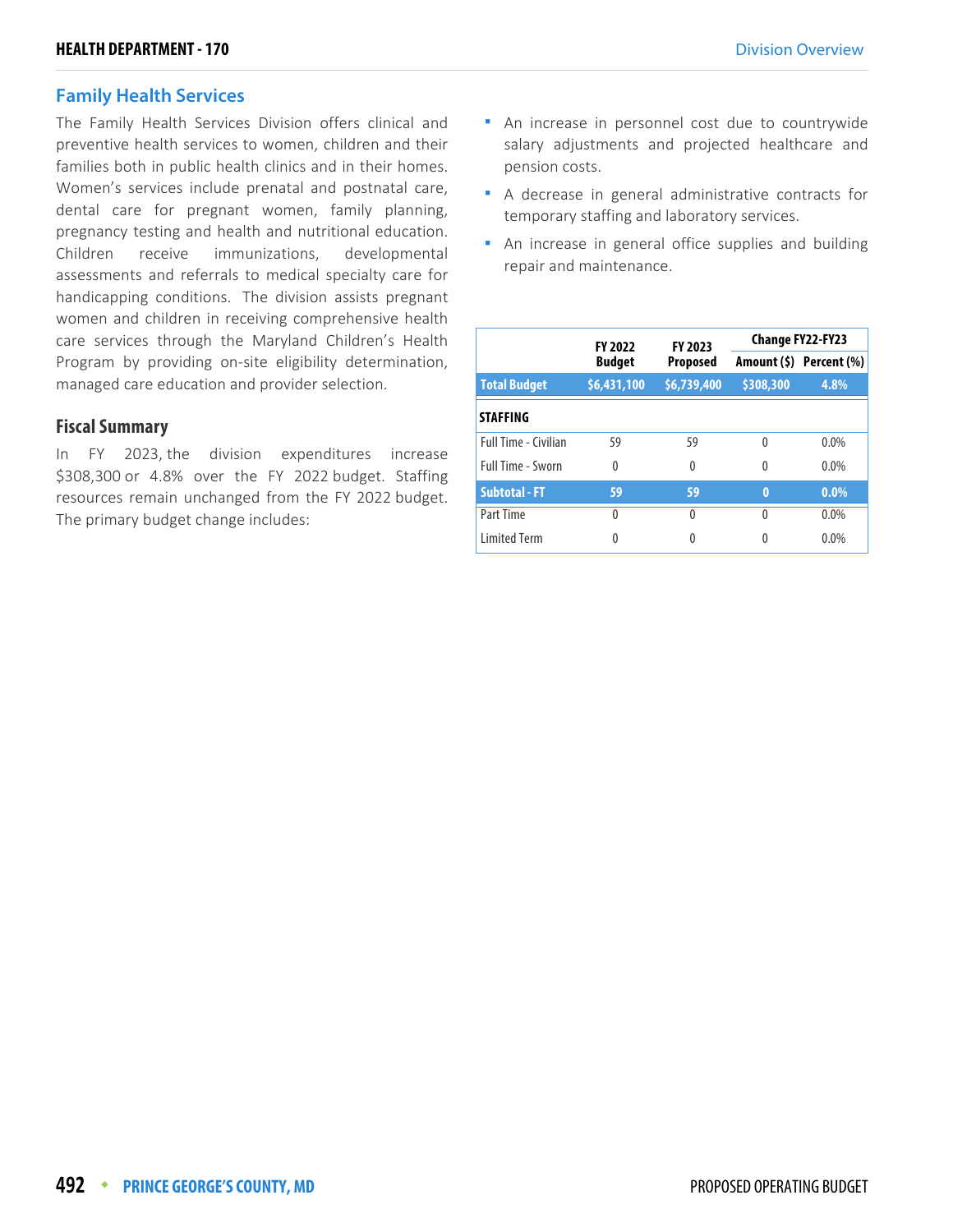## **Behavioral Health**

The Behavioral Health Division provides outpatient substance abuse treatment and prevention services for adults, adolescents and their families. Tobacco education and cessation services are also provided. The Addictions Treatment Grant provides outpatient treatment services and funds contracts with private vendors for residential treatment services which provide a continuum of services. These services include intensive inpatient services, transitional community living, longterm residential rehabilitation and outpatient services for Spanish speaking residents.

## **Fiscal Summary**

In FY 2023, the division expenditures increase \$37,700 or 1.6% over the FY 2022 budget. Staffing resources remain unchanged from the FY 2022 budget. The primary budget changes include:

 An increase in personnel costs due to countrywide salary adjustments and projected healthcare and pension costs.

- A decrease in general administrative contracts for temporary staff funded by the American Rescue Plan Act grant and the department's accreditation and background check services administered by the Office of Human Resources Management.
- **An increase in medical and drug supplies.**

|                             | FY 2023<br><b>FY 2022</b> |                 |          | Change FY22-FY23        |
|-----------------------------|---------------------------|-----------------|----------|-------------------------|
|                             | <b>Budget</b>             | <b>Proposed</b> |          | Amount (\$) Percent (%) |
| <b>Total Budget</b>         | \$2,428,100               | \$2,465,800     | \$37,700 | 1.6%                    |
| <b>STAFFING</b>             |                           |                 |          |                         |
| <b>Full Time - Civilian</b> | 21                        | 21              | 0        | $0.0\%$                 |
| <b>Full Time - Sworn</b>    | $\Omega$                  | 0               | $\Omega$ | $0.0\%$                 |
| <b>Subtotal - FT</b>        | 21                        | 21              | $\bf{0}$ | $0.0\%$                 |
| Part Time                   | $\Omega$                  | 0               | 0        | $0.0\%$                 |
| <b>Limited Term</b>         | Λ                         |                 |          | $0.0\%$                 |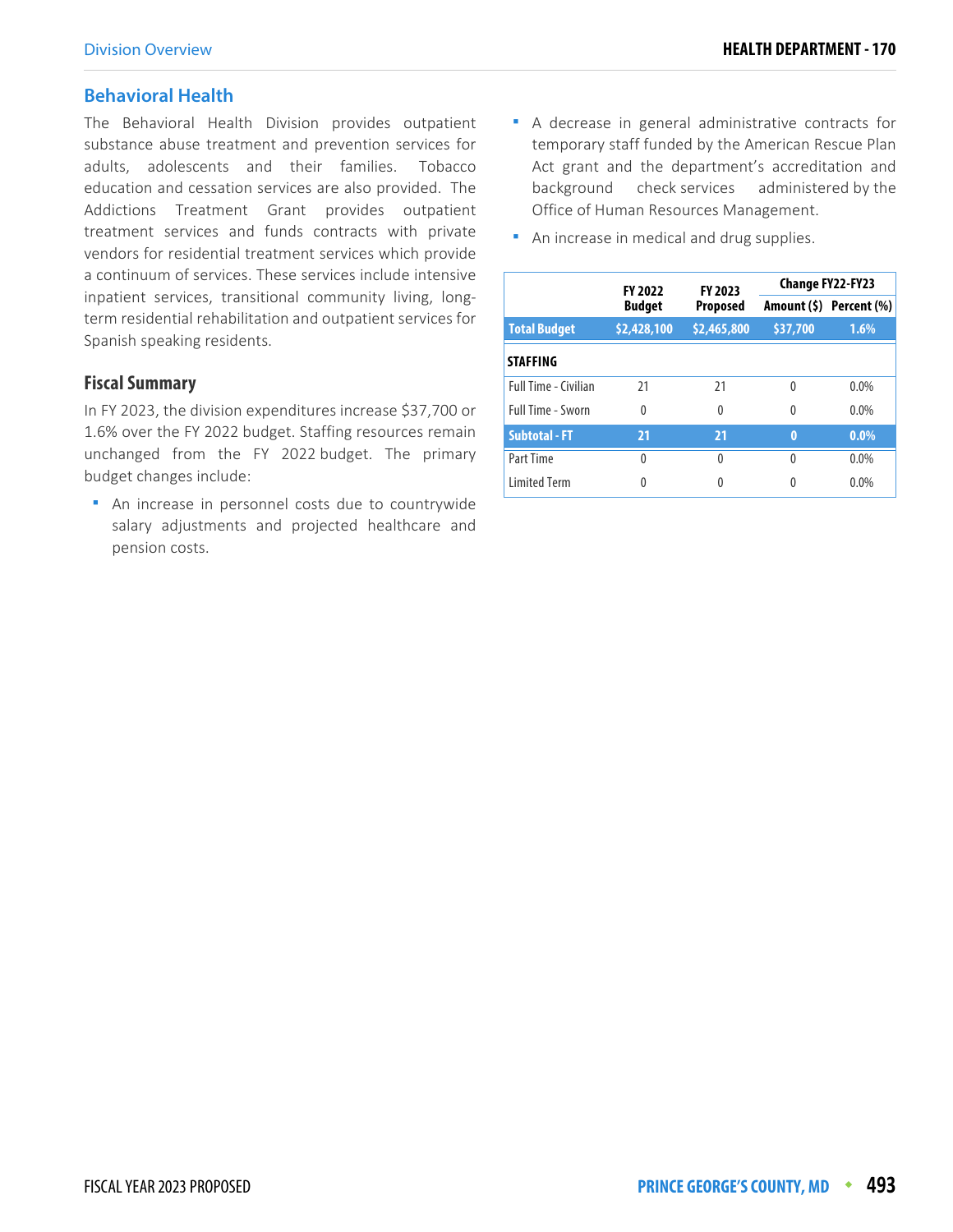## **Environmental Health - Disease Control**

The Environmental Health/Disease Control Division is responsible for the licensing and/or inspection of all food service facilities, public swimming pools and spas, private water supplies and sewage disposal systems, solid waste facilities and the review of plans for all new and proposed facilities.

The Food Protection Program performs inspections of all food service facilities and provides the environmental response to all food borne outbreak investigations. The Permits and Plan Review Program evaluates and approves plans for new or remodeled food service, recreational facilities and reviews and approves all permit applications for all food service and recreational facilities.

The Environmental Engineering Program permits on-site sewage disposal systems (including Innovative and Alternative systems and shared sewage disposal facilities), and individual water supplies as well as approves new subdivisions utilizing private or shared systems.

The division also provides clinical services and disease investigations to reduce the risk of communicable diseases, immunizations, clinical services, prevention education, animal exposure management, outbreak investigations and communicable and vector-borne disease control. The Communicable Disease Surveillance Program maintains a database of reportable diseases, produces monthly statistics and analyzes disease trends. Surveillance activities produce disease information and statistics for public health and medical providers.

#### **Fiscal Summary**

In FY 2023, the division expenditures increase \$132,700 or 2.6% over the FY 2022 budget. Staffing resources remain unchanged from the FY 2022 budget. The primary budget changes include:

- An increase in personnel costs due to countrywide salary adjustments and projected healthcare and pension costs.
- A decrease in interagency charges to reflect project charges removed from the prior year to align with FY 2023 requirements.
- **Funding to supports training, mileage, general office** supplies, operating equipment non-capital and equipment leases.

|                      | <b>FY 2022</b> | FY 2023     | <b>Change FY22-FY23</b> |                         |  |
|----------------------|----------------|-------------|-------------------------|-------------------------|--|
|                      | <b>Budget</b>  | Proposed    |                         | Amount (\$) Percent (%) |  |
| <b>Total Budget</b>  | \$5,164,100    | \$5,296,800 | \$132,700               | 2.6%                    |  |
| <b>STAFFING</b>      |                |             |                         |                         |  |
| Full Time - Civilian | 56             | 56          | $\Omega$                | $0.0\%$                 |  |
| Full Time - Sworn    | 0              | $\Omega$    | $\Omega$                | $0.0\%$                 |  |
| <b>Subtotal - FT</b> | 56             | 56          | $\bf{0}$                | $0.0\%$                 |  |
| Part Time            | 0              | 0           | $\Omega$                | $0.0\%$                 |  |
| <b>Limited Term</b>  | 0              | 0           | 0                       | 0.0%                    |  |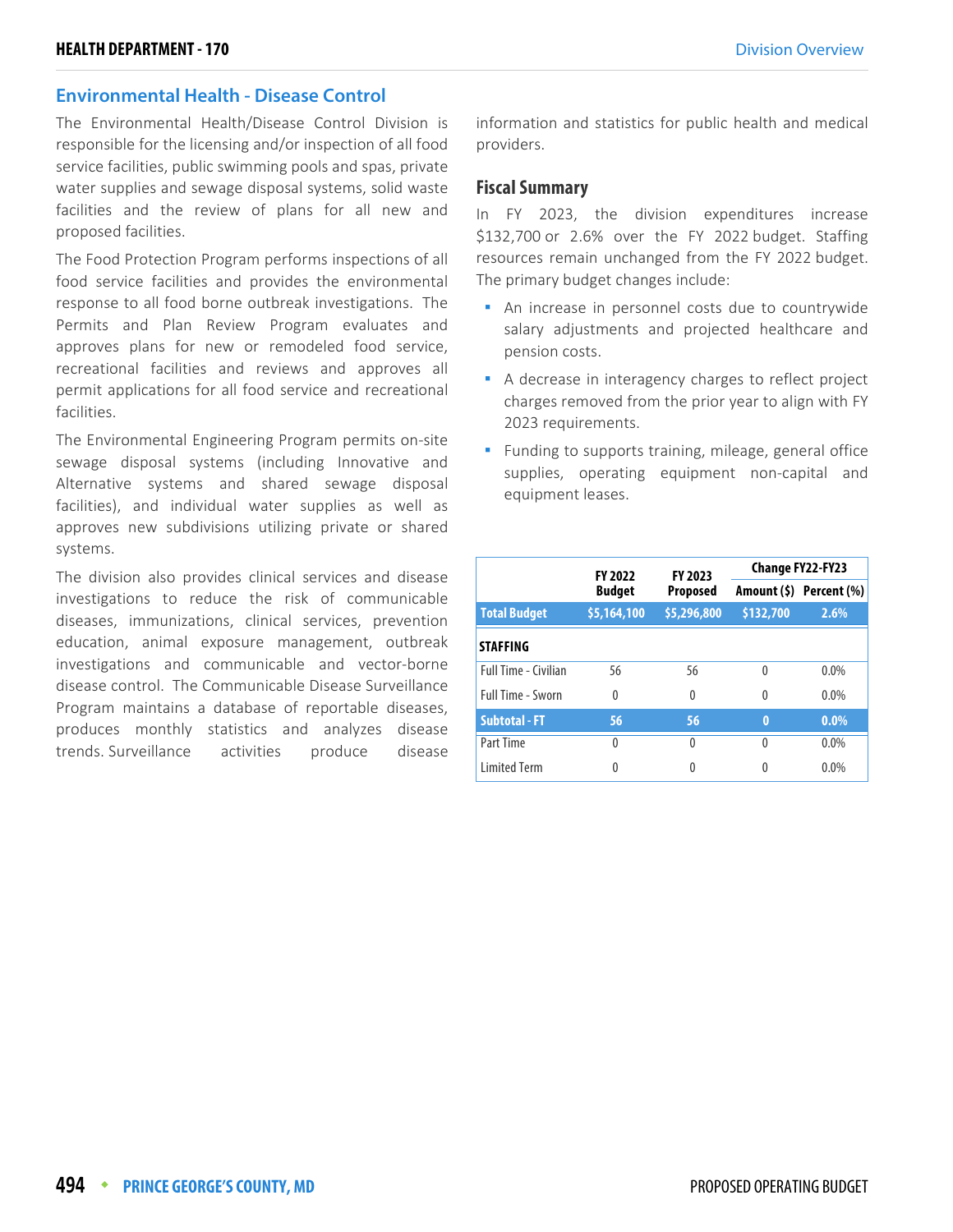## **Health and Wellness**

The Health and Wellness Division is responsible for chronic disease and access to care programs. Programs identify services available to assist the elderly and chronically ill, which allow them to remain in the community in the least restrictive environment while functioning at the highest possible level of independence. For eligible clients, medical assistance grants provide in-home services and transportation.

## **Fiscal Summary**

In FY 2023, the division expenditures increase \$63,800 or 3.6% over the FY 2022 budget. Staffing resources increase by one from the FY 2022 budget. The primary budget change includes:

**An increase in personnel costs for countywide salary** adjustments, projected healthcare and pension

costs. One part time position is transferred from the Office of the Health Officer.

- A decrease for the one time Child-Friendly County Campaign early childhood consultant general administrative contract.
- **An increase in training costs.**

|                             | <b>FY 2022</b> | FY 2023     | Change FY22-FY23 |                         |  |
|-----------------------------|----------------|-------------|------------------|-------------------------|--|
|                             | <b>Budget</b>  | Proposed    |                  | Amount (\$) Percent (%) |  |
| <b>Total Budget</b>         | \$1,757,300    | \$1,821,100 | \$63,800         | 3.6%                    |  |
| <b>STAFFING</b>             |                |             |                  |                         |  |
| <b>Full Time - Civilian</b> | 14             | 14          | $\Omega$         | $0.0\%$                 |  |
| <b>Full Time - Sworn</b>    | $\Omega$       | 0           | $\Omega$         | $0.0\%$                 |  |
| <b>Subtotal - FT</b>        | 14             | 14          | $\bf{0}$         | $0.0\%$                 |  |
| Part Time                   | $\Omega$       |             |                  | $0.0\%$                 |  |
| <b>Limited Term</b>         | 0              | 0           | 0                | $0.0\%$                 |  |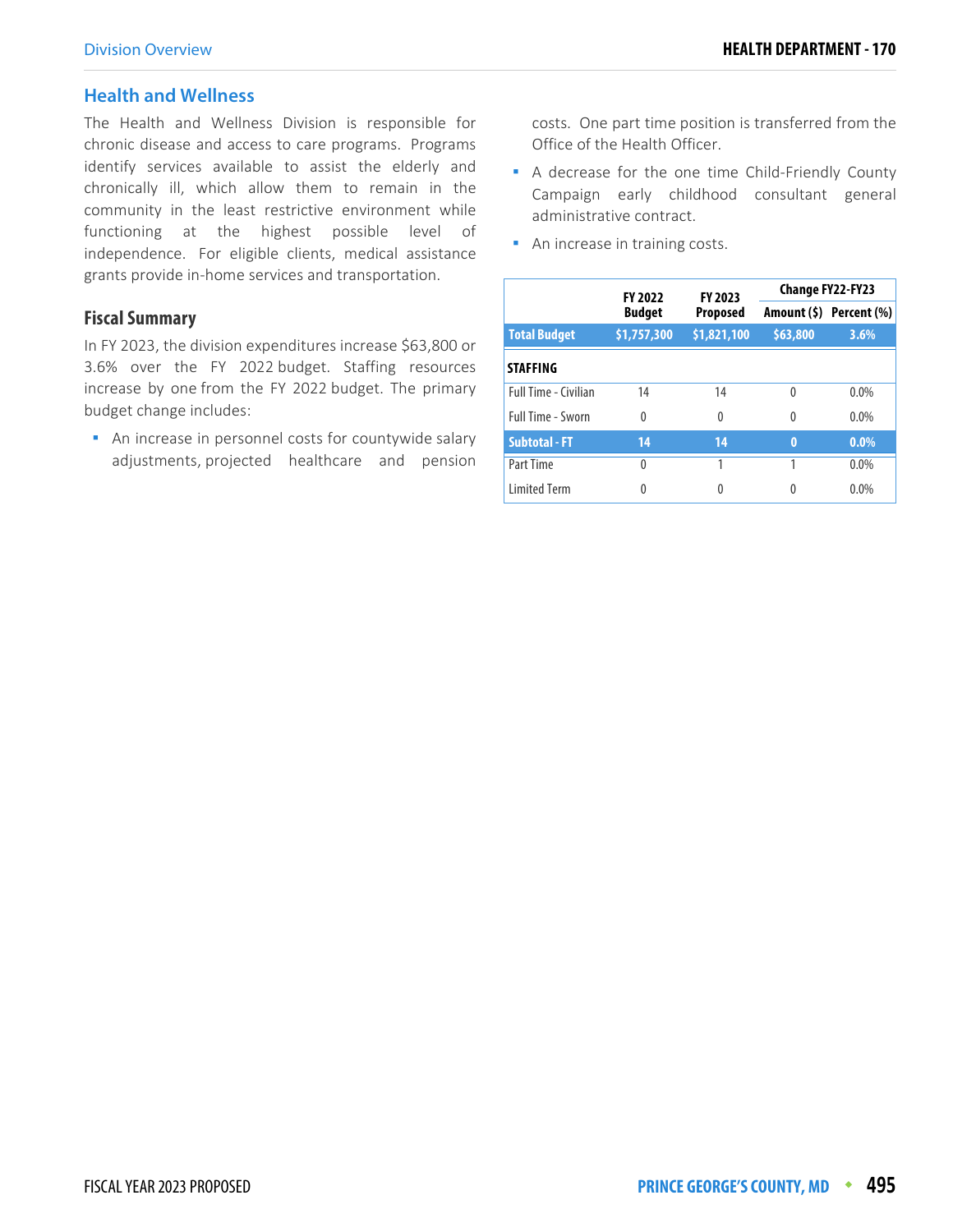## **Office of the Health Officer**

The Office of the Health Officer directs the public health programs and activities in conformance with applicable laws, regulations, policies, procedures and standards of the State of Maryland and the County. The Office of the Health Officer assures high standards of clinical care in the department and provides public health expertise and direction. The Office also coordinates and facilitates federal, State and local resources and partnerships to improve health access to care for County uninsured and underinsured residents.

Planning staff conduct community needs assessments, write health status reports and develop local health plans in accordance with federal, State and regional initiatives. The staff also collect, analyze and interpret healthrelated statistical data to identify populations at risk, establish health priorities and facilitate grant applications to expand access to health care in order to improve the status of the health of all residents and to eliminate health disparities.

The visual communications staff design, produce and distribute health information materials for public education and review existing materials for the quality of content and cultural appropriateness. The Public Information Officer coordinates the department's responses to all inquiries from the media, requests for information under the Maryland Public Information Act and legislative activities. The Ryan White CARE Act Title I staff function as the administrative agent for the entire suburban Maryland area (five counties) and are responsible for awarding grant monies, processing contracts and monitoring services provided.

## **Fiscal Summary**

In FY 2023, the division expenditures decrease \$398,100 or 7.6% under the FY 2022 budget. Staffing resources increase by one full time position and decrease by one part time position from the FY 2022 budget. The primary budget changes include:

- An increase in personnel costs due to countrywide salary adjustments and projected healthcare and pension costs. Funding for one Chief to support the Public Emergency Health Preparedness program. One part time position is reallocated to the Health and Wellness Division.
- A decrease in advertising, mileage and general office supplies to align with anticipated costs.
- A decrease in general administrative contracts for temporary staffing due to recruitment efforts to fill merit positions.

|                             | <b>FY 2022</b> | FY 2023         | <b>Change FY22-FY23</b> |                         |  |
|-----------------------------|----------------|-----------------|-------------------------|-------------------------|--|
|                             | <b>Budget</b>  | <b>Proposed</b> |                         | Amount (\$) Percent (%) |  |
| <b>Total Budget</b>         | \$5,261,200    | \$4,863,100     | \$ (398, 100)           | $-7.6%$                 |  |
| <b>STAFFING</b>             |                |                 |                         |                         |  |
| <b>Full Time - Civilian</b> | 22             | 23              |                         | 4.5%                    |  |
| Full Time - Sworn           | 0              | 0               | 0                       | 0.0%                    |  |
| <b>Subtotal - FT</b>        | 22             | 23              | 1                       | 4.5%                    |  |
| Part Time                   | 1              | 0               | (1)                     | 0.0%                    |  |
| <b>Limited Term</b>         | 0              | 0               | 0                       | 0.0%                    |  |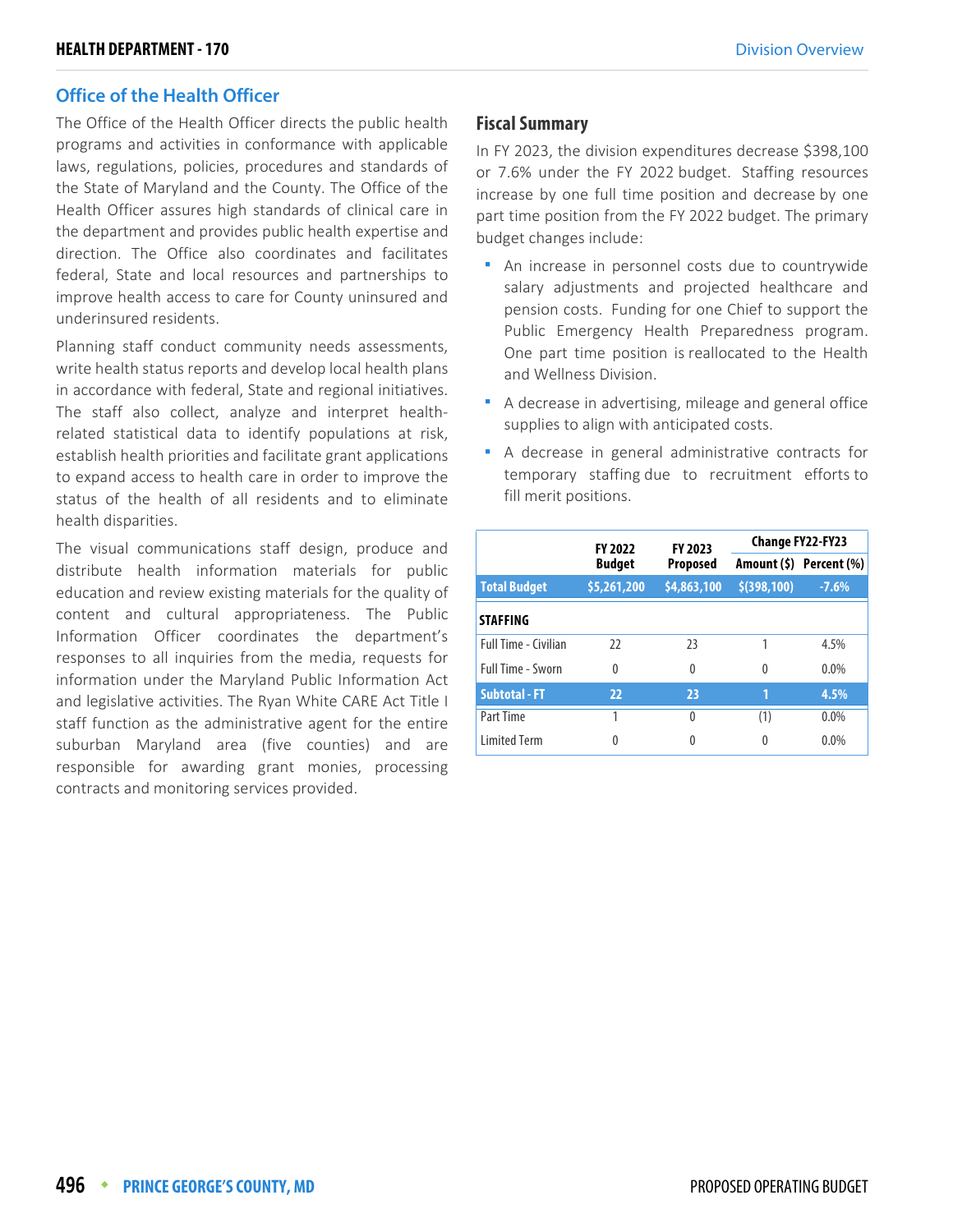## **GRANT FUNDS SUMMARY**

|                        | <b>FY 2021</b> | <b>FY 2022</b> | <b>FY 2022</b>  | <b>FY 2023</b>  | <b>Change FY22-FY23</b>                   |             |
|------------------------|----------------|----------------|-----------------|-----------------|-------------------------------------------|-------------|
| <b>Category</b>        | Actual         | <b>Budget</b>  | <b>Estimate</b> | <b>Proposed</b> | Amount $(5)$                              | Percent (%) |
| Compensation           | \$14,601,889   | \$19,758,700   | \$19,523,100    | \$21,814,600    | \$2,055,900                               | 10.4%       |
| <b>Fringe Benefits</b> | 4,043,488      | 3,062,600      | 5,117,200       | 5,835,700       | 2,773,100                                 | 90.5%       |
| <b>Operating</b>       | 25,262,174     | 36,351,200     | 44,242,300      | 27,746,500      | (8,604,700)                               | $-23.7%$    |
| Capital Outlay         | 20,690         |                |                 |                 |                                           |             |
| <b>SubTotal</b>        | \$43,928,241   | \$59,172,500   | \$68,882,600    | \$55,396,800    | \$(3,775,700)                             | $-6.4%$     |
| Recoveries             |                |                |                 |                 |                                           |             |
| <b>Total</b>           | \$43,928,241   | \$59,172,500   | \$68,882,600    | \$55,396,800    | $\left  \frac{\xi(3,775,700)}{2} \right $ | $-6.4%$     |

## **Expenditures by Category - Grant Funds**

The FY 2023 proposed grant budget is \$55,396,800 a decrease of -6.4% under the FY 2022 approved budget. This decrease is primarily due to the removal of the HIV Expansion Funds HRSA, Maternal and Child Health Expansion and Crisis Response programs from the prior year appropriation. Funding reductions are anticipated for the School Based Wellness Center - PGCPS, Assistance in Community Integration Services and Promoting Positive Outcomes for Infants and Toddlers programs.

## **Staff Summary by Division - Grant Funds**

| <b>Staff Summary by</b>                            |                | FY 2022 |               |                | FY 2023 |             |  |
|----------------------------------------------------|----------------|---------|---------------|----------------|---------|-------------|--|
| <b>Division &amp; Grant Program</b>                | F              | PT      | <b>LTGF</b>   | FT.            | PT      | <b>LTGF</b> |  |
| <b>Administration</b>                              |                |         |               |                |         |             |  |
| <b>General Services</b>                            | 2              |         |               | $\mathfrak z$  |         |             |  |
| American Rescue Plan Act                           |                |         |               |                |         | 19          |  |
| <b>Total Administration</b>                        | $\overline{2}$ |         |               | $\overline{2}$ |         | 19          |  |
| <b>Family Health Services</b>                      |                |         |               |                |         |             |  |
| AIDS Case Management                               | 17             |         | 10            | 17             |         | 10          |  |
| <b>Babies Born Healthy</b>                         |                |         |               |                |         |             |  |
| Ending the HIV Epidemic                            |                |         |               |                |         |             |  |
| High Risk Infant                                   |                |         |               |                |         |             |  |
| <b>HIV PREP</b>                                    |                |         | $\mathfrak z$ |                |         |             |  |
| <b>HIV Prevention</b>                              | 5              |         | 3             | 5              |         |             |  |
| <b>HIV Expansion HRSA</b>                          |                |         |               |                |         |             |  |
| <b>Immunization Action Grant</b>                   |                |         |               |                |         |             |  |
| Maternal and Child Health                          |                |         | 21            |                |         | 21          |  |
| <b>Personal Responsibility Education</b>           |                |         |               |                |         |             |  |
| Reproductive Health                                |                |         |               |                |         |             |  |
| Ryan White Fee For Service                         |                |         | 4             | 4              |         |             |  |
| <b>School Based Wellness Center</b><br><b>MSDE</b> | 3              |         |               | 3              |         |             |  |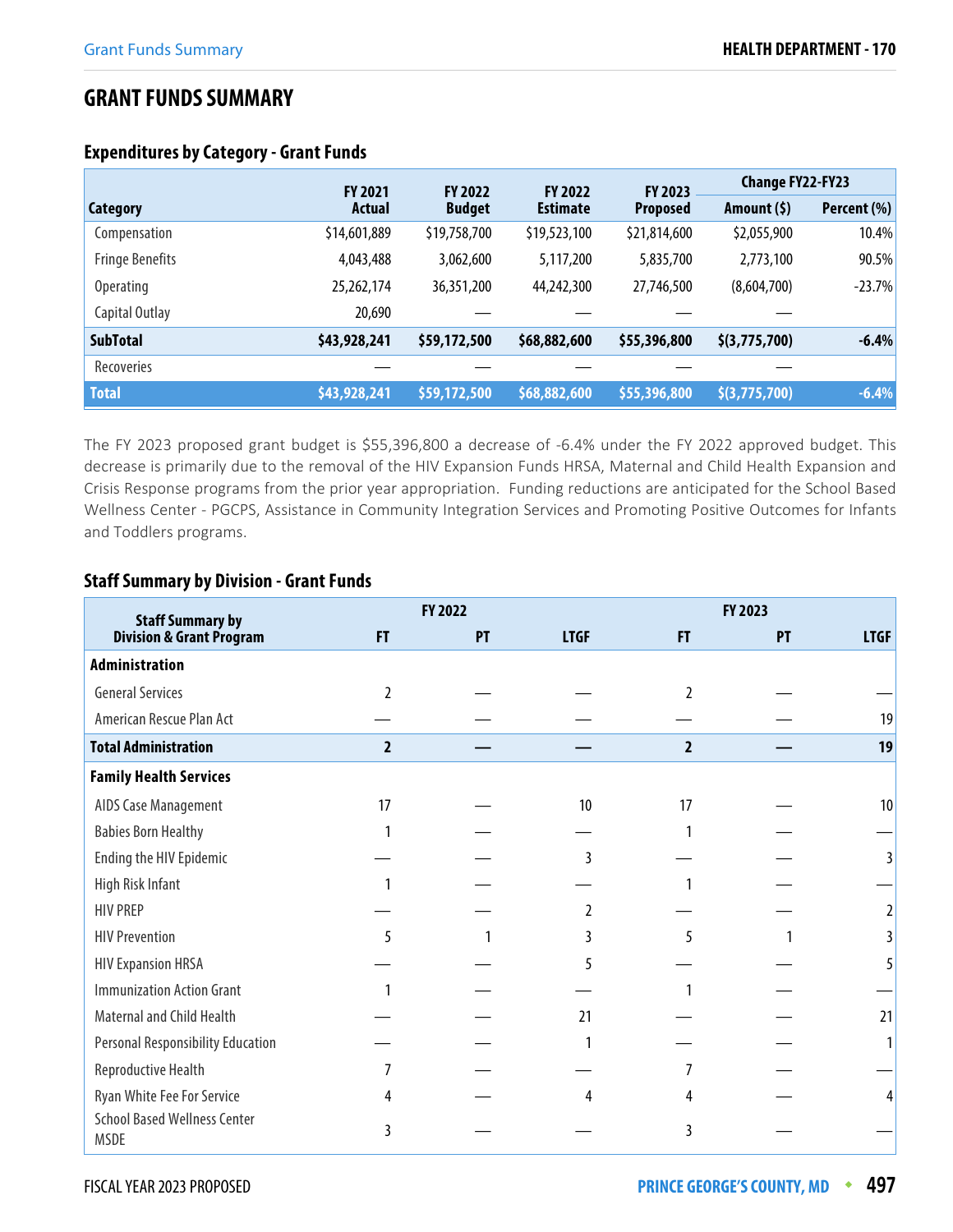## **Staff Summary by Division - Grant Funds** (continued)

| <b>Staff Summary by</b>                                                |    | FY 2022      |                |           | FY 2023      |                |
|------------------------------------------------------------------------|----|--------------|----------------|-----------|--------------|----------------|
| <b>Division &amp; Grant Program</b>                                    | F  | PT           | <b>LTGF</b>    | <b>FT</b> | PT           | <b>LTGF</b>    |
| <b>School Based Wellness Center</b><br>PGCPS                           | 6  |              |                | 6         |              |                |
| <b>STD Caseworker</b>                                                  | 12 |              | 4              | 12        |              | 4              |
| Surveillance and Quality<br>Improvement                                | 1  |              |                | 1         |              |                |
| <b>WIC Breastfeeding Peer Counseling</b>                               | 1  |              | $\overline{2}$ | 1         |              | 2              |
| Women, Infants, and Children<br>(WIC)                                  | 18 |              | 6              | 18        |              | 6              |
| <b>Total Family Health Services</b>                                    | 77 | 1            | 61             | 77        | $\mathbf{1}$ | 61             |
| <b>Behavioral Health</b>                                               |    |              |                |           |              |                |
| <b>Addictions Treatment General</b><br>Grant                           | 19 |              | 13             | 19        |              | 13             |
| Administrative/LAA                                                     | 2  |              | 3              | 2         |              | 3              |
| Adolescent Clubhouse                                                   |    |              | 5              |           |              | 5              |
| <b>Behavioral Health Promotion and</b><br>Prevention                   |    |              | 7              |           |              | 7              |
| <b>Bridges to Success</b>                                              | 1  |              | 4              | 1         |              | 4              |
| <b>Community Mental Health</b>                                         |    | 1            |                |           |              | 1              |
| Core Services Administrative Grant                                     | 6  |              |                | 6         |              |                |
| Crownsville Project                                                    |    |              |                |           |              | 1              |
| Drug and Alcohol Prevention                                            | 2  |              |                | 2         |              |                |
| <b>Drug Court Services</b>                                             | 1  |              |                |           |              |                |
| <b>Federal Treatment Grant</b>                                         | 2  |              | 6              | 2         |              | 6              |
| <b>General Fund Services</b>                                           |    |              |                |           |              | 1              |
| Integration of Sexual Health in<br>Recovery                            | 1  |              |                | 1         |              |                |
| Mental Health Services Grant                                           |    |              |                |           |              |                |
| Offender Reentry Prog. (PGCORP)                                        |    |              | 7              |           |              | 7              |
| Project Safety Net                                                     | 6  |              |                | 6         |              |                |
| <b>Recovery Support Services</b>                                       | 2  |              | 4              | 2         |              | 4              |
| <b>Substance Abuse Treatment</b><br><b>Outcomes Partnership (STOP)</b> | 3  |              |                | 3         |              |                |
| Temporary Cash Assistance                                              | 3  |              |                | 3         |              |                |
| <b>Tobacco Enforcement Initiative</b>                                  |    |              | $\overline{2}$ |           |              | $\overline{2}$ |
| <b>Tobacco Cessation</b>                                               | 1  |              |                | 1         |              |                |
| <b>Total Behavioral Health</b>                                         | 49 | $\mathbf{1}$ | 55             | 49        | $\mathbf{1}$ | 55             |
| <b>Environmental Health - Disease Control</b>                          |    |              |                |           |              |                |
| <b>Bay Restoration (Septic) Fund</b>                                   | 1  |              |                | 1         |              |                |
| <b>Hepatitis B Prevention</b>                                          | 1  |              |                | 1         |              |                |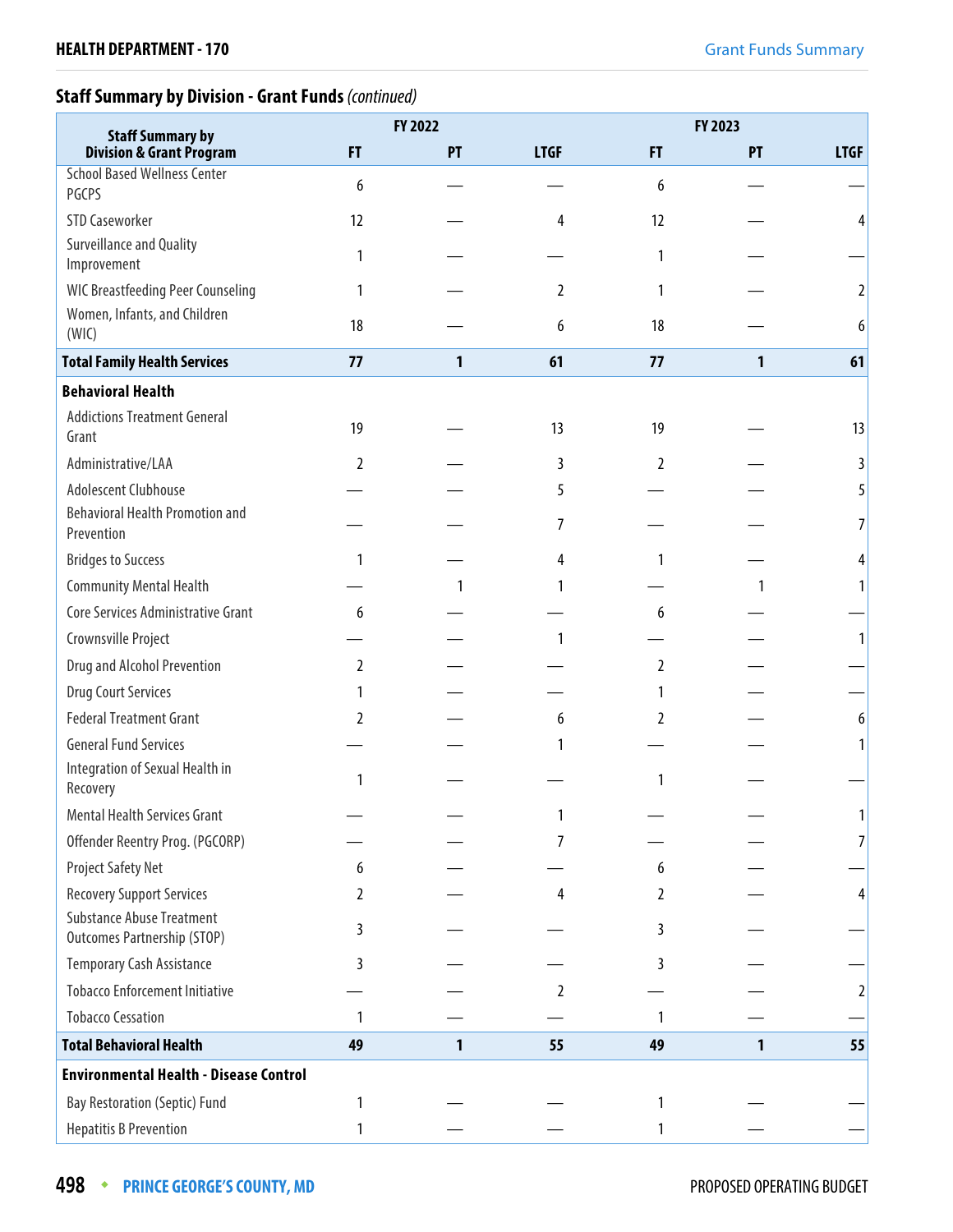# **Staff Summary by Division - Grant Funds** (continued)

| <b>Staff Summary by</b>                                                                 | FY 2022                 |    |                         | FY 2023                 |    |             |
|-----------------------------------------------------------------------------------------|-------------------------|----|-------------------------|-------------------------|----|-------------|
| <b>Division &amp; Grant Program</b>                                                     | F                       | PT | <b>LTGF</b>             | FT.                     | PT | <b>LTGF</b> |
| <b>Lead Poisoning Prevention</b>                                                        | $\mathbf{1}$            |    |                         | $\mathbf{1}$            |    |             |
| <b>Total Environmental Health -</b><br><b>Disease Control</b>                           | 3                       |    |                         | $\overline{\mathbf{3}}$ |    |             |
| <b>Health and Wellness</b>                                                              |                         |    |                         |                         |    |             |
| <b>Administrative Care Coordination</b>                                                 | 12                      |    |                         | 12                      |    |             |
| ACIS                                                                                    | 1                       |    |                         | 1                       |    |             |
| CareFirst BlueCross BlueShield                                                          |                         |    |                         |                         |    |             |
| Diabetes, Heart Disease and Stroke                                                      | 1                       |    | 4                       | 1                       |    | 4           |
| <b>Geriatric Evaluation Review</b><br>Services                                          | 7                       |    |                         | 7                       |    |             |
| <b>MCHP Eligibility Determination</b>                                                   | 18                      | 1  | 8                       | 18                      |    | 8           |
| <b>General Medical Assistance</b><br>Transportation                                     | 10                      |    | 9                       | 10                      |    | 9           |
| <b>Total Health and Wellness</b>                                                        | 49                      | 1  | 23                      | 49                      | 1  | 23          |
| <b>Office of the Health Officer</b>                                                     |                         |    |                         |                         |    |             |
| ACIS                                                                                    |                         |    |                         |                         |    |             |
| <b>Infants and Toddlers</b>                                                             |                         |    | 1                       |                         |    |             |
| <b>Public Health Emergency</b><br>Preparedness (PHEP)                                   | $\overline{2}$          |    |                         | 3                       |    |             |
| PHEP COVID-19                                                                           |                         |    | 2                       |                         |    | 2           |
| Ryan White HIV/AIDS Treatment<br>Modernization Act-Part A &<br>Minority AIDS Initiative | 1                       |    |                         | 1                       |    |             |
| <b>Total Office of the Health Officer</b>                                               | $\overline{\mathbf{3}}$ |    | $\overline{\mathbf{3}}$ | 4                       |    | 3           |
| <b>Total</b>                                                                            | 183                     | 3  | 142                     | 184                     | 3  | 161         |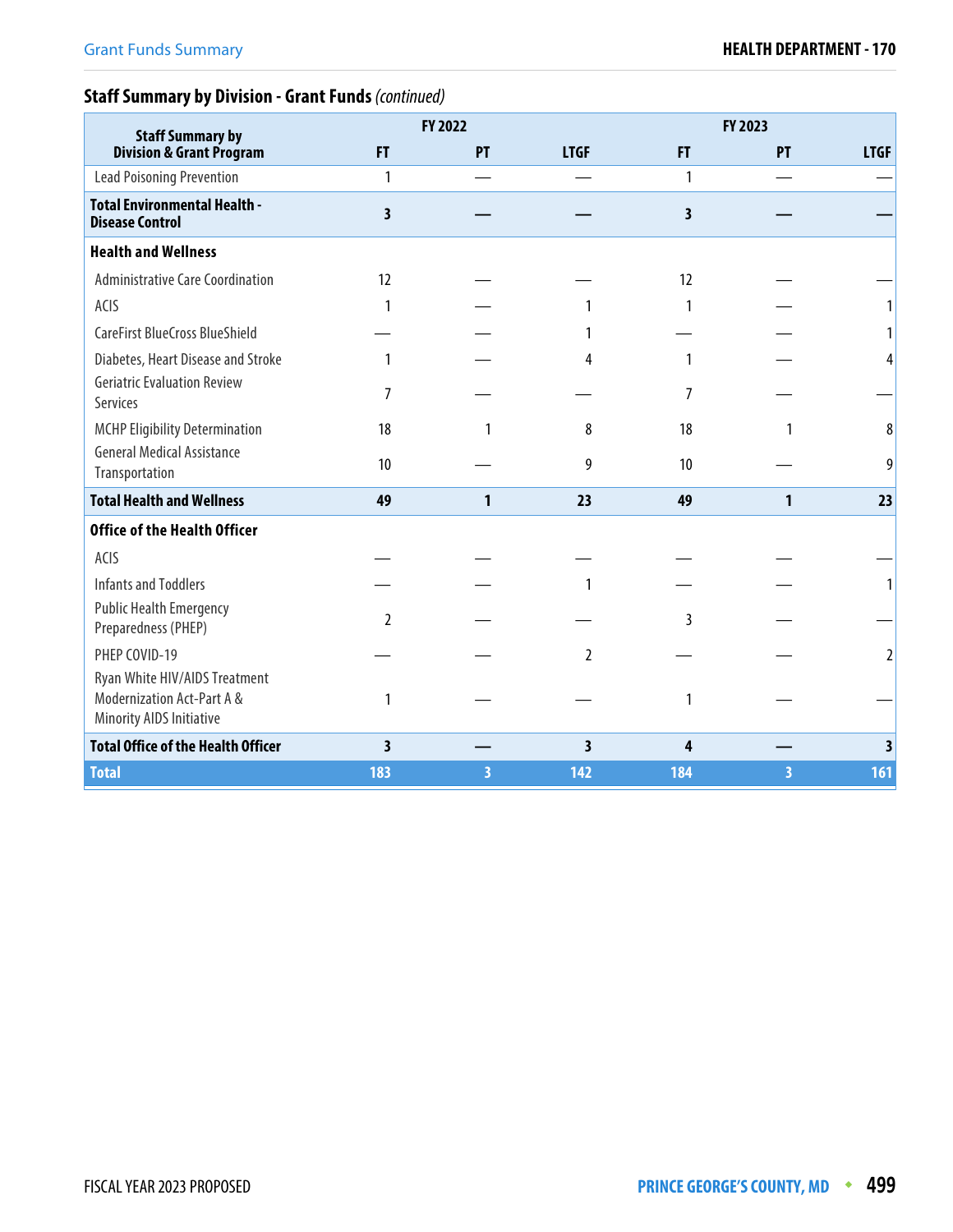# **Grant Funds by Division**

|                                                    | FY 2021       | FY 2022       | FY 2022         | FY 2023         | <b>Change FY22-FY23</b> |             |
|----------------------------------------------------|---------------|---------------|-----------------|-----------------|-------------------------|-------------|
| <b>Grant Name</b>                                  | <b>Actual</b> | <b>Budget</b> | <b>Estimate</b> | <b>Proposed</b> | Amount (\$)             | Percent (%) |
| <b>Family Health Services</b>                      |               |               |                 |                 |                         |             |
| <b>Access Harm Reduction</b>                       | \$263,214     | \$340,000     | \$496,600       | \$453,300       | \$113,300               | 33.3%       |
| AIDS Case Management                               | 2,651,340     | 4,124,300     | 4,934,900       | 4,915,100       | 790,800                 | 19.2%       |
| Asthma Initiative                                  |               | 100,000       |                 | 79,600          | (20, 400)               | $-20.4%$    |
| <b>Babies Born Healthy</b>                         | 195,636       | 228,000       | 180,400         | 219,600         | (8,400)                 | $-3.7%$     |
| <b>COVID Immunization CARES 1</b>                  | 390,942       |               |                 |                 |                         |             |
| <b>COVID Mass Vaccination CARES</b>                | 1,759,684     |               |                 |                 |                         |             |
| Dental Sealant D Driver Van                        | 6,201         | 11,000        | 19,000          | 32,000          | 21,000                  | 190.9%      |
| Ending the HIV Epidemic HRSA                       |               |               | 1,284,600       | 686,400         | 686,400                 |             |
| Ending the HIV Epidemic<br>Supplemental            | 117,210       | 868,200       |                 | 232,500         | (635,700)               | $-73.2%$    |
| <b>Enhancing Detection Grant</b>                   | 1,306,332     |               |                 |                 |                         |             |
| Fee for Service                                    | 49,203        |               | 41,000          | 40,000          | 40,000                  |             |
| <b>Healthy Teens/Young Adults</b>                  | 8,766         |               |                 |                 |                         |             |
| Hepatitis B and C Care                             | (9,849)       | 15,000        | 12,400          | 12,400          | (2,600)                 | $-17.3%$    |
| High Risk Infant (Infants at Risk)                 | 77,712        | 117,700       |                 |                 | (117,700)               | $-100.0\%$  |
| <b>HIV Expansion Funds HRSA</b>                    | 114,617       | 3,000,000     |                 |                 | (3,000,000)             | $-100.0\%$  |
| HIV Pre-Exposure Prophylaxis                       |               |               | 400,000         | 400,000         | 400,000                 |             |
| <b>HIV Prevention Services</b>                     | 482,223       | 951,500       | 797,800         | 929,000         | (22,500)                | $-2.4%$     |
| HIV PREP (Personal Responsibility<br>Education)    | 302,725       | 562,100       |                 |                 | (562, 100)              | $-100.0\%$  |
| <b>Immunization Action Grant</b>                   | 145,221       | 412,500       | 378,100         | 295,300         | (117, 200)              | $-28.4%$    |
| Implement Ending the Epidemic                      | 875,715       | 1,656,900     | 1,499,000       | 1,638,100       | (18, 800)               | $-1.1%$     |
| <b>Maternal and Child Health</b><br>Expansion      |               | 3,000,000     |                 |                 | (3,000,000)             | $-100.0\%$  |
| Oral Disease and Injury Prevention                 |               | 60,000        | 185,900         | 43,000          | (17,000)                | $-28.3%$    |
| Oral Disease                                       | 13,367        | 20,000        |                 |                 | (20,000)                | $-100.0\%$  |
| <b>Personal Responsibility Education</b><br>(PREP) | 60,476        | 70,000        | 66,500          | 67,400          | (2,600)                 | $-3.7%$     |
| Reproductive Health                                | 693,308       | 800,000       | 788,200         | 720,000         | (80,000)                | $-10.0%$    |
| Ryan White Part B                                  | 1,240,903     | 3,000,500     |                 |                 | (3,000,500)             | $-100.0\%$  |
| Ryan White Fee For Service                         | 115,954       | 1,055,400     |                 |                 | (1,055,400)             | $-100.0\%$  |
| <b>School Based Wellness Center -</b><br>PGCPS     |               | 1,429,200     | 849,000         | 850,000         | (579, 200)              | $-40.5%$    |
| <b>School Based Wellness - MSDE</b>                | 217,256       | 404,200       | 405,900         | 343,100         | (61, 100)               | $-15.1%$    |
| <b>STD Caseworker</b>                              | 1,052,299     | 1,196,200     | 909,400         | 1,123,300       | (72,900)                | $-6.1%$     |
| Surveillance and Quality<br>Improvement            | 92,827        | 142,700       | 127,600         | 113,100         | (29,600)                | $-20.7%$    |
| <b>Syringe Services</b>                            | 84,375        |               |                 |                 |                         |             |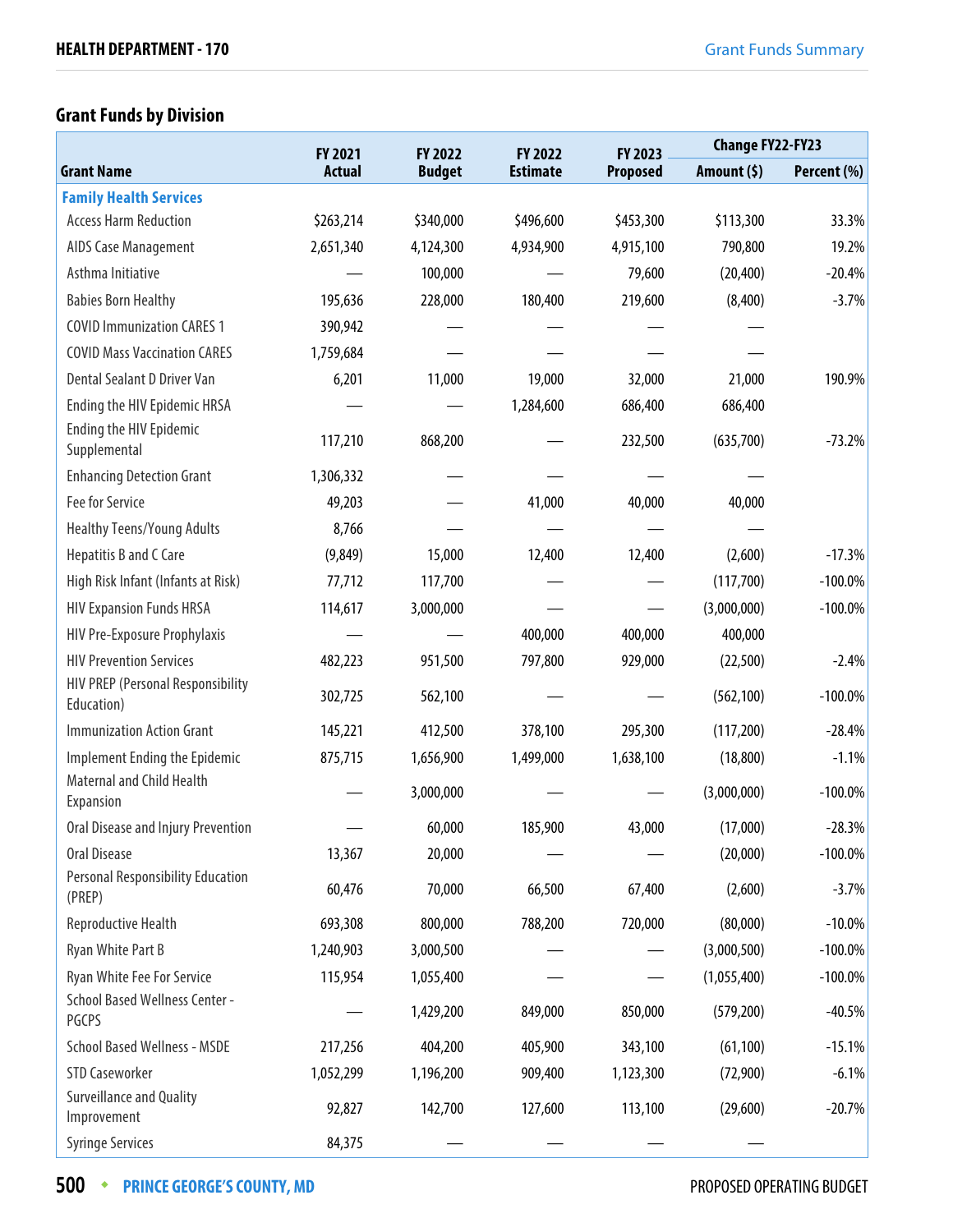|                                                                 | FY 2021       | FY 2022       | FY 2022         | FY 2023         | <b>Change FY22-FY23</b> |             |
|-----------------------------------------------------------------|---------------|---------------|-----------------|-----------------|-------------------------|-------------|
| <b>Grant Name</b>                                               | <b>Actual</b> | <b>Budget</b> | <b>Estimate</b> | <b>Proposed</b> | Amount (\$)             | Percent (%) |
| TB Control Cooperative Agreement                                | 188,507       | 328,700       | 704,900         | 242,200         | (86, 500)               | $-26.3%$    |
| <b>WIC Breastfeeding Peer Counseling</b>                        | 176,631       | 201,200       | 201,200         | 194,600         | (6,600)                 | $-3.3%$     |
| Women, Infants and Children (WIC)                               | 2,031,944     | 2,531,300     | 1,947,400       | 2,381,700       | (149,600)               | $-5.9%$     |
| <b>Total Family Health Services</b>                             | \$14,704,739  | \$26,626,600  | \$16,229,800    | \$16,011,700    | \$(10,614,900)          | $-39.9%$    |
| <b>Behavioral Health</b><br><b>Addictions General Treatment</b> |               |               |                 |                 |                         |             |
| <b>Block Grant</b>                                              | \$24,047      | $\zeta$ —     | s—              | \$—             | $\zeta$ —               |             |
| Administrative/LBHA Core Services<br><b>Admin Grant</b>         | 1,532,882     | 2,011,200     | 2,011,100       | 1,875,900       | (135, 300)              | $-6.7%$     |
| Adolescents Clubhouse Expansion<br>Supplement                   |               | 90,000        |                 |                 | (90,000)                | $-100.0\%$  |
| <b>Ambulatory Services</b>                                      | 81,545        |               |                 |                 |                         |             |
| American Rescue Plan One-Time<br>Supplemental Funding           |               |               | 60,000          |                 |                         |             |
| <b>Behavioral Health Promotion and</b><br>Prevention            |               | 624,900       |                 |                 | (624,900)               | $-100.0\%$  |
| <b>Bridges 2 Success</b>                                        | 421,747       | 462,400       | 462,400         | 462,400         |                         | 0.0%        |
| <b>Buprenorphine Initiative</b>                                 |               |               | 30,000          | 30,000          | 30,000                  |             |
| <b>Community Mental Health</b>                                  | 1,414,331     | 1,676,800     | 1,755,700       | 1,755,700       | 78,900                  | 4.7%        |
| Continuum of Care                                               | 696,474       | 700,000       | 733,000         | 732,400         | 32,400                  | 4.6%        |
| Crisis Response                                                 |               | 818,500       |                 |                 | (818, 500)              | $-100.0\%$  |
| <b>Crisis Services</b>                                          |               |               | 806,700         |                 |                         |             |
| Crownsville Project                                             | (1,633)       |               |                 |                 |                         |             |
| <b>Drug Court Services</b>                                      | 51,009        | 147,200       | 147,100         | 147,000         | (200)                   | $-0.1%$     |
| <b>Early Intervention Program</b>                               |               | 71,000        |                 |                 | (71,000)                | $-100.0\%$  |
| <b>Federal SUD Services Grant</b>                               | 644,760       | 1,037,600     | 948,500         | 948,500         | (89, 100)               | $-8.6%$     |
| <b>General Fund Services</b>                                    | 2,485,705     | 2,801,700     | 3,249,400       | 3,260,500       | 458,800                 | 16.4%       |
| <b>High Intensity Drug Trafficking</b><br>Area (HIDTA)          | (7,062)       |               |                 |                 |                         |             |
| Innovation in Reentry Initiative<br>(IRI)                       |               |               |                 | 75,000          | 75,000                  |             |
| Integration of Sexual Health in<br>Recovery                     | 137,708       | 218,600       | 196,500         | 196,500         | (22, 100)               | $-10.1%$    |
| Maryland Recovery Net                                           | 1,830         | 52,700        | 14,300          | 14,300          | (38, 400)               | $-72.9%$    |
| Maryland Violence and Injury<br>Prevention                      | 46,760        | 50,000        | 28,000          | 28,000          | (22,000)                | $-44.0%$    |
| Mental Health Services Grant                                    | 1,382,157     | 1,362,900     | 1,421,100       | 1,461,500       | 98,600                  | 7.2%        |
| <b>Minority Health &amp; Disparities</b>                        | 228,138       |               |                 |                 |                         |             |
| <b>Opioid Operation Command</b>                                 | 191,412       | 217,400       | 188,300         | 188,300         | (29, 100)               | $-13.4%$    |
| <b>Overdose Action</b>                                          | 138,869       | 156,300       | 281,400         | 281,400         | 125,100                 | 80.0%       |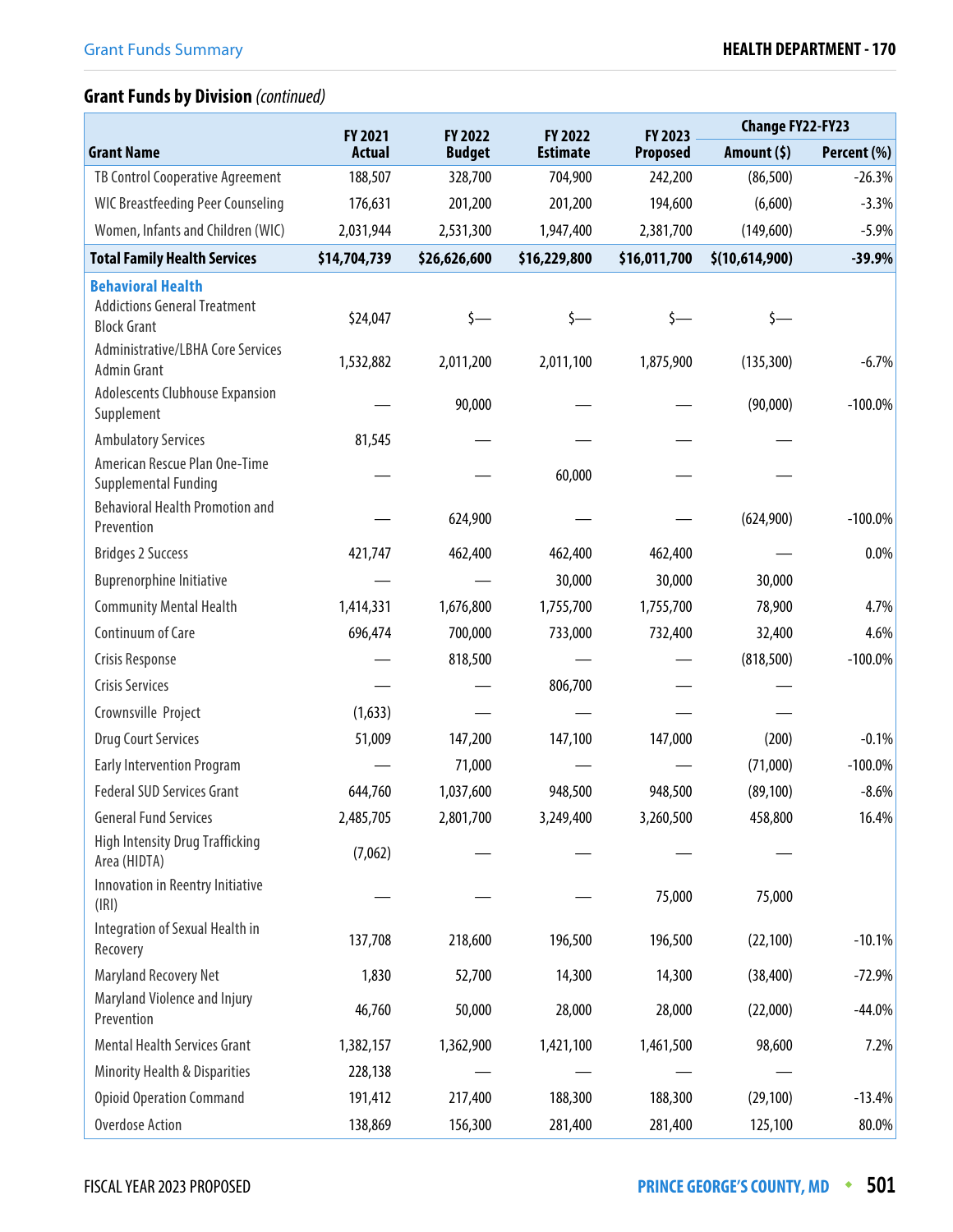|                                                                                                      | FY 2021       | FY 2022       | FY 2022         | FY 2023      |               | <b>Change FY22-FY23</b> |  |
|------------------------------------------------------------------------------------------------------|---------------|---------------|-----------------|--------------|---------------|-------------------------|--|
| <b>Grant Name</b>                                                                                    | <b>Actual</b> | <b>Budget</b> | <b>Estimate</b> | Proposed     | Amount $(5)$  | Percent (%)             |  |
| <b>Projects for Assistance in Transition</b><br>from Homelessness (PATH)<br>Program                  | 106,652       | 106,700       | 106,700         | 106,700      |               | 0.0%                    |  |
| <b>Prevention and Management</b>                                                                     | 1,573,578     |               |                 |              |               |                         |  |
| <b>Prevention Services</b>                                                                           | 471,964       | 515,500       | 502,700         | 502,700      | (12,800)      | $-2.5%$                 |  |
| Project Launch                                                                                       | 1,434         |               |                 |              |               |                         |  |
| Project Safety Net - Governor's<br>office of Crime Prevention, Youth<br>and Victim Services(GOCPYVS) | 767,284       | 1,213,400     | 1,214,600       | 1,214,600    | 1,200         | 0.1%                    |  |
| <b>Recovery Support Services</b>                                                                     | (95, 840)     |               |                 |              |               |                         |  |
| Regional Partnership Catalyst<br><b>Grant Program</b>                                                |               |               | 200,000         | 342,000      | 342,000       |                         |  |
| <b>Substance Abuse Prevention and</b><br>Treatment (SABG) One-Time<br>COVID-19 Supp                  |               |               | 131,000         |              |               |                         |  |
| Office of Justice Programs (OJP)<br><b>Smart Reentry</b>                                             | 25,542        |               |                 |              |               |                         |  |
| <b>State Opioid Response</b>                                                                         | 54,997        | 55,000        | 63,500          | 54,500       | (500)         | $-0.9%$                 |  |
| <b>State Opioid Response MAT</b><br><b>Criminal Justice</b>                                          |               | 155,200       | 477,400         | 477,400      | 322,200       | 207.6%                  |  |
| <b>State Opioid Response MAT</b><br><b>Detention Center</b>                                          |               | 181,500       |                 |              | (181, 500)    | $-100.0\%$              |  |
| <b>State Opioid Response SBIRT</b>                                                                   | 516,450       | 516,500       | 281,400         |              | (516, 500)    | $-100.0\%$              |  |
| <b>Substance Abuse Treatment</b><br><b>Outcomes Partnership (STOP)</b>                               | 598,980       | 935,200       | 804,500         | 959,100      | 23,900        | 2.6%                    |  |
| <b>Temporary Cash Assistance</b>                                                                     | 328,431       | 490,400       | 427,900         | 491,900      | 1,500         | 0.3%                    |  |
| <b>Tobacco Administration</b>                                                                        | 18,111        | 18,600        | 18,600          | 18,600       |               | 0.0%                    |  |
| <b>Tobacco Cessation</b>                                                                             |               | 171,500       | 171,800         | 171,800      | 300           | 0.2%                    |  |
| <b>Tobacco Control Community</b>                                                                     | 263,973       | 80,400        | 80,600          | 80,600       | 200           | 0.2%                    |  |
| <b>Tobacco School Based</b>                                                                          |               | 13,300        | 13,300          | 13,300       |               | 0.0%                    |  |
| <b>Tobacco Enforcement Initiative</b>                                                                | 50,844        | 129,600       | 130,000         | 130,000      | 400           | 0.3%                    |  |
| <b>Wrap Around Prince George's</b><br>(System of Care) Implementation                                | 489,269       | 1,000,000     | 1,000,000       | 1,000,000    |               | 0.0%                    |  |
| <b>Total Behavioral Health</b>                                                                       | \$14,642,348  | \$18,082,000  | \$17,957,500    | \$17,020,600 | \$(1,061,400) | $-5.9%$                 |  |
| <b>Environmental Health - Disease Control</b>                                                        |               |               |                 |              |               |                         |  |
| <b>Bay Restoration (Septic) Fund</b>                                                                 | \$67,107      | \$132,000     | \$132,000       | \$132,000    | \$—           | 0.0%                    |  |
| <b>Childhood Lead Poisoning</b><br>Prevention                                                        | 169,653       | 424,100       | 428,600         | 428,600      | 4,500         | 1.1%                    |  |
| Cities Readiness Initiative (CRI)                                                                    | 102,711       |               |                 |              |               |                         |  |
| <b>Hepatitis B Prevention</b>                                                                        | 69,571        | 63,100        | 68,000          | 62,200       | (900)         | $-1.4%$                 |  |
| <b>Lead Paint Poisoning Program</b>                                                                  | 60,677        | 54,300        |                 |              | (54, 300)     | $-100.0\%$              |  |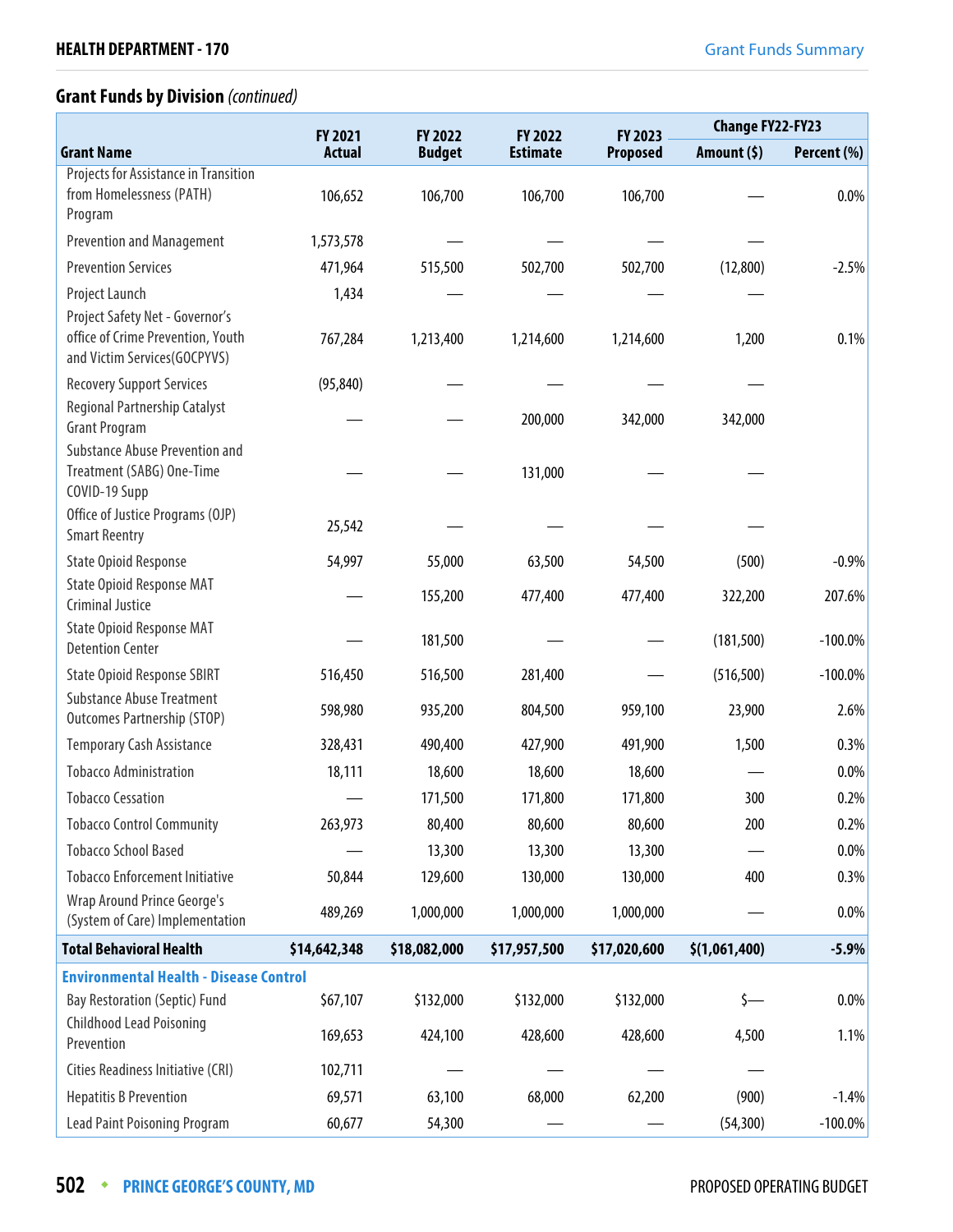|                                                                                              | FY 2021       | FY 2022       | FY 2022         | FY 2023         | <b>Change FY22-FY23</b> |             |
|----------------------------------------------------------------------------------------------|---------------|---------------|-----------------|-----------------|-------------------------|-------------|
| <b>Grant Name</b>                                                                            | <b>Actual</b> | <b>Budget</b> | <b>Estimate</b> | <b>Proposed</b> | Amount (\$)             | Percent (%) |
| <b>Public Health Emergency</b><br>Preparedness (PHEP)                                        | 446,616       |               |                 |                 |                         |             |
| <b>Total Environmental Health -</b><br><b>Disease Control</b>                                | \$916,335     | \$673,500     | \$628,600       | \$622,800       | \$(50,700)              | $-7.5%$     |
| <b>Health and Wellness</b>                                                                   |               |               |                 |                 |                         |             |
| <b>Administrative Care Coordination</b><br>Grant-Expansion                                   | \$1,330,872   | \$1,265,300   | \$1,136,300     | \$1,254,600     | \$(10,700)              | $-0.8%$     |
| <b>Administration Care Coordination</b><br>Grant-Ombudsman                                   | 3,192         |               |                 |                 |                         |             |
| <b>Adult Evaluation and Review</b><br>Services                                               | 712,680       | 945,900       | 945,900         | 981,900         | 36,000                  | 3.8%        |
| <b>Assistance in Community</b><br><b>Integration Services (ACIS)</b>                         | 264,141       | 656,400       | 316,300         | 358,900         | (297, 500)              | $-45.3%$    |
| <b>Building Local Operational Capacity</b><br>for COVID-19                                   | 21,992        | 100,000       |                 |                 | (100,000)               | $-100.0\%$  |
| <b>CareFirst BlueCross BlueShield</b>                                                        |               | 190,300       |                 |                 | (190, 300)              | $-100.0\%$  |
| <b>Community Health Resources</b><br>Commission                                              |               | 153,500       |                 |                 | (153, 500)              | $-100.0\%$  |
| Diabetes, Heart Disease, & Stroke                                                            | 875,905       | 2,403,900     | 2,400,000       | 2,733,200       | 329,300                 | 13.7%       |
| <b>Early Learning Center</b>                                                                 |               |               | 270,000         |                 |                         |             |
| <b>General Medical Assistance</b><br>Transportation                                          | 2,431,072     | 3,759,800     | 3,492,500       | 3,825,700       | 65,900                  | 1.8%        |
| Improving Reproductive and<br><b>Maternal Health</b>                                         | 72,159        |               |                 | 187,400         | 187,400                 |             |
| <b>MCHP Eligibility Determination-</b><br><b>PWC</b>                                         | 1,785,446     | 2,121,300     | 1,945,500       | 1,933,600       | (187,700)               | $-8.8%$     |
| <b>Total Health and Wellness</b>                                                             | \$7,497,459   | \$11,596,400  | \$10,506,500    | \$11,275,300    | \$ (321, 100)           | $-2.8%$     |
| <b>Office of the Health Officer</b>                                                          |               |               |                 |                 |                         |             |
| Cities Readiness Initiative (CRI)                                                            | \$-           | \$132,200     | \$131,200       | \$131,200       | \$(1,000)               | $-0.8%$     |
| <b>Community Health Integration</b><br>Service System Program                                |               |               | 2,999,900       | 2,999,900       | 2,999,900               |             |
| <b>COVID-19 Mass Vaccination</b>                                                             |               |               | 1,825,400       |                 |                         |             |
| COVID-19 Public Health Workforce<br>Supplemental Funding                                     |               |               | 2,373,300       | 2,373,200       | 2,373,200               |             |
| <b>Epidemiology and Laboratory</b><br><b>Capacity (ELC) Enhancing Detection</b>              |               |               | 793,400         |                 |                         |             |
| <b>Epidemiology and Laboratory</b><br><b>Capacity (ELC) Enhancing Detection</b><br>Expansion |               |               | 3,697,300       |                 |                         |             |
| <b>FEMA Emergency Protective</b><br>Matters                                                  | 5,601,533     |               | 6,768,000       |                 |                         |             |
| Health Literacy for COVID CARES                                                              |               |               | 3,999,800       | 3,871,600       | 3,871,600               |             |
| National Association of County and<br>City Health Officials (NACCHO)                         |               | 7,500         |                 |                 | (7,500)                 | $-100.0\%$  |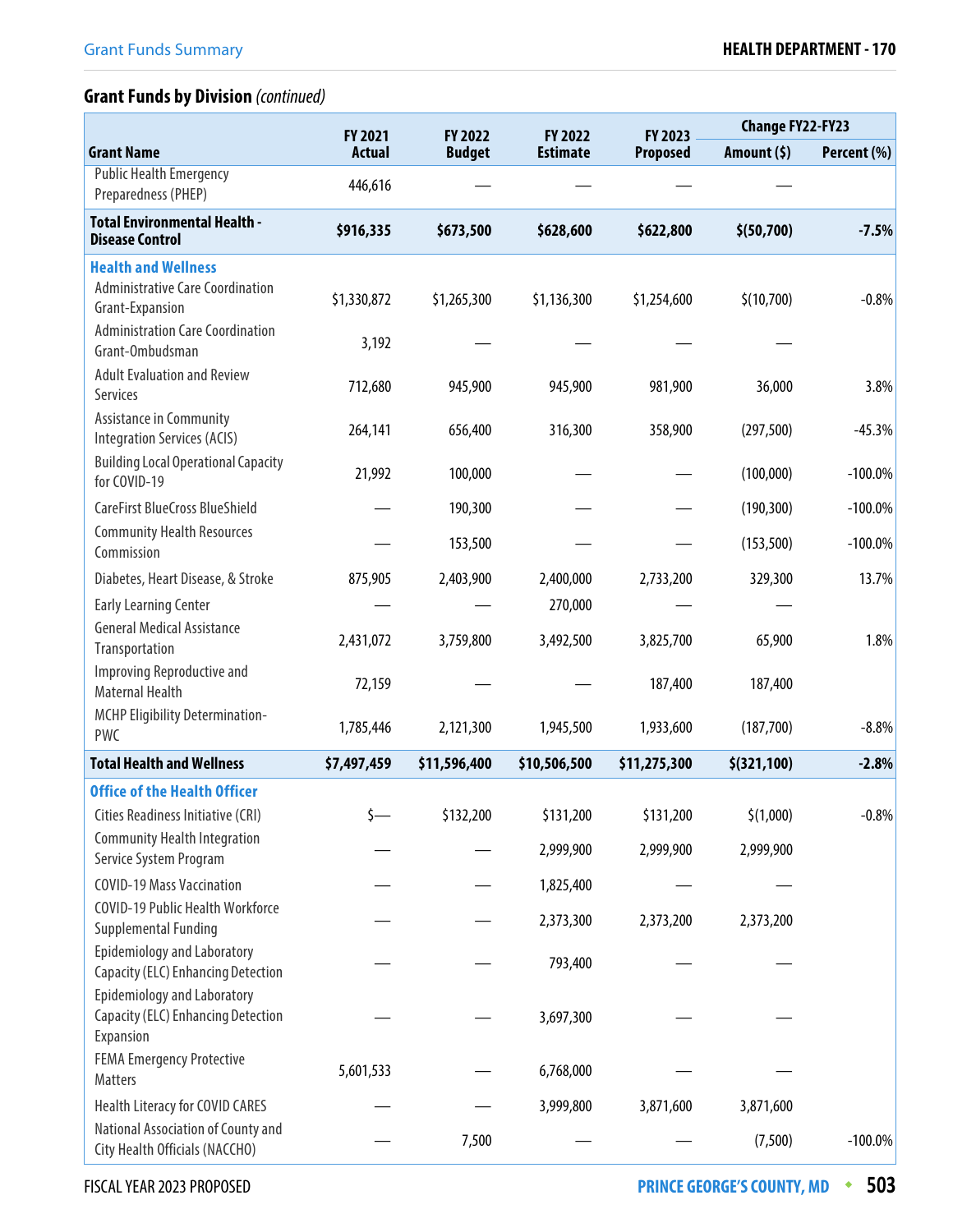|                                                                        | <b>FY 2021</b> | <b>FY 2022</b> | <b>FY 2022</b>  | <b>FY 2023</b>  | <b>Change FY22-FY23</b> |             |
|------------------------------------------------------------------------|----------------|----------------|-----------------|-----------------|-------------------------|-------------|
| <b>Grant Name</b>                                                      | <b>Actual</b>  | <b>Budget</b>  | <b>Estimate</b> | <b>Proposed</b> | Amount $(5)$            | Percent (%) |
| <b>Maryland Medical Assistance</b><br>Program                          |                |                | 75,000          | 75,000          | 75,000                  |             |
| <b>Medical Reserve</b>                                                 |                |                |                 | 10,000          | 10,000                  |             |
| Promoting Positive Outcomes for<br>Infants & Toddlers                  | 75,000         | 483,600        |                 | 75,000          | (408, 600)              | $-84.5%$    |
| <b>Public Health Emergency</b><br>Preparedness (PHEP)                  |                | 508,200        | 522,200         | 508,200         |                         | 0.0%        |
| <b>Public Health Emergency</b><br>Preparedness (PHEP) COVID-19         |                | 540,000        |                 |                 | (540,000)               | $-100.0\%$  |
| Public Health Response - COVID-19                                      | 334,665        |                |                 |                 |                         |             |
| <b>UASI - MDERS</b>                                                    | 120,235        | 100,000        |                 |                 | (100,000)               | $-100.0\%$  |
| <b>Total Office of the Health Officer</b>                              | \$6,131,433    | \$1,771,500    | \$23,185,500    | \$10,044,100    | \$8,272,600             | 467.0%      |
| <b>Subtotal</b>                                                        | \$43,892,314   | \$58,750,000   | \$68,507,900    | \$54,974,500    | \$(3,775,500)           | $-6.4%$     |
| Total Transfer from General Fund -<br>(County Contribution/Cash Match) | 35,927         | 422,500        | 374,700         | 422,300         | (200)                   | $0.0\%$     |
| <b>Total</b>                                                           | \$43,928,241   | \$59,172,500   | \$68,882,600    | \$55,396,800    | $\sqrt{(3,775,700)}$    | $-6.4%$     |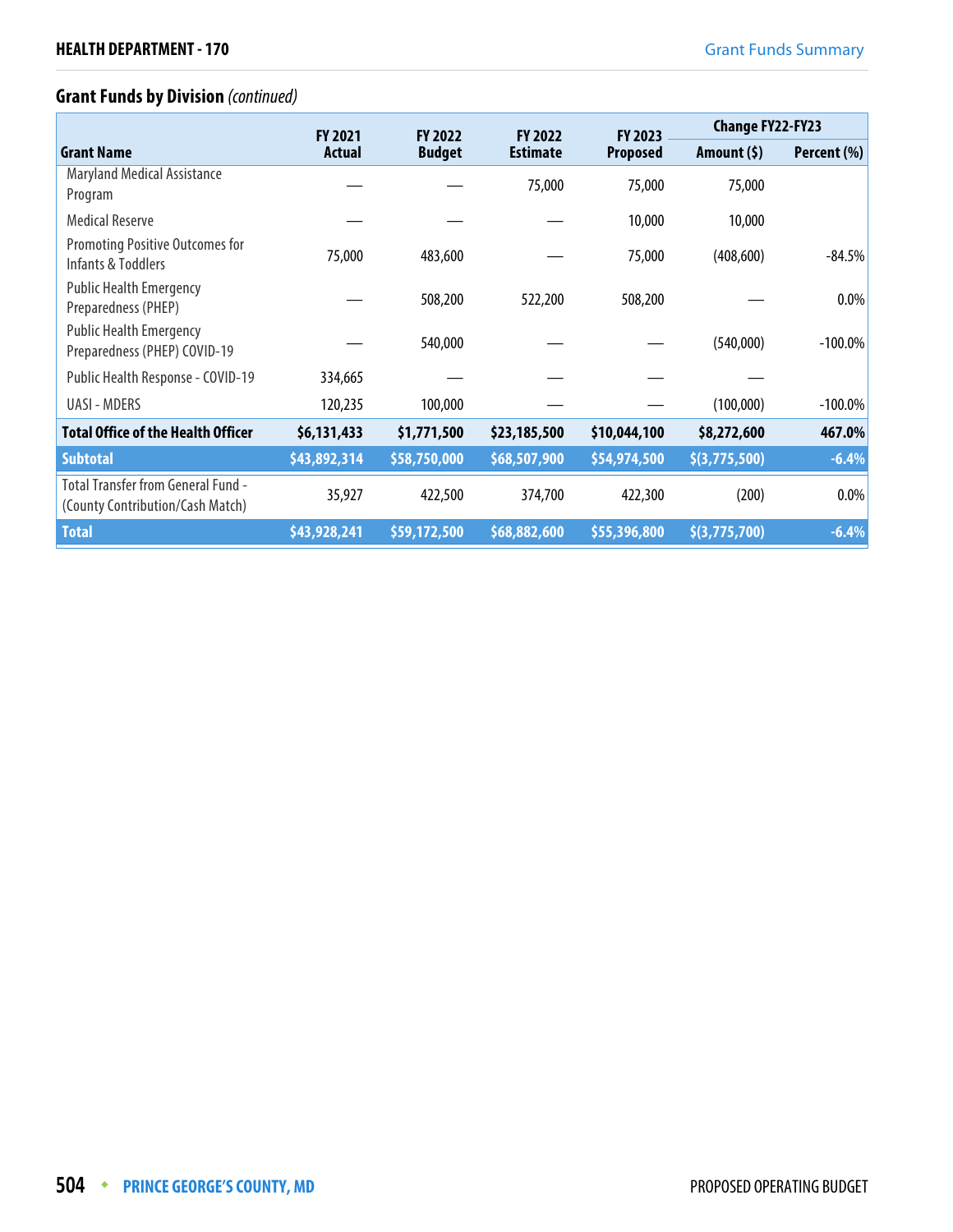#### **Grant Descriptions**

#### **DIVISION OF FAMILY HEALTH SERVICES -- \$16,011,700**

Grant funded programs serve at-risk, predominantly uninsured/underinsured populations including infants and children, adolescents, pregnant women and women of childbearing age through early diagnosis, screening, treatment, counseling, education, follow-up, case management, referral, linkage to Medicaid and nutrition services (including WIC). Funding also supports necessary services to individuals with specific types of communicable diseases such as Sexually Transmitted Diseases and HIV/AIDS and extensive community education activities. Personal Responsibility Education Programs provide pregnancy prevention education before marriage. The Childhood Asthma program provides healthcare education opportunities on asthma management and home visiting programs. The Dental Sealant Grant provides dental care to the County public schools via mobile van. The Immunization Program focuses on providing immunization services to ensure that children attain full compliance with recommended immunization schedules and can enter school on time. The School Based Wellness Center Program provides collaboration with the Prince George's County Board of Education to provide extended operating hours and services to the community. The HIV Pre-Exposure Prophylaxis program provides comprehensive education and clinical services regarding Pre-exposure prophylaxis (PrEP), a biomedical intervention for HIV prevention to eligible clients who are HIV negative and are at risk of getting HIV from sex or injection drug use.

## **DIVISION OF BEHAVIORAL HEALTH SERVICES -- \$17,020,600**

Grants within this division support services for adults, adolescents and families with behavioral health needs, including addictions and mental health, as well as prevention services for high-risk youth and families. The Behavioral Health Division supports outpatient and intensive outpatient treatment services delivered by Health Department staff, as well as outpatient and residential treatment services delivered through contracts with private providers. The division also receives funding for interventions to target special populations in the our community, including but not limited to tobacco prevention and special services for pregnant and post-partum women. The Division is also responsible for long-range planning for behavioral health services in the County, needs assessments and the development of alternative resource providers. The Regional Partnership Catalyst program will provide a lead evaluator, behavioral health project manager and central referral system coordinator. Funding will provide buprenorphine prescription assistance to individuals who are uninsured or underinsured to eliminate gaps in dosing for individuals who are prescribed medication to treat opioid use disorder.

## **DIVISION OF ENVIRONMENTAL HEALTH AND DISEASE CONTROL -- \$622,800**

The Bay Restoration Fund provides funds for on-site sewage disposal system upgrades using the best available technology for nitrogen removal. The division also receives funding for childhood lead poisoning and hepatitis B.

#### **DIVISION OF HEALTH AND WELLNESS -- \$11,275,300**

Grant funding supports prevention and/or the mitigation of diabetes, heart disease and stroke through the use of community screens, referral services and interventions to assist individuals with lifestyle decisions/changes. Medical Assistance grants provide personal care and case management to frail elderly individuals with chronic diseases or developmentally disabled persons transportation to medical appointments for Medical Assistance recipients. The Assistance In Community Integration Services provide assistance to adults reentering the community after incarceration, military service and/or youth who are trying to find their place in the community. Grant funding is also used to evaluate the needs of individuals at risk of institutionalization and to purchase services to prevent their placement in a nursing home or other health care facility. The division also receives funding to promote children's health programs to increase eligibility determinations and work toward the expansion of State Medicaid accessibility by assisting customers with applying for the health insurance, decreasing the timeline for approval, and specially focusing on Medicaid for families, adults, children, and pregnant women.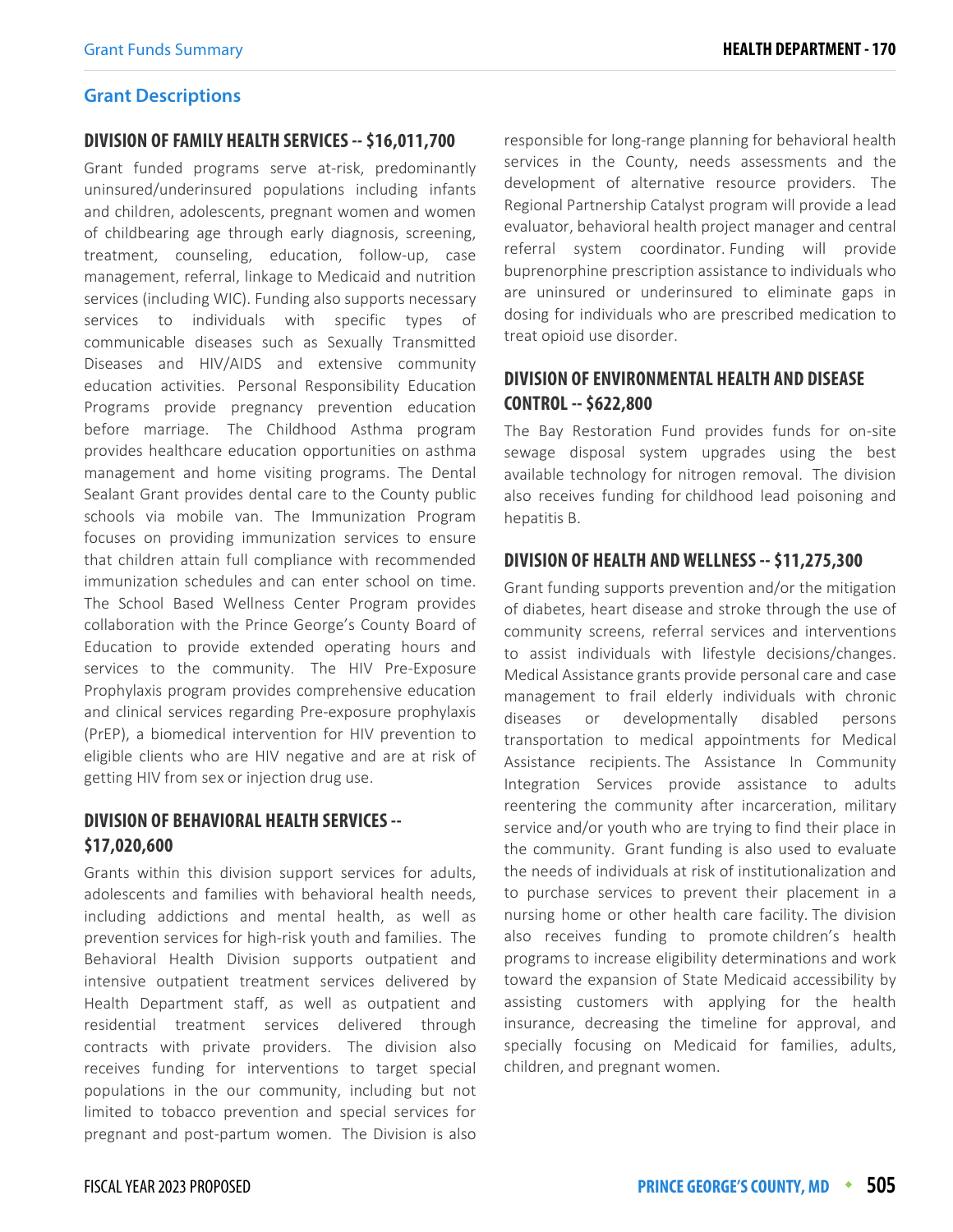#### **OFFICE OF THE HEALTH OFFICER -- \$10,044,100**

Grants within this division support planning activities and the integrated efforts between County health civic organizations and health care facilities to train medical practitioners and citizen volunteers in emergency preparedness; establishing dispensing sites and shelters; and implementing emergency response strategies in the event of a man-made or natural disaster. The Cities Readiness Initiative is specific to incident management. The Community Health Integration Service System (CHISS) program provides community health workers to build individual and community capacity to improve health outcomes by increasing health knowledge and self-sufficiency. Funding will also help prevent and respond to COVID-19.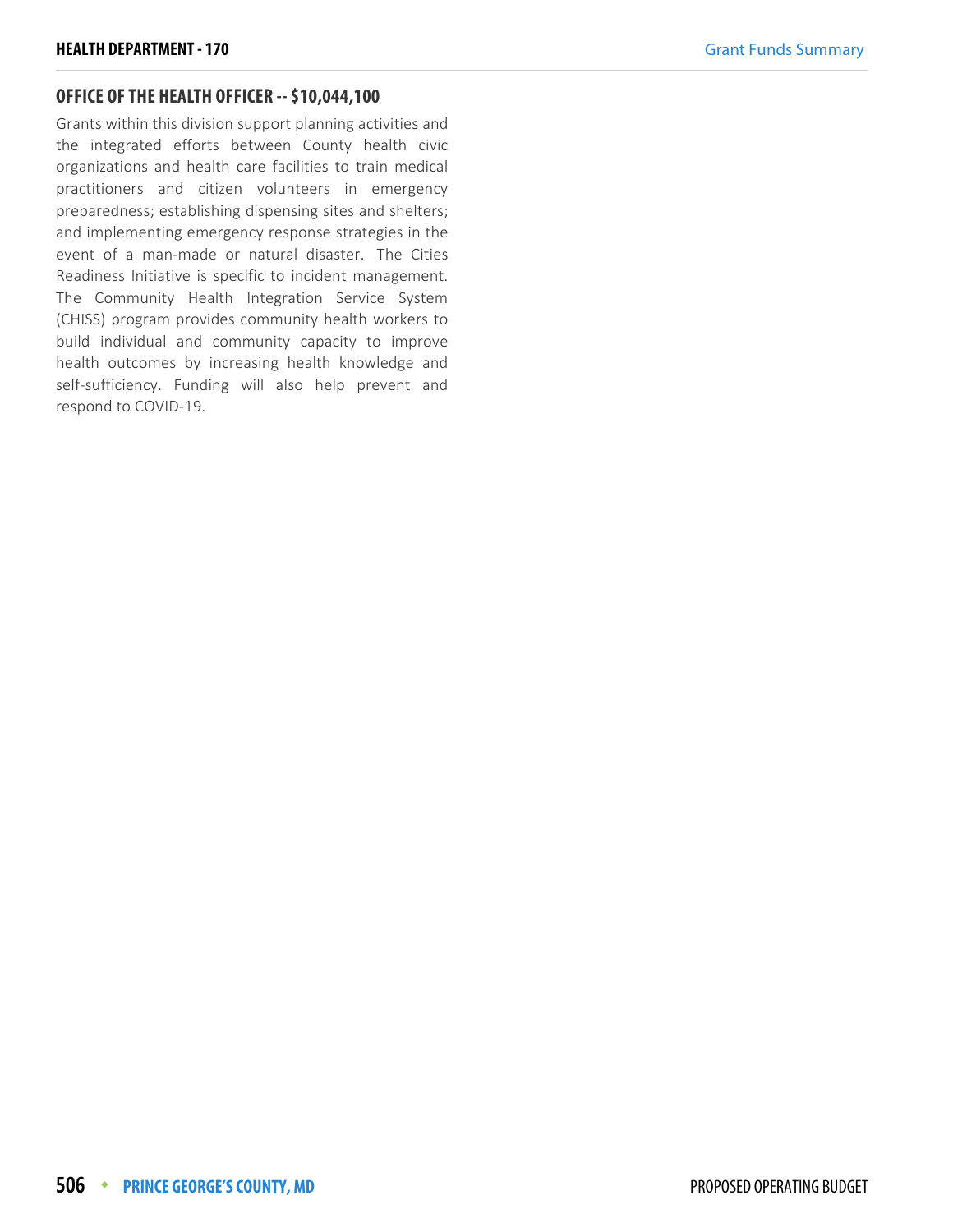## **SERVICE DELIVERY PLAN AND PERFORMANCE**

**Goal 1** — To ensure access to and resources supportive of the health and well-being of County residents.

**Objective 1.1** – Increase access to health and well-being resources for County residents.

| <b>FY 2027</b> | <b>FY 2020</b> | <b>FY 2021</b> | <b>FY 2022</b>   | <b>FY 2023</b>   | Trend |
|----------------|----------------|----------------|------------------|------------------|-------|
| Target         | Actual         | Actual         | <b>Estimated</b> | <b>Projected</b> |       |
| 200.000        | 128.531        | 1.828.060      | 750,000          | 500,000          |       |

## **Trend and Analysis**

The Health Department is committed to ensuring access to healthcare, which is a key component of the Department's mission and vision. Locally, one of the key ways to help increase access is to ensure a trained and knowledgeable community outreach staff is embedded across programs who connect individually with clients as well as through targeted public outreach events to increase awareness and help residents link to community resources. The overall impact of these activities is challenging to measure since increased access to healthcare may not yield immediate results. However, it will help to gradually lessen the burden of disease and disability over time. With the continued COVID-19 response, the Health Department has provided numerous testing and vaccination events as well as conduct over 100,000 disease investigations. The Health Department staff participated in numerous community events to promote vaccination and has continued to serve those needing assistance with or at risk for COVID-19 through the COVID CARES program. The work to address COVID-19 is expected to continue into FY 2023 as we transition to an endemic.

| <b>Measure Name</b>                                                                     | <b>FY 2019</b><br>Actual | <b>FY 2020</b><br>Actual | <b>FY 2021</b><br>Actual | <b>FY 2022</b><br><b>Estimated</b> | FY 2023<br><b>Projected</b> |
|-----------------------------------------------------------------------------------------|--------------------------|--------------------------|--------------------------|------------------------------------|-----------------------------|
| <b>Workload, Demand and Production (Output)</b>                                         |                          |                          |                          |                                    |                             |
| Overall client contacts                                                                 | 154,719                  | 114,182                  | 300,000                  | 176,000                            | 150,000                     |
| Cumulative public outreach efforts                                                      | 287                      | 206                      | 1,500                    | 450                                | 250                         |
| <b>Impact (Outcome)</b>                                                                 |                          |                          |                          |                                    |                             |
| Cumulative residents reached through direct contact<br>or outreach efforts (cumulative) | 168,265                  | 128,531                  | 1,828,060                | 750.000                            | 500,000                     |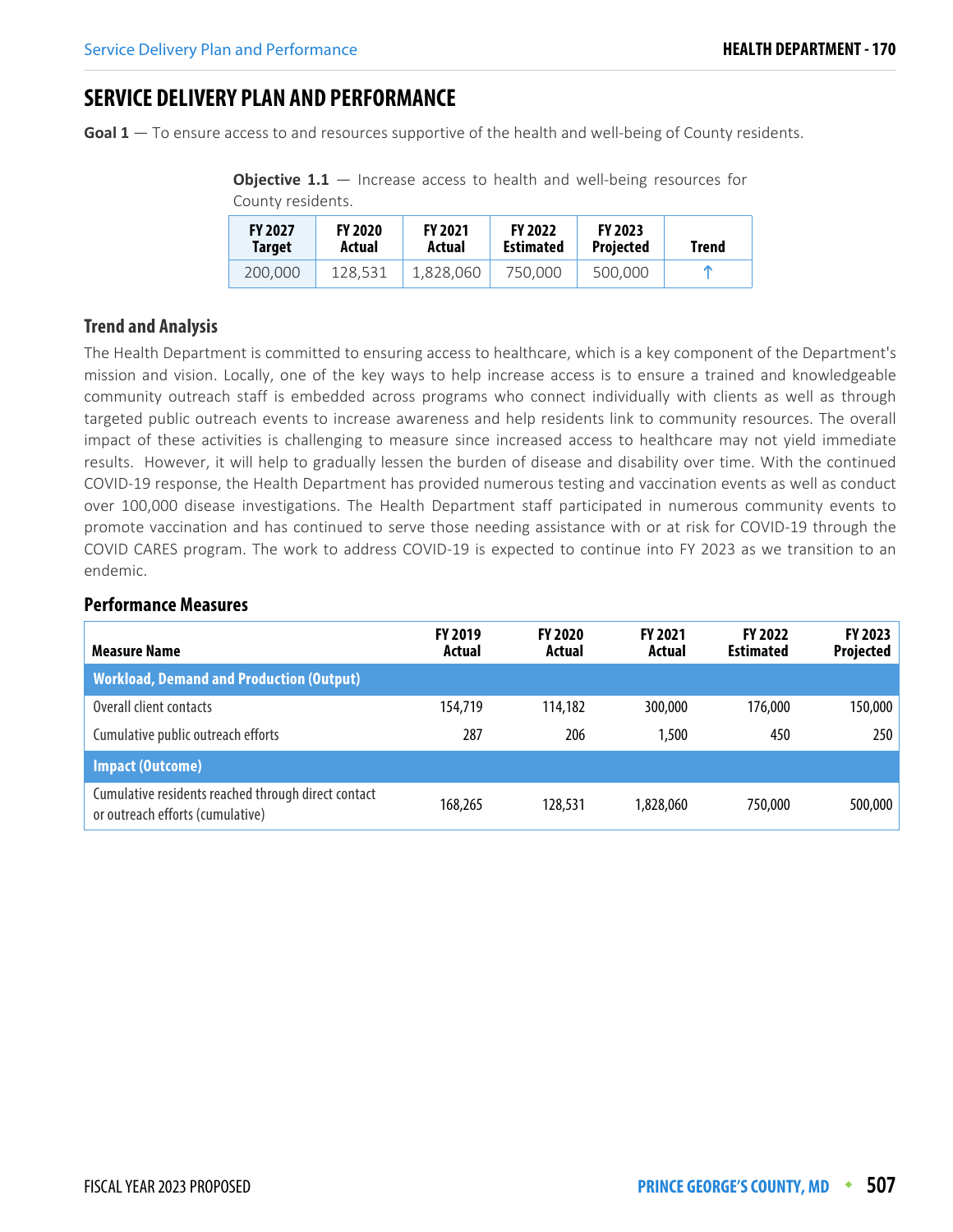**Goal 2** — To prevent and reduce chronic disease, including obesity, among County residents.

**Objective 2.1** – Increase the number of residents enrolled in healthy eating and active living interventions.

| <b>FY 2027</b> | <b>FY 2020</b> | <b>FY 2021</b> | <b>FY 2022</b>   | <b>FY 2023</b>   | Trend |
|----------------|----------------|----------------|------------------|------------------|-------|
| Target         | Actual         | Actual         | <b>Estimated</b> | <b>Projected</b> |       |
| 1.900          | 1.476          | 960            | 1.072            | 1.400            |       |

## **Trend and Analysis**

The Health Department is committed to targeting the common risk factors that contribute to the development of chronic diseases such as diabetes, cancer and cardiovascular disease. The department's strategies for the prevention and management of chronic diseases support programming to promote healthy behaviors, early detection and diagnosis of metabolic syndrome, community-specific outreach and education activities and chronic disease prevention and self-management. New activities include the launch of a Population Health section that will encompass many programs to address the social determinants of health and an infection prevention program that targets nursing homeS and dialysis centers. The Healthy Corner Store initiative provides education, technical assistance and infrastructure support to increase healthy food inventory in small local stores that sell food products. Additional activities include the provision of training for the community on CDC's evidence-based Diabetes Prevention Program and the Stanford Chronic Disease Self-Management programs. With ongoing COVID-related funding, the Department anticipates an increase in the number of educational campaigns to address the interplay of COVID-19 and chronic diseases. Due to staffing challenges (recruitment/retention), and the prevalence of virtual classes, the Department expects to see a decrease in the FY 2022 estimated numbers leading into the FY 2023 projected trends. The number of programs that support community/clinical linkages is reduced due to one program ending in FY 2023.

| *********************                                                   |                          |                   |                   |                                    |                      |
|-------------------------------------------------------------------------|--------------------------|-------------------|-------------------|------------------------------------|----------------------|
| <b>Measure Name</b>                                                     | <b>FY 2019</b><br>Actual | FY 2020<br>Actual | FY 2021<br>Actual | <b>FY 2022</b><br><b>Estimated</b> | FY 2023<br>Projected |
| <b>Resources (Input)</b>                                                |                          |                   |                   |                                    |                      |
| Health promotion/community developer staff                              | 2                        | 3                 | 3                 | 4                                  | 6                    |
| <b>Workload, Demand and Production (Output)</b>                         |                          |                   |                   |                                    |                      |
| Monthly public education campaigns addressing<br>chronic disease        |                          |                   |                   |                                    | 2                    |
| Programs actively supporting community/clinical<br>linkages             | n/a                      | 0                 | 3                 | 3                                  |                      |
| <b>Impact (Outcome)</b>                                                 |                          |                   |                   |                                    |                      |
| Residents enrolled in healthy eating and active living<br>interventions | 1,607                    | 1,476             | 960               | 1,072                              | 1,400                |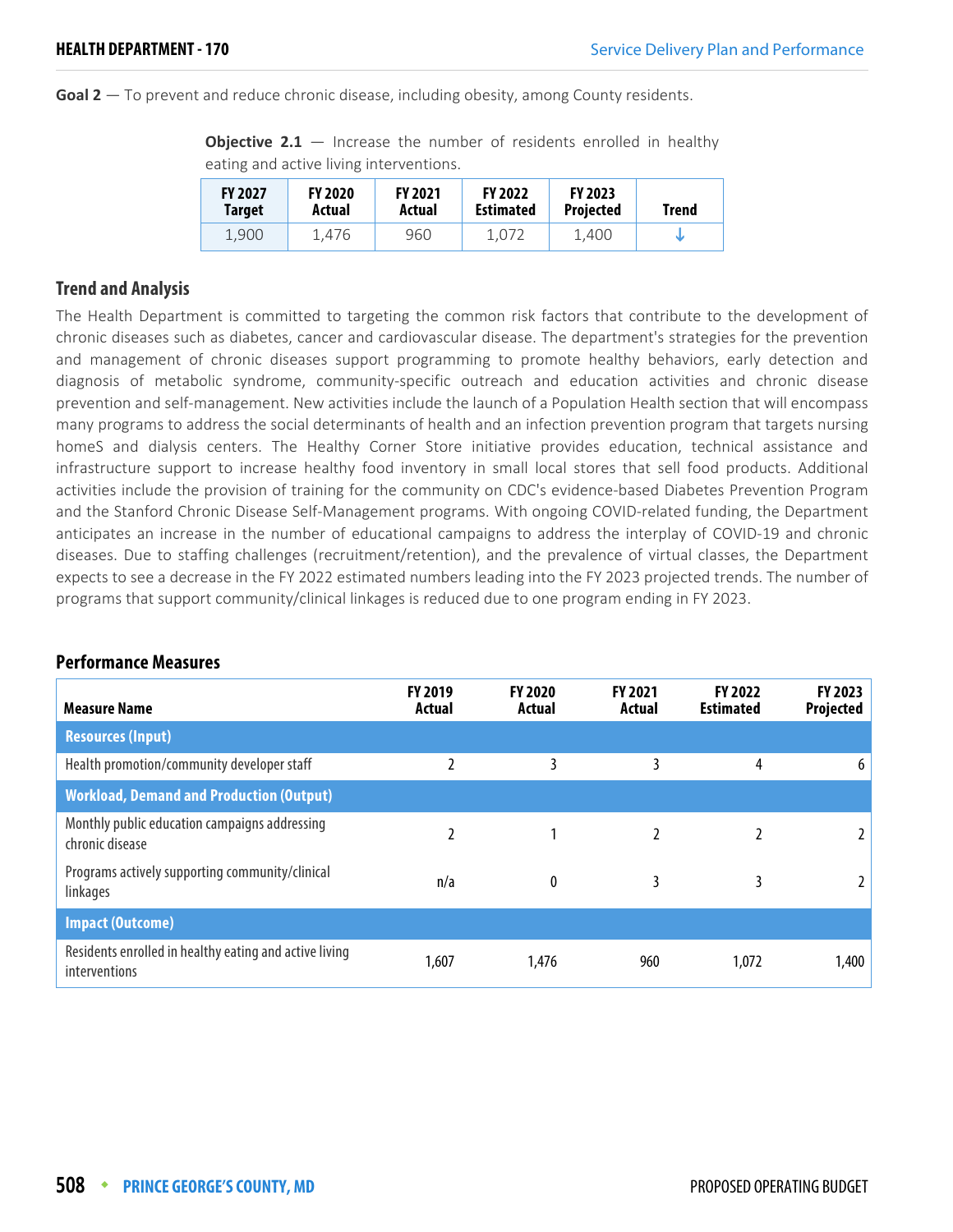**Goal 3** — To improve reproductive health care in order to reduce infant mortality and enhance birth outcomes for women in Prince George's County.

**Objective 3.1** – Increase the number of women that use long-acting reversible contraception (LARC) as their primary birth control method.

| <b>FY 2027</b> | <b>FY 2020</b> | <b>FY 2021</b> | <b>FY 2022</b>   | <b>FY 2023</b>   | Trend |
|----------------|----------------|----------------|------------------|------------------|-------|
| Target         | Actual         | Actual         | <b>Estimated</b> | <b>Projected</b> |       |
| 700            | 114            | 66             | 88               |                  |       |

## **Trend and Analysis**

PGCHD is committed to improving birth outcomes for County residents which requires a partnership with health care providers, community members, community stakeholders, Prince George's County Public Schools, local, state and federal partners. Improving birth outcomes begins with promoting health, wellness and prevention. PGCHD does this through its Family Planning and Adolescent Health Clinic by offering health assessments, nutrition education, mental health assessments, reproductive health and linkages to medical homes and community services. Services are available to both male and female residents regardless of their ability to pay for such services. The increase in Reproductive Health Services in FY 2019 is due to both an increase in providers as well as incorporation of Family Planning across clinical services. In FY 2020, the lack of qualified providers to offer LARC has impacted family planning. Staffing turnover from leadership to the frontline has negatively impacted screening for domestic violence (DV) and LARC promotion. FY 2021 estimates and FY 2022 projections are reduced from FY 2019 due to the effect COVID-19 has had on clinic operations.

| <b>Measure Name</b>                                                                                           | <b>FY 2019</b><br>Actual | <b>FY 2020</b><br>Actual | FY 2021<br>Actual | FY 2022<br><b>Estimated</b> | FY 2023<br>Projected |
|---------------------------------------------------------------------------------------------------------------|--------------------------|--------------------------|-------------------|-----------------------------|----------------------|
| <b>Resources (Input)</b>                                                                                      |                          |                          |                   |                             |                      |
| Scheduled family planning appointments                                                                        | 5,899                    | 3,944                    | 1,858             | 2,692                       | 2,961                |
| <b>Workload, Demand and Production (Output)</b>                                                               |                          |                          |                   |                             |                      |
| New pregnant females identified through Family<br>Planning appointments and referred to community<br>partners | 156                      | 88                       | 31                | 76                          | 50                   |
| Family planning appointments kept                                                                             | 4,146                    | 2,725                    | 1,377             | 337                         | 1,514                |
| Clients seen at family planning appointments who<br>are screened for domestic violence                        | 1,761                    | 790                      | 1,062             | 1,348                       | 1,168                |
| <b>Efficiency</b>                                                                                             |                          |                          |                   |                             |                      |
| "No Show" rate for family planning appointments                                                               | 30%                      | 31%                      | 26%               | 28%                         | 26%                  |
| <b>Impact (Outcome)</b>                                                                                       |                          |                          |                   |                             |                      |
| Women utilizing LARC                                                                                          | 250                      | 114                      | 66                | 88                          | 72                   |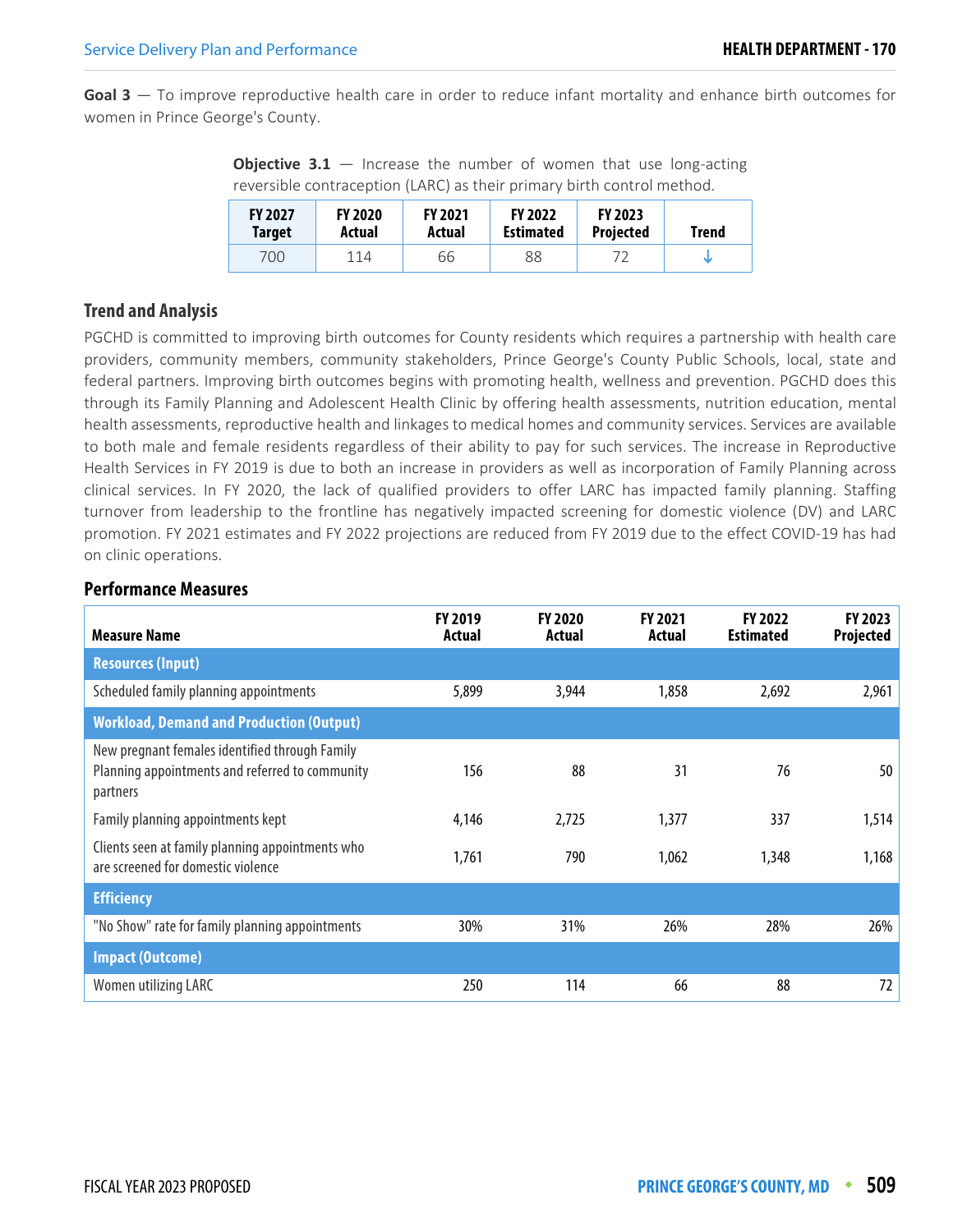| <b>Objective 3.2</b> $-$ Reduce infant mortality. |  |  |  |
|---------------------------------------------------|--|--|--|
|---------------------------------------------------|--|--|--|

| <b>FY 2027</b><br><b>Target</b> | <b>FY 2020</b><br>Actual | <b>FY 2021</b><br>Actual | <b>FY 2022</b><br><b>Estimated</b> | <b>FY 2023</b><br><b>Projected</b> | Trend |
|---------------------------------|--------------------------|--------------------------|------------------------------------|------------------------------------|-------|
|                                 |                          |                          |                                    |                                    | ⊖     |

## **Trend and Analysis**

Assuring the health of the public extends beyond the health status of individuals; it requires a population health approach. Infant mortality is a critical indicator of the overall health of a population because it is directly linked to maternal overall health and the social determinants of health. Social determinants of health are conditions in the environments in which people are born, live, learn, work, play, worship and age that affect a wide range of health, functioning and quality-of-life outcomes and risks. Healthy People 2020 highlights the importance of addressing the social determinants of health by including "Create social and physical environments that promote good health for all" as one of the four overarching goals for the decade. The PGCHD offers the Healthy Beginnings program which addresses maternal and infant health and the impact of social determinants on their overall health and well-being. These programs include funding from Babies Born Healthy (BBH) which uses Registered Nurses and Community Health Workers to work closely with at-risk pregnant women to link to care and support services and to offer health education with a focus on safe sleep and smoking cessation. Healthy Beginnings (formerly Infants at Risk and Healthy Start) supports mothers and their infants up to age one who are at highest risk of poor health outcomes due to medical and psychosocial issues. Fetal Infant Mortality Review is a program funded by the State to review infant death records for cause and effect and to make recommendations to providers and the State. The department works closely with UM Capital Region Medical Center and Medstar Southern Maryland Hospital who are the primary referring entities. Other hospitals, agencies and private practices also refer cases.

#### **Performance Measures**

| <b>Measure Name</b>                                                               | FY 2019<br>Actual | <b>FY 2020</b><br>Actual | FY 2021<br>Actual | <b>FY 2022</b><br><b>Estimated</b> | <b>FY 2023</b><br>Projected |
|-----------------------------------------------------------------------------------|-------------------|--------------------------|-------------------|------------------------------------|-----------------------------|
| <b>Resources (Input)</b>                                                          |                   |                          |                   |                                    |                             |
| Healthy Beginnings staff (budgeted RNs, support<br>staff, etc.)                   | $\overline{2}$    | 1                        | $\overline{2}$    | $\overline{2}$                     | 2                           |
| <b>Workload, Demand and Production (Output)</b>                                   |                   |                          |                   |                                    |                             |
| Referrals for Healthy Beginnings case management<br>for children birth to age one | 718               | 1,129                    | 428               | 416                                | 470                         |
| Home visits for new referrals for case management<br>birth to age one             | 88                | 86                       | 70                | 220                                | 77                          |
| Home visit referrals for follow-up case management<br>birth to age one            | 98                | 70                       | 121               | 504                                | 133                         |
| Unduplicated mothers receiving case management<br>services                        | 547               | 502                      | 1,671             | 1,544                              | 1,838                       |
| Teens <18 years receiving case management services                                | 49                | 113                      | 192               | 156                                | 211                         |
| <b>Quality</b>                                                                    |                   |                          |                   |                                    |                             |
| Babies/children referred to other County resources                                | 199               | 497                      | 848               | 453                                | 546                         |
| Mothers referred to Addictions/Mental Health                                      | 28                | 34                       | 35                | 68                                 | 37                          |
| <b>Impact (Outcome)</b>                                                           |                   |                          |                   |                                    |                             |
| New mothers that received first trimester care                                    | 53%               | 54%                      | 52%               | 54%                                | 59%                         |

**510 • PRINCE GEORGE'S COUNTY, MD PROPOSED OPERATING BUDGET**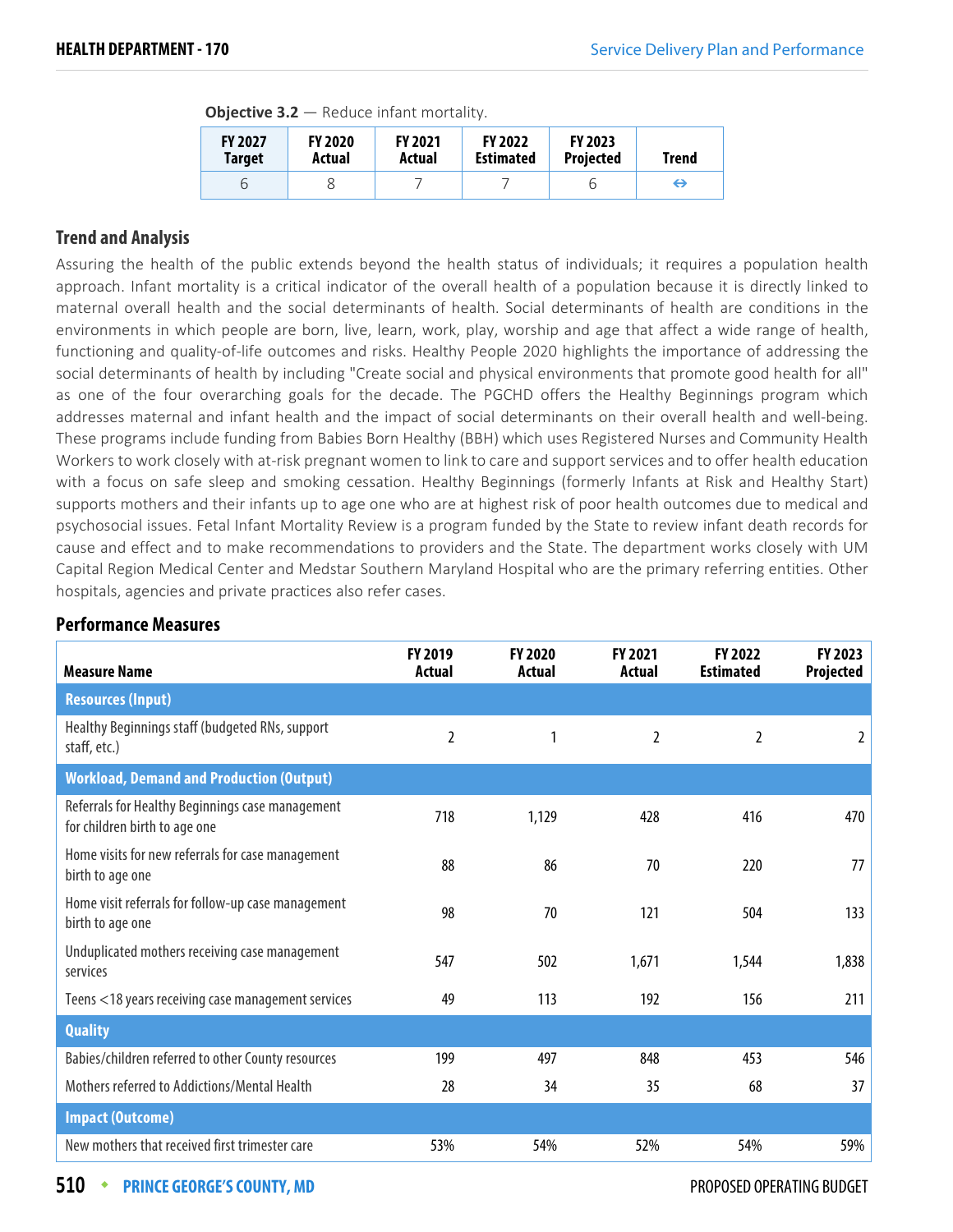## **Performance Measures** (continued)

| <b>Measure Name</b>                                                        | <b>FY 2019</b><br>Actual | <b>FY 2020</b><br>Actual | <b>FY 2021</b><br>Actual | <b>FY 2022</b><br><b>Estimated</b> | FY 2023<br><b>Projected</b> |
|----------------------------------------------------------------------------|--------------------------|--------------------------|--------------------------|------------------------------------|-----------------------------|
| Low birth weight babies born to County residents                           | 10%                      | 10%                      | 10%                      | 10%                                | $10\%$                      |
| Pre-term babies born to County residents                                   | 10%                      | 10%                      | 11%                      | 11%                                | $10\%$                      |
| Annual infant mortality rate (countywide measure)<br>per 1,000 live births | 8                        |                          |                          |                                    | 6                           |

**Goal 4** — To prevent and control disease and infections in order to enhance the health of all the County's residents, workers and visitors.

**Objective 4.1** – Increase identification of new HIV cases and linkage to care.

| <b>FY 2027</b> | <b>FY 2020</b> | <b>FY 2021</b> | <b>FY 2022</b>   | <b>FY 2023</b>   | Trend |
|----------------|----------------|----------------|------------------|------------------|-------|
| <b>Target</b>  | Actual         | Actual         | <b>Estimated</b> | <b>Projected</b> |       |
| 30             | 38             | 29             | 35               |                  |       |

## **Trend and Analysis**

By the end of 2020, there were 31,676 people living with HIV in Maryland, of which, 724 were new diagnoses of HIV in people ages 13 years and older. In comparison, Prince George's County had 8,014 or 26% of the total for Maryland people living with HIV, of which 221 or 31% of the total for Maryland were new infections. Although the County continues to consistently trend down with new HIV infections, it has been the jurisdiction with the highest number of new infections for the past four years. The Health Department's Family Health Services Division continues to offer direct clinical and support services, as well as increasing community partnerships to expand capacity to reach residents. The goals set by federal grantors under the U.S Department of Health and Human Services (HHS) "Ending the HIV Epidemic in the US" are to reduce new infections by 75% by 2025 and by 90% by 2030. How to get there is to:

·Diagnose all people with HIV as early as possible.

- ·Treat people with HIV rapidly and effectively to reach sustained viral suppression.
- ·Prevent new HIV transmissions by using proven interventions, including pre-exposure prophylaxis (PrEP) and syringe services programs (SSPs).
- ·Respond quickly to potential HIV outbreaks to get needed prevention and treatment services to people who need them.

| <b>Measure Name</b>                                             | <b>FY 2019</b><br>Actual | <b>FY 2020</b><br>Actual | <b>FY 2021</b><br>Actual | <b>FY 2022</b><br><b>Estimated</b> | FY 2023<br><b>Projected</b> |
|-----------------------------------------------------------------|--------------------------|--------------------------|--------------------------|------------------------------------|-----------------------------|
| <b>Resources (Input)</b>                                        |                          |                          |                          |                                    |                             |
| Prevention/STI staff                                            |                          |                          | 4                        | 4                                  |                             |
| <b>Workload, Demand and Production (Output)</b>                 |                          |                          |                          |                                    |                             |
| HIV related educational outreach and awareness<br>opportunities | 20                       | 11                       | 0                        | 4                                  | 10                          |
| <b>Residents started on PrEP</b>                                | n/a                      | 0                        | 11                       | 25                                 | 50                          |
| Residents that receive individual PrEP education                | n/a                      | 0                        | 839                      | 330                                | 200                         |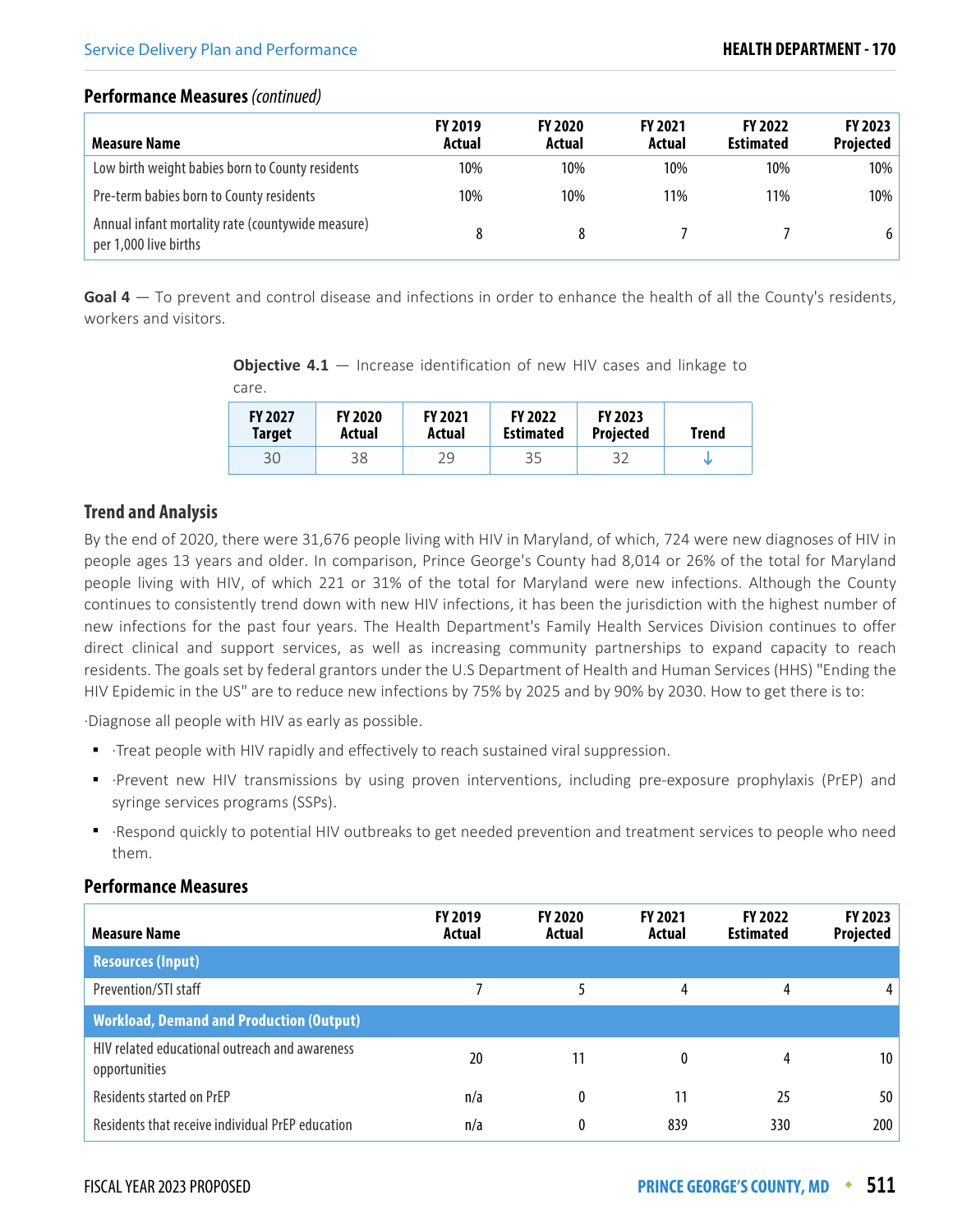## **Performance Measures** (continued)

| <b>Measure Name</b>                                                                           | <b>FY 2019</b><br>Actual | <b>FY 2020</b><br>Actual | <b>FY 2021</b><br>Actual | <b>FY 2022</b><br><b>Estimated</b> | <b>FY 2023</b><br>Projected |
|-----------------------------------------------------------------------------------------------|--------------------------|--------------------------|--------------------------|------------------------------------|-----------------------------|
| <b>Efficiency</b>                                                                             |                          |                          |                          |                                    |                             |
| HIV tests performed through Reproductive Health<br>Resource Center, HIV Clinic, and TB Clinic | 2,428                    | 850                      | 262                      | 280                                | 400                         |
| Residents retained on PrEP at 180 days                                                        | n/a                      | $\boldsymbol{0}$         | 15                       | 15                                 | 25                          |
| <b>Impact (Outcome)</b>                                                                       |                          |                          |                          |                                    |                             |
| New HIV cases per 100,000 persons                                                             | 41                       | 38                       | 29                       | 35                                 | 32                          |
| Newly diagnosed HIV positive with documented<br>linkage to care                               | 80%                      | $0\%$                    | 0%                       | $0\%$                              | $0\%$                       |

**Objective 4.2** – Maintain timely reportable condition investigations to protect residents' health.

| <b>FY 2027</b> | <b>FY 2020</b> | <b>FY 2021</b> | <b>FY 2022</b>   | <b>FY 2023</b>   | <b>Trend</b> |
|----------------|----------------|----------------|------------------|------------------|--------------|
| <b>Target</b>  | Actual         | Actual         | <b>Estimated</b> | <b>Projected</b> |              |
| 2.500          | 21.225         | 66.315         | 51.764           | 31.764           | n/a          |

## **Trend and Analysis**

The Health Department is responsible for investigating reportable conditions, including COVID-19, vaccine-preventable diseases, salmonella outbreaks and animal bites. In FY 2020, the emergence of COVID-19 highlighted how critical these investigations are to provide timely investigation and guidance to residents, as well as determine potential contacts. The Communicable Disease Program (CDP) is at the forefront of these activities and works in close partnership with the Maryland Department of Health to ensure investigations are conducted in a thorough and timely manner. As the response to COVID-19 evolves, the CDP will focus on scaling up or down as needed to investigate and help protect County residents.

| <b>Measure Name</b>                             | <b>FY 2019</b><br>Actual | <b>FY 2020</b><br>Actual | <b>FY 2021</b><br>Actual | <b>FY 2022</b><br><b>Estimated</b> | FY 2023<br>Projected |
|-------------------------------------------------|--------------------------|--------------------------|--------------------------|------------------------------------|----------------------|
| <b>Resources (Input)</b>                        |                          |                          |                          |                                    |                      |
| Core CDP staff                                  | n/a                      | 6                        | 5                        |                                    | 10 <sup>1</sup>      |
| <b>Workload, Demand and Production (Output)</b> |                          |                          |                          |                                    |                      |
| Animal bite investigations                      | n/a                      | 1,000                    | 1,045                    | 1,350                              | 1,350                |
| Other disease investigations                    | n/a                      | 19,907                   | 64,987                   | 50,000                             | 30,000               |
| <b>Impact (Outcome)</b>                         |                          |                          |                          |                                    |                      |
| Vaccine preventable disease investigations      | n/a                      | 21                       |                          | 24                                 | 24                   |
| <b>Total disease investigations</b>             | n/a                      | 21,225                   | 66,315                   | 51,764                             | 31,764               |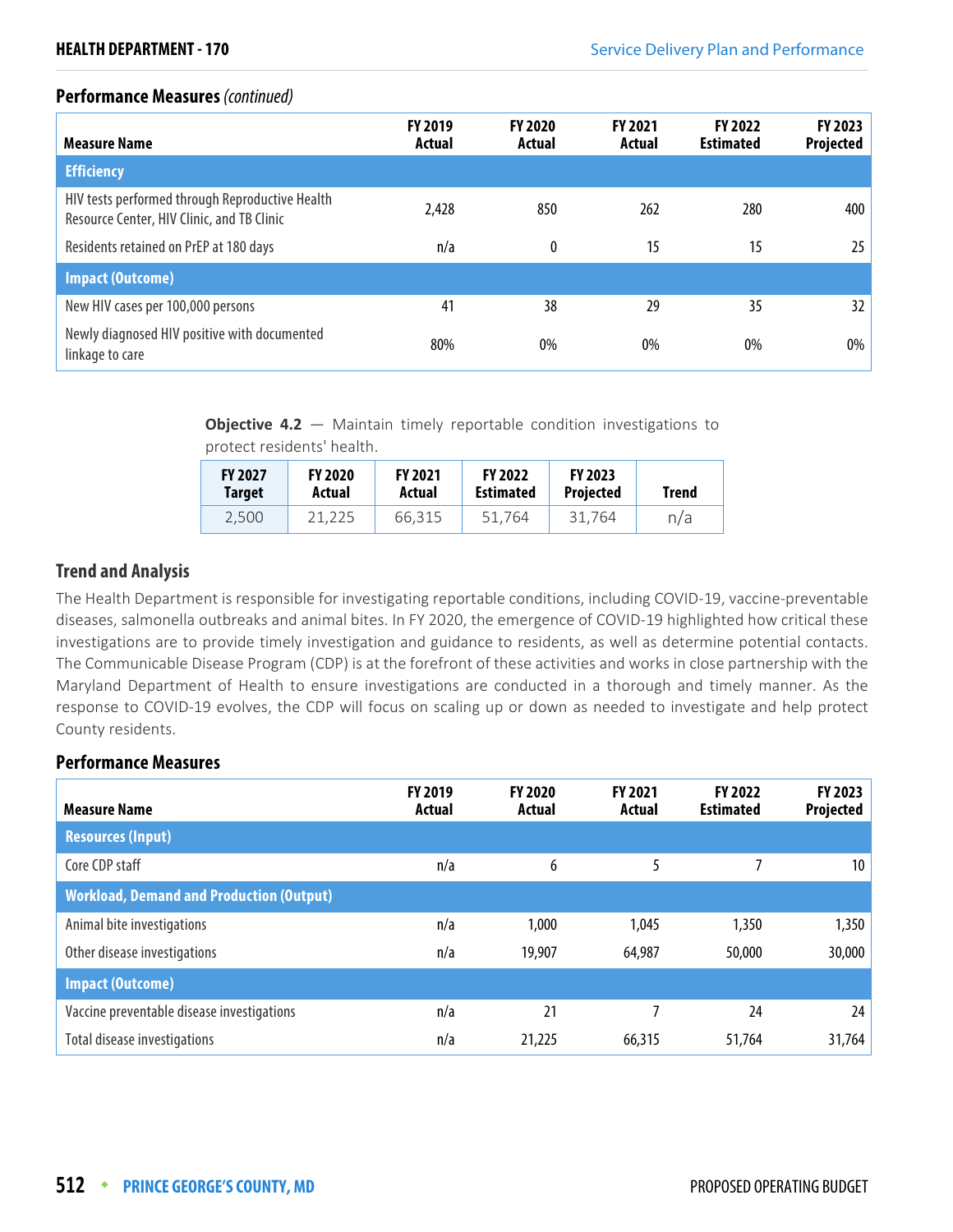**Goal 5** — To ensure that Prince George's County's physical environment is safe in order to enhance the health of all residents, workers and visitors.

**Objective 5.1** – Conduct inspections at high and moderate priority food service facilities.

| <b>FY 2027</b> | <b>FY 2020</b> | <b>FY 2021</b> | <b>FY 2022</b>   | <b>FY 2023</b>   | Trend |
|----------------|----------------|----------------|------------------|------------------|-------|
| <b>Target</b>  | Actual         | Actual         | <b>Estimated</b> | <b>Projected</b> |       |
| 75%            | 41%            | 20%            | 36%              | 48%              |       |

## **Trend and Analysis**

The Food Protection Program's focus is to ensure the food produced and eaten in the county is safe, through monitoring risk factors, documentation of compliance and targeting immediate and long-term issues through active managerial control. High priority food facilities require three inspections, and moderate facilities require two inspections annually per COMAR. While the Food Protection Program staff has consistently performed well above industry standards, meeting the state mandate for inspections continues to be a challenge. An increase of Environmental Health Specialists in FY 2018 helped increase the compliance rate with state mandates; however, since then staff attrition due to compensation lower than surrounding jurisdictions has remained a substantial challenge in maintaining trained staff. The Program has been enrolled in the Food and Drug Administration's (FDA's) Voluntary National Retail Food Regulatory Program Standards since 2011 in order to achieve national uniformity among the Nation's retail food regulatory programs. In FY 2020, the Food Protection Program inspected approximately 1,200 facilities for complaints related to violation of COVID-19 orders. This additional inspection activity increased to over 3900 inspections in FY 2021 until the third quarter. The program focused on COVID-related inspections as required by Governor or Executive Orders to ensure a safe environment to prevent the spread of COVID-19. The Food Protection Program has combined the COVID-19 compliance complaint inspections with routine food service facilities since the first quarter of FY 2022. This will continue until the executive orders are finished. The Momentum permitting and licensing electronic system was launched within the Health Department as of late October 2021. This should assist the public with permitting needs more efficiently.

| <b>Measure Name</b>                                               | <b>FY 2019</b><br>Actual | <b>FY 2020</b><br>Actual | FY 2021<br>Actual | <b>FY 2022</b><br><b>Estimated</b> | FY 2023<br>Projected |
|-------------------------------------------------------------------|--------------------------|--------------------------|-------------------|------------------------------------|----------------------|
| <b>Resources (Input)</b>                                          |                          |                          |                   |                                    |                      |
| Full time food service facility (FSF) inspectors                  | 12                       | 15                       | 16                | 17                                 | 18                   |
| <b>Workload, Demand and Production (Output)</b>                   |                          |                          |                   |                                    |                      |
| High and moderate priority FSFs that have permits                 | 2,506                    | 2,543                    | 2,424             | 2,349                              | 2,300                |
| High and moderate FSF inspections required by the<br><b>State</b> | 6,976                    | 6,873                    | 6,576             | 6,371                              | 6,240                |
| High and moderate priority FSFs inspected                         | 2,800                    | 2,846                    | 1,321             | 2,276                              | 3,000                |
| Follow-up inspections of high and moderate priority<br>FSFs       | 780                      | 797                      | 375               | 664                                | 700                  |
| Specialty inspections completed                                   | 0                        | 1,200                    | 3,967             | 1,200                              | 1,200                |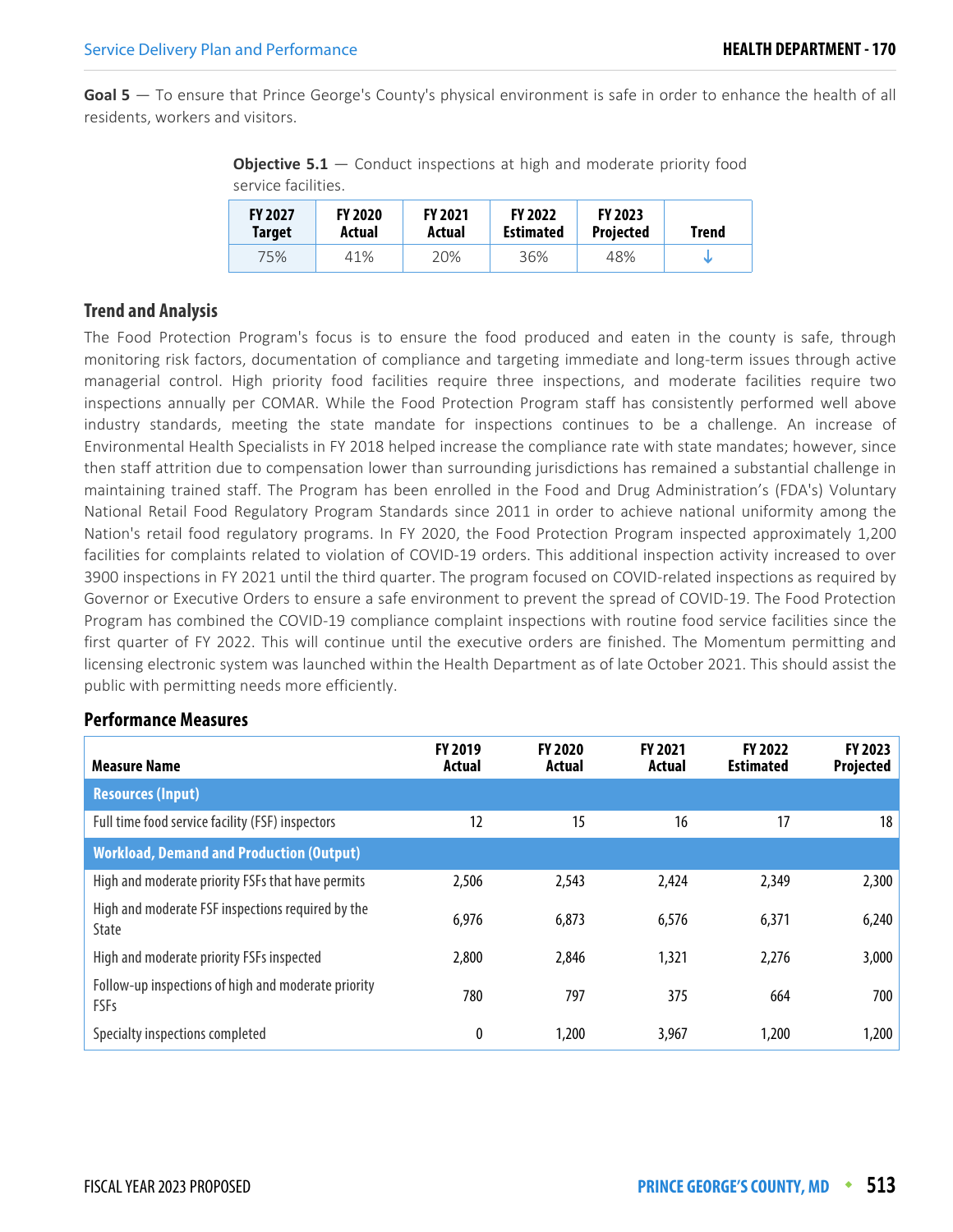## **Performance Measures** (continued)

| <b>Measure Name</b>                                                     | <b>FY 2019</b><br>Actual | <b>FY 2020</b><br>Actual | <b>FY 2021</b><br>Actual | <b>FY 2022</b><br><b>Estimated</b> | FY 2023<br><b>Projected</b> |
|-------------------------------------------------------------------------|--------------------------|--------------------------|--------------------------|------------------------------------|-----------------------------|
| <b>Efficiency</b>                                                       |                          |                          |                          |                                    |                             |
| High and moderate FSFs inspected per inspector                          | 237                      | 196                      | 169                      | 268                                | 333                         |
| <b>Impact (Outcome)</b>                                                 |                          |                          |                          |                                    |                             |
| Percentage of State-mandated high and moderate<br>inspections conducted | 40%                      | 41%                      | 20%                      | 36%                                | 48%                         |

**Goal 6** — To ensure that County residents have access to behavioral health services.

**Objective 6.1** – Maintain behavioral health services for underserved County residents.

| <b>FY 2027</b> | <b>FY 2020</b> | <b>FY 2021</b> | <b>FY 2022</b>   | <b>FY 2023</b>   | Trend |
|----------------|----------------|----------------|------------------|------------------|-------|
| Target         | Actual         | Actual         | <b>Estimated</b> | <b>Projected</b> |       |
| 100%           | 95%            | 95%            | 97%              | 98%              | ⊖     |

## **Trend and Analysis**

A number of public behavioral health system services are available to residents of the County including crisis support, inpatient services, intensive substance use disorder outpatient services, medication assisted treatment, outpatient, residential and partial hospitalization treatment services, respite care, residential rehabilitation, supported employment and targeted case management. In addition to these publicly funded programs, the County has been the recipient of grant funds that assist special populations as well as support recovery oriented person-centered services. Many clients need intensive outpatient services which can limit the caseload for behavioral health staff. It is critical that County residents have access to person-centered services and supports necessary to help individuals thrive to facilitate resiliency and recovery, with a focus on early identification and prevention of behavioral health disorders. At the end of FY 2020, the COVID-19 pandemic reduced the number of clients who were served in both jail-based, community and grant-funded behavioral health programs.

In FY 2021, grant funding for behavioral health programs was diverted to public funding for Substance Use Disorder (SUD) treatment to allow residents greater flexibility to choose a provider anywhere in the State of Maryland. Subsequently, clients enrolled in Health Department SUD outpatient services were transitioned to providers to access services within their neighborhood.

| <b>Measure Name</b>                                                      | <b>FY 2019</b><br>Actual | <b>FY 2020</b><br>Actual | <b>FY 2021</b><br>Actual | <b>FY 2022</b><br><b>Estimated</b> | <b>FY 2023</b><br>Projected |
|--------------------------------------------------------------------------|--------------------------|--------------------------|--------------------------|------------------------------------|-----------------------------|
| <b>Resources (Input)</b>                                                 |                          |                          |                          |                                    |                             |
| Monthly staff providing treatment for substance use                      | 15                       | 15                       |                          | 11                                 | 11                          |
| <b>Workload, Demand and Production (Output)</b>                          |                          |                          |                          |                                    |                             |
| Clients enrolled in outpatient services at Health<br>Department programs | 780                      | 507                      | 142                      | 125                                | 200                         |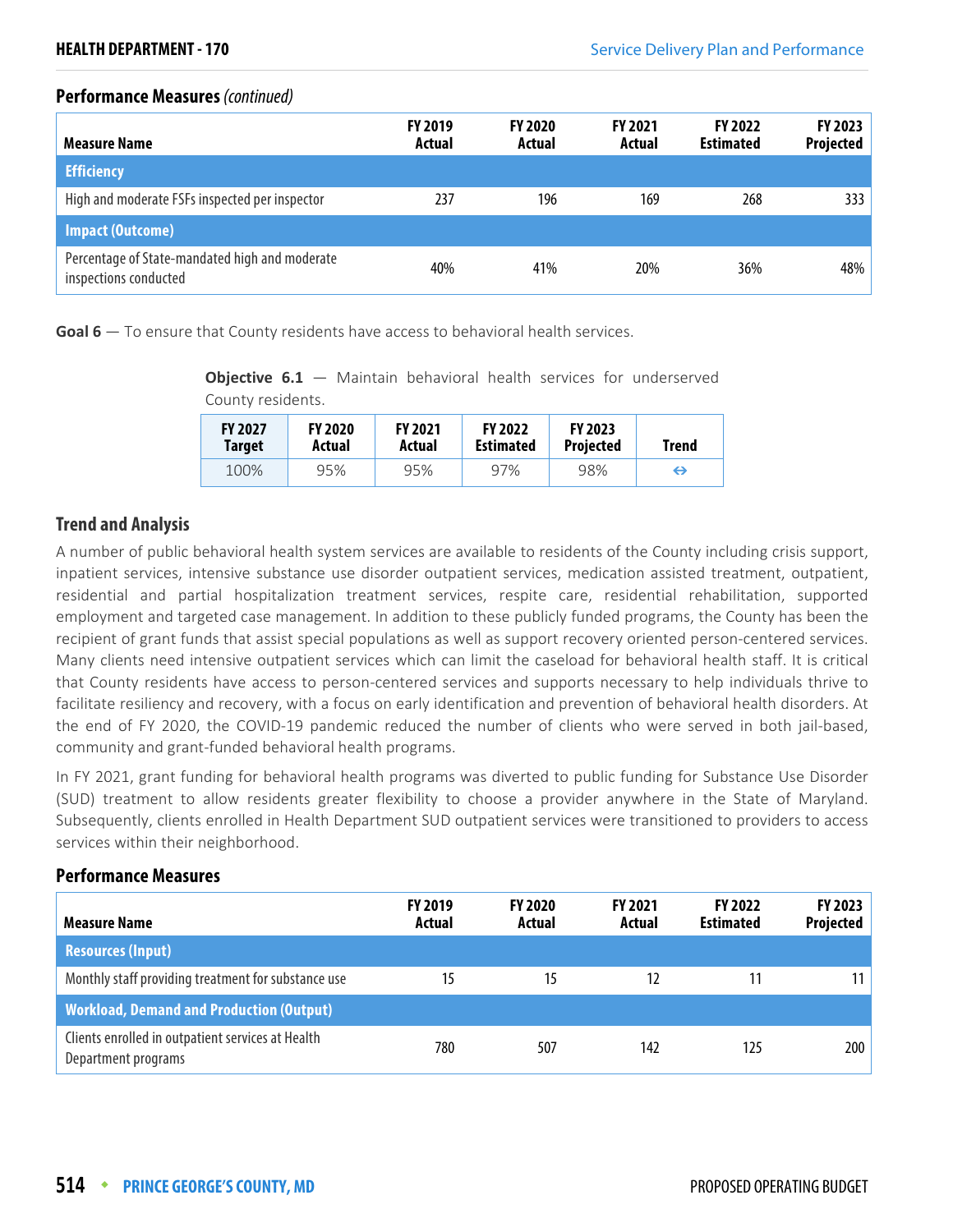## **Performance Measures** (continued)

| Measure Name                                                                                 | <b>FY 2019</b><br>Actual | <b>FY 2020</b><br>Actual | <b>FY 2021</b><br>Actual | <b>FY 2022</b><br><b>Estimated</b> | FY 2023<br><b>Projected</b> |
|----------------------------------------------------------------------------------------------|--------------------------|--------------------------|--------------------------|------------------------------------|-----------------------------|
| Monthly programs monitored that provide<br>behavioral health services to County residents    | 177                      | 194                      | 347                      | 430                                | 445                         |
| <b>Impact (Outcome)</b>                                                                      |                          |                          |                          |                                    |                             |
| Clients with appropriately documented plan for<br>achieving care, treatment or service goals | 96%                      | 95%                      | 95%                      | 97%                                | 98%                         |

**Objective 6.2** – Ensure emergency behavioral health services are available

for County residents.

| <b>FY 2027</b> | <b>FY 2020</b> | <b>FY 2021</b> | <b>FY 2022</b>   | <b>FY 2023</b>   | Trend |
|----------------|----------------|----------------|------------------|------------------|-------|
| <b>Target</b>  | Actual         | Actual         | <b>Estimated</b> | <b>Projected</b> |       |
| 92%            | 85%            | 87%            | 88%              | 90%              | ⇔     |

## **Trend and Analysis**

The County's Crisis Response System (CRS) service provider has been successful in diverting individuals from hospitals and the detention center 87% of the time allowing individuals who experience a mental health crisis to be referred to community-based services when it is safe to do so. This percentage has slightly increased from FY 2020. The Department continues to collaborate with community-based programs and the current CRS provider to address gaps in the service array and support the expansion in services for those individuals, and their families, who experience behavioral health crises.

| <b>Measure Name</b>                                               | <b>FY 2019</b><br>Actual | <b>FY 2020</b><br>Actual | FY 2021<br>Actual | <b>FY 2022</b><br><b>Estimated</b> | FY 2023<br><b>Projected</b> |
|-------------------------------------------------------------------|--------------------------|--------------------------|-------------------|------------------------------------|-----------------------------|
| <b>Resources (Input)</b>                                          |                          |                          |                   |                                    |                             |
| Crisis Response System (CRS) staff                                | 12                       | 13                       | 13                | 13                                 | 13                          |
| <b>Workload, Demand and Production (Output)</b>                   |                          |                          |                   |                                    |                             |
| Calls to the CRS                                                  | 8,587                    | 6,498                    | 3,629             | 3,152                              | 6,500                       |
| Mobile Crisis Team dispatches                                     | 828                      | 636                      | 506               | 580                                | 650                         |
| <b>Quality</b>                                                    |                          |                          |                   |                                    |                             |
| Response time for CRS Mobile Crisis Team dispatches<br>(average)  | 27:00                    | 29:00                    | 31:00             | 30:00                              | 30:00                       |
| <b>Impact (Outcome)</b>                                           |                          |                          |                   |                                    |                             |
| Clients receiving CRS services who divert<br>institutionalization | 85%                      | 85%                      | 87%               | 88%                                | 90%                         |